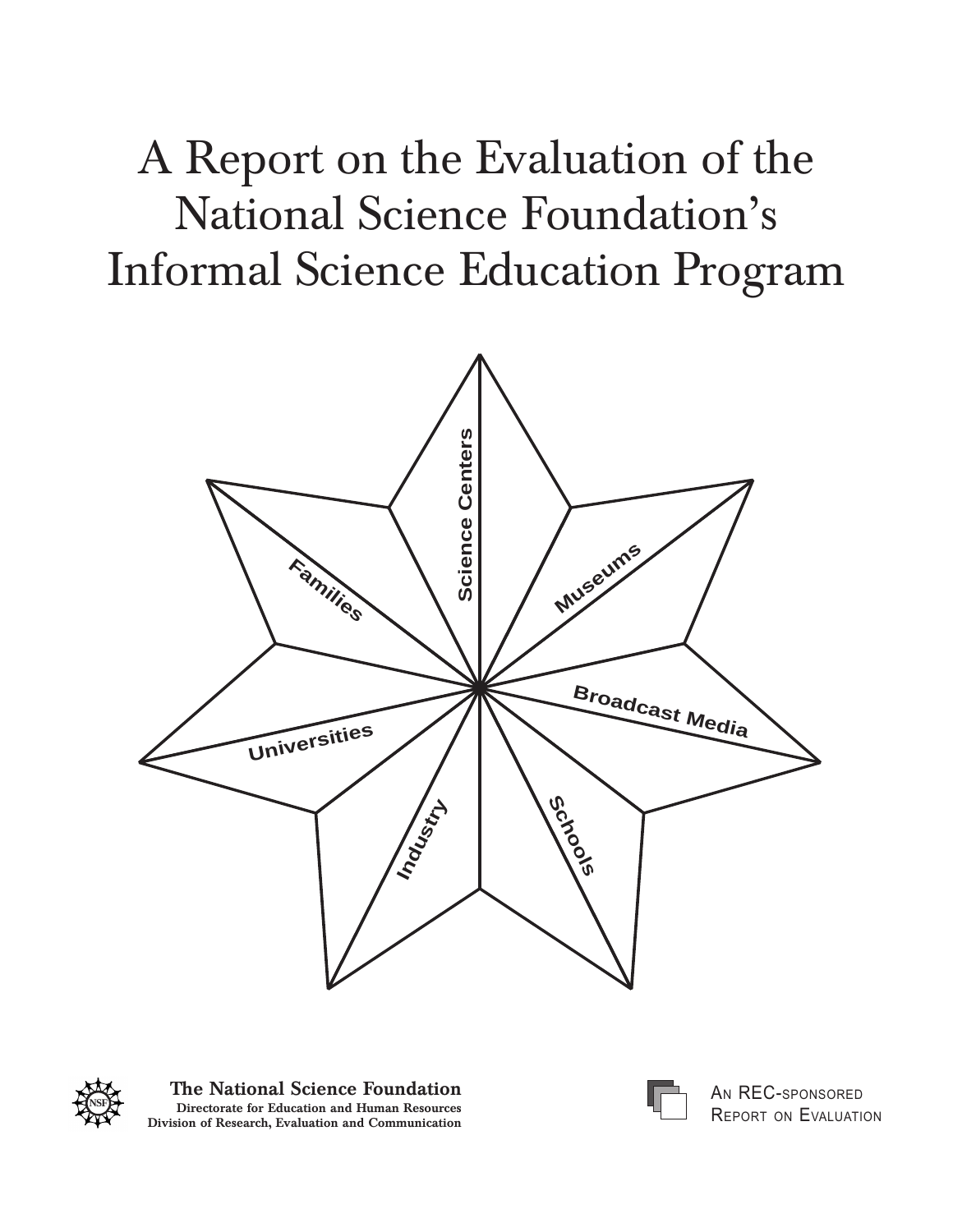# A Report on the Evaluation of the National Science Foundation's Informal Science Education Program

**Prepared under Contract RED 94-52970**

**by**

**COSMOS Corporation**

**MARCH 1998**

**Mary Sladek Contracting Officer's Technical Representative**

> Any opinions, findings, conclusions, or recommendations expressed in this report are those of the participants, and do not necessarily represent the official views, opinions, or policy of the National Science Foundation.



**The National Science Foundation Directorate for Education and Human Resources Division of Research, Evaluation and Communication**



AN REC-SPONSORED REPORT ON EVALUATION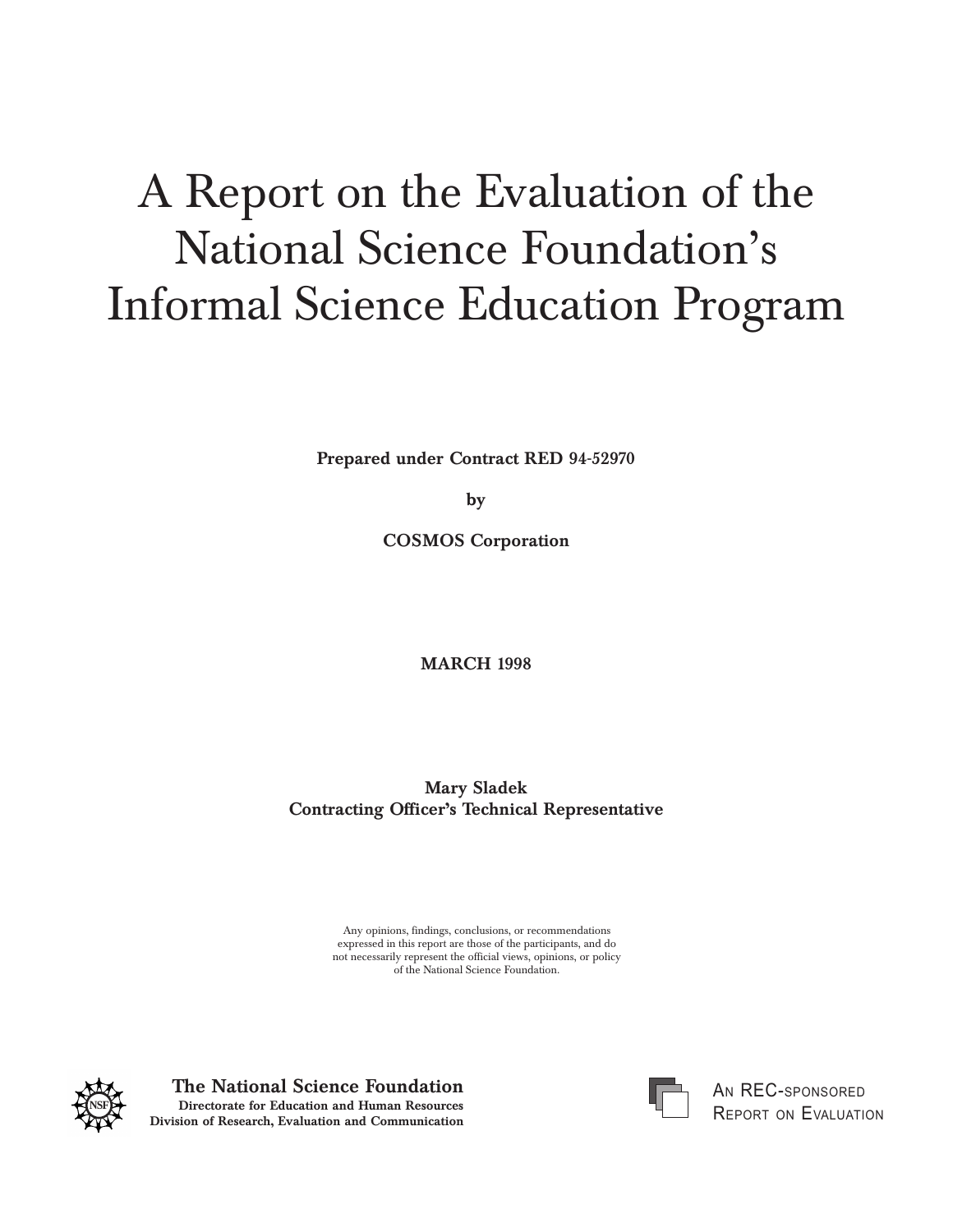# **Preface**

This report summarizes the findings of an evaluation of the National Science Foundation's (NSF) Informal Science Education (ISE) program. The program provides support for a variety of informal science education activities, including museum exhibits; television series and programs for youth or the general public; films on science and mathematics topics; exhibits or educational programs at science and natural history museums, science-technology centers, aquaria, nature centers, biological gardens, arboreta, zoological parks, and libraries; and educational programs and activities at community and youth centers. NSF awarded a contract to COSMOS Corporation and its subcontractors, Educational Testing Service, and Westat, Inc., to evaluate the impact of the ISE program. The evaluation was conducted and prepared for the NSF Directorate for Education and Human Resources (EHR), Division of Research, Evaluation and Communication. Mary Sladek, the Contracting Officer's Technical Representative (COTR) for the study, provided general direction and oversight.

Using a question-and-answer format, the report defines informal science education, presents an overview of the ISE evaluation conducted by COSMOS Corporation, and summarizes its major findings and recommendations. The narrative analysis of the data presented in the report draws on results of site visits, focus groups, interviews, and surveys of people with science-related careers and those receiving ISE funds.

The evaluation data were compiled by Dr. Katherine Zantal-Wiener, project director; Dr. Cheryl Sattler; and Dr. Robert K. Yin. Others who assisted were Darnella Davis, Dana Edwards, Suzanne Merchlinsky, and Jennifer Elcano. Two firms, Westat, Inc., and the Educational Testing Service, served as subcontractors and assisted in the design and data collection phases of the task. In addition, Drs. Zoe Barley and Mark Jenness of Western Michigan University gave preliminary advice on the selection of the sample of site visits. The American Association for the Advancement of Science (AAAS) and the National Science Teachers Association (NSTA) provided access to their membership lists to conduct surveys of people with science-related careers.

The project team is grateful for the guidance provided by a specially convened group of advisors who were: Christine Dwyer, Senior Vice President, RMC Research Corporation; Dr. Mark Jenness, Co-Director, Science and Math Program Improvement, Western Michigan University; Nancy Kolb, President and Executive Director, Please Touch Museum; and Dr. Kenneth Phillips, Aerospace Curator, California Museum of Science and Industry. These advisors contributed a unique perspective based on their years of experience in the field of informal science education. Data collection would not have been possible without the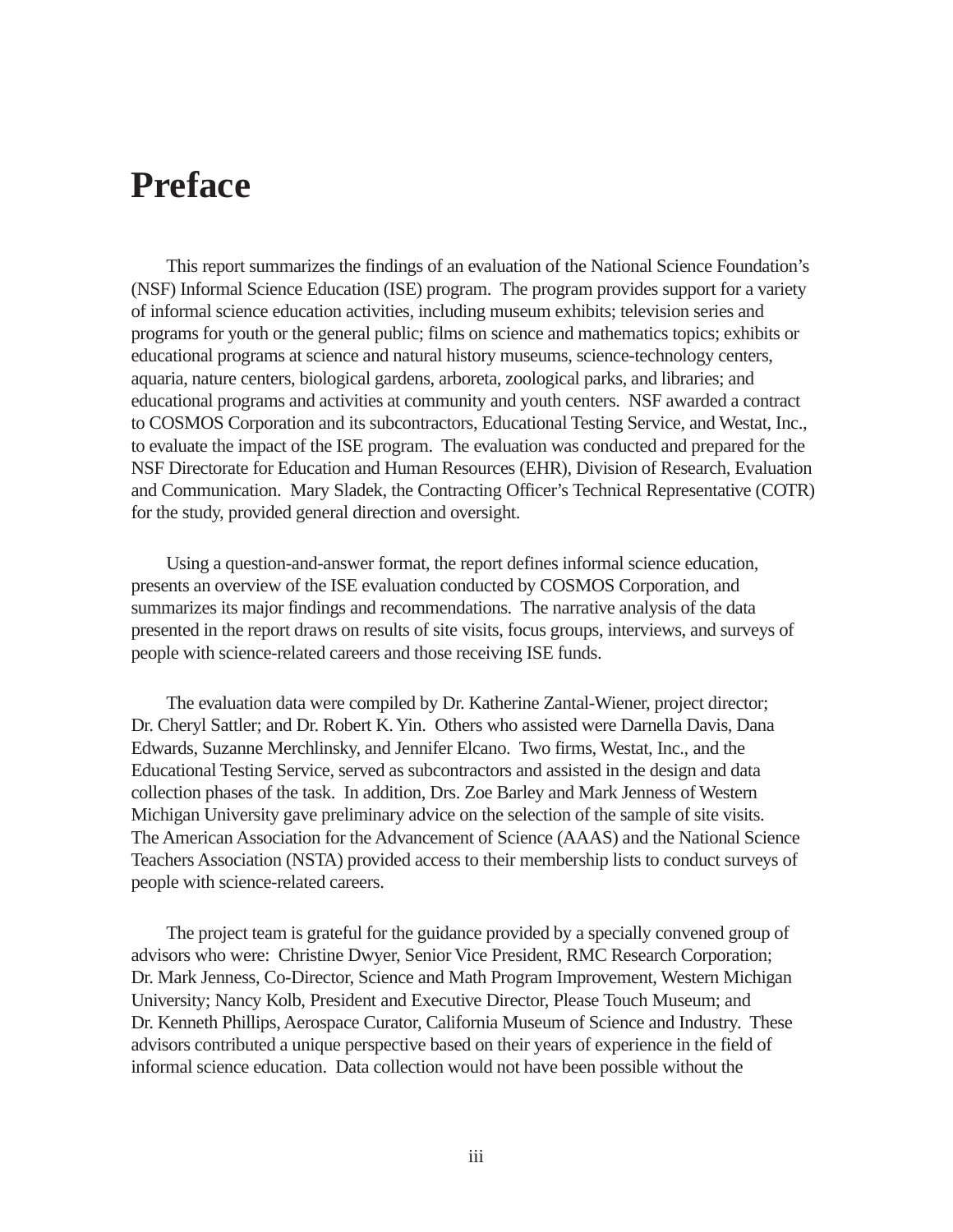assistance of the ISE program staff and the institutions and grantees in the informal science education community. Their cooperation in tracking archival documents, arranging site visits, and recruiting focus group members is greatly appreciated.

This report was prepared under contract RED 94-52970 awarded to COSMOS Corporation. The contents of this document are the responsibility of the authors and do not necessarily reflect the views of the National Science Foundation or its staff.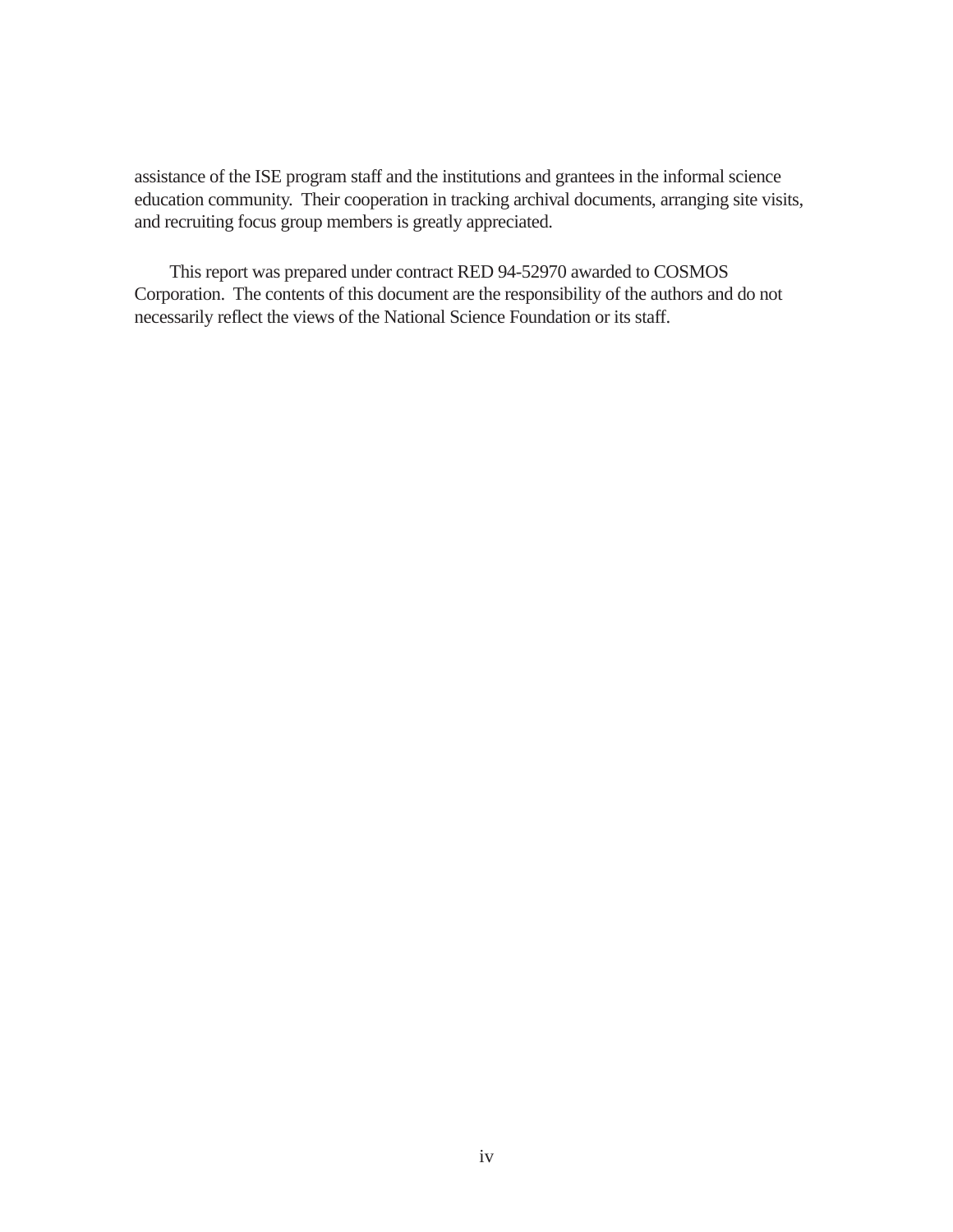# **Table of Contents**

# Exhibits

| 1             |                                                                          |
|---------------|--------------------------------------------------------------------------|
| 2             |                                                                          |
| $\mathcal{F}$ | Contextual Conditions and the Evaluation Goals                           |
|               |                                                                          |
| 4             | NSF's Informal Science Education Funding, FY1984-FY1994  13              |
| 5             | Distribution of ISE Funds Across Institution Type, FY1984-FY1994  14     |
| 6             | Twenty-five Institutions Receiving the Greatest Amount of Support        |
|               | from NSF's Informal Science Education Program, FY1984-FY1994 15          |
| 7             | Influence of ISE Funds on the Informal Science Education System          |
|               | Compared to Non-NSF Funds, as Reported by Organization Directors  26     |
| 8             | Most Memorable Informal Science Education Activities From                |
|               |                                                                          |
| 9             | Sources of Ideas Learned in Youth that are Still Used, as Reported       |
|               |                                                                          |
|               | 10 Early Informal Science Education Activities that Initiated            |
|               | Connections with Schools, as Reported by People with Science Careers  28 |
|               | 11 Influence of ISE Funds as Compared to Non-NSF Funds on                |
|               | Increasing Collaboration, As Reported by Organizational Directors 31     |
|               |                                                                          |
|               |                                                                          |
|               |                                                                          |

References ........................................................................................................................ 41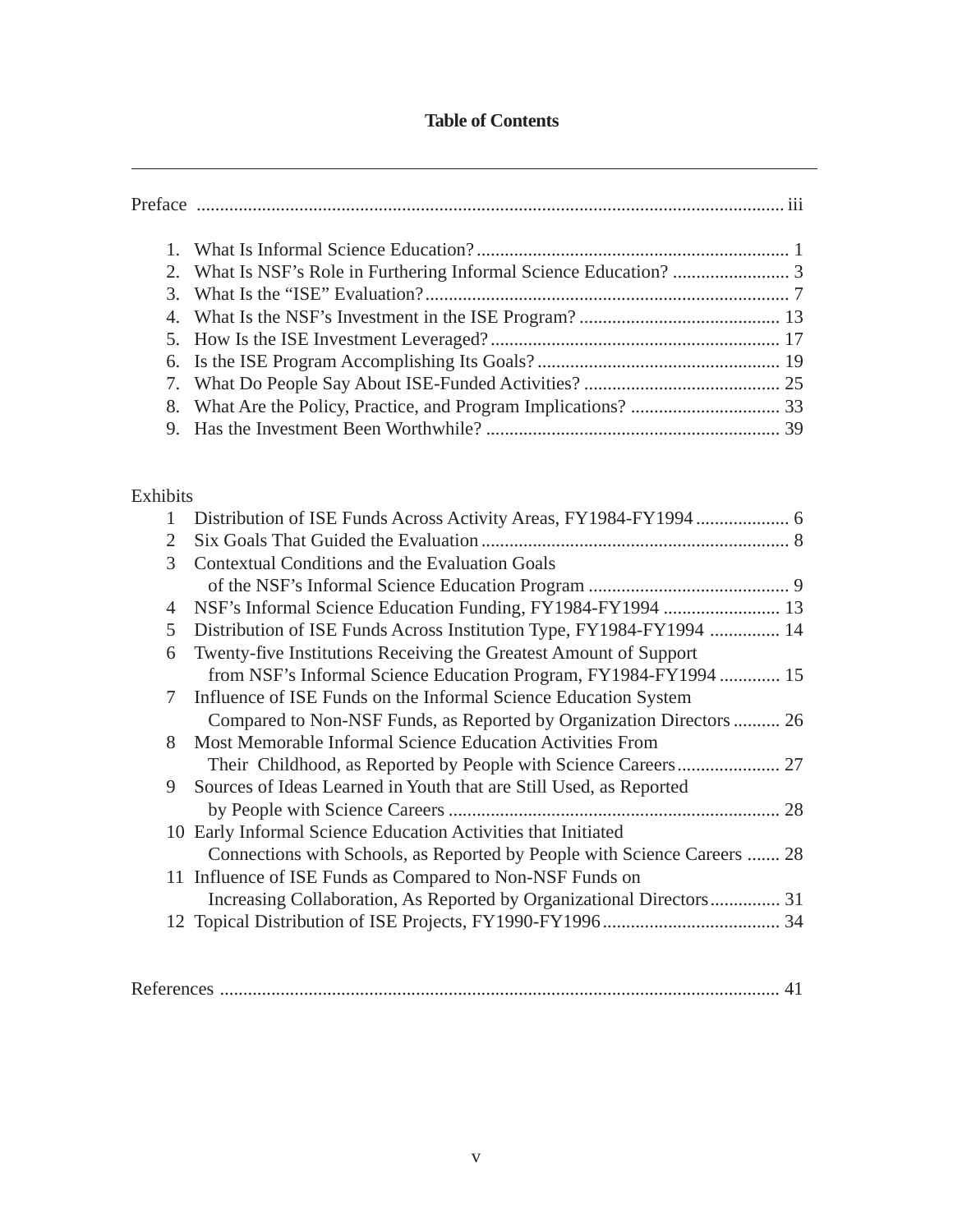W here *do* people get their understanding of science and mathematics? Exposure to concepts of science, math, engineering, and technology (SMET) education can come from conversations, classrooms, television programs, special events, and other sources. Our understanding is not attributable to a single source—and is certainly not solely the domain of classrooms and laboratories. Many people are motivated by intrinsic interests outside of formal learning settings. In fact, a common memory of an early sciencerelated experience is likely to be that of an *informal* science event visiting a zoo or science exhibit, seeing a science program on television, talking to a scientist about his or her work, exploring nature in the backyard, or even doing kitchen "experiments."

A major goal of the National Science Foundation (NSF) is to "promote the discovery, integration, dissemination, and employment of new knowledge in service to society" (National Science Foundation, 1995, p. 13, NSF #95-24). One strategy for achieving this goal is to "infuse education with the joy of discovery and an awareness of its connection to exploration."

"Informal science education" is voluntary, self-directed, and lifelong. It is learning that provides an experiential base and motivation for further activity and learning. NSF's Informal Science Education (ISE) program supports projects in which "learning is . . . motivated mainly by intrinsic interests, curiosity, exploration, manipulation, fantasy, task completion, and social interaction. This informal learning can be linear or nonlinear and often is self-paced and visual- or object-oriented" (National Science Foundation, 1997, p. 8, NSF #97-20).

Informal science learners—people of all ages, interests, and backgrounds—are discovering science in places outside of schools, with materials and activities initially not developed for school use or as part of a curriculum. Participants in informal science education activities engage with science on their own initiative and not as part of a mandated school experience. Participation reaps several benefits: a better understanding of concepts, topics, processes, and thinking in scientific and technical discipline; increased knowledge about career opportunities in these fields; and increased appreciation **1. What Is Informal Science Education?**

> "Direct observation at nature centers led to my first feeling of intense interest and curiosity; [I] developed a need and interest in 'knowing' and 'exploring' for answers."

—Individual with a science-related career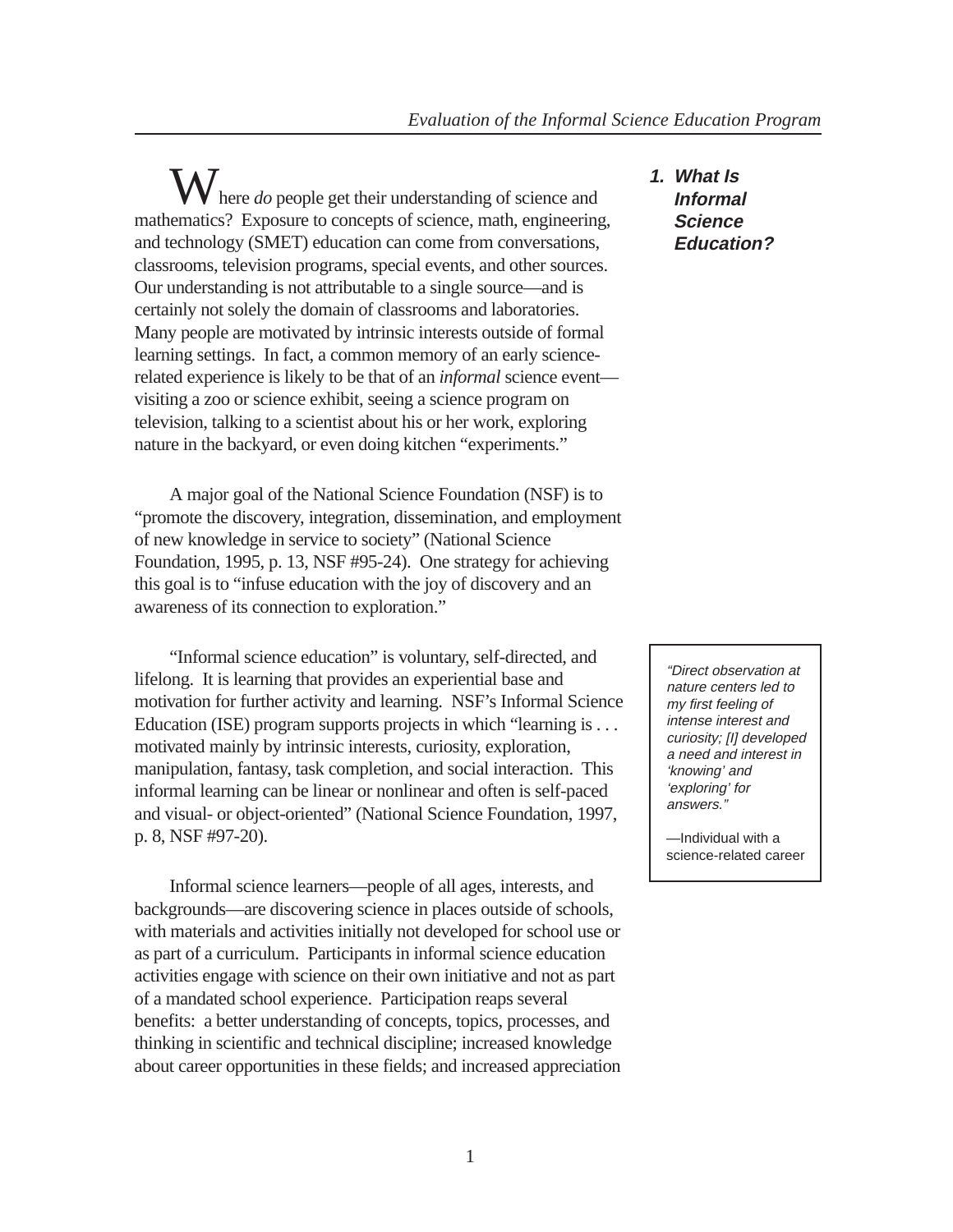and understanding of science and mathematics, and their applications.

Television series and programs for youth or the general public; films on science and mathematics topics; exhibits or educational programs at science and natural history museums, sciencetechnology centers, aquaria, nature centers, biological gardens, arboreta, zoological parks, and libraries; and educational programs and activities at community and youth centers are all part of informal science education. Cumulative experiences in and through these environments provide interaction and reinforcement, influenced by family, school, peers, and community.

Many people with science-related careers credit their initial interest in SMET to informal rather than formal exposure, identifying museums and science centers as the most important stimulants to their childhood interest.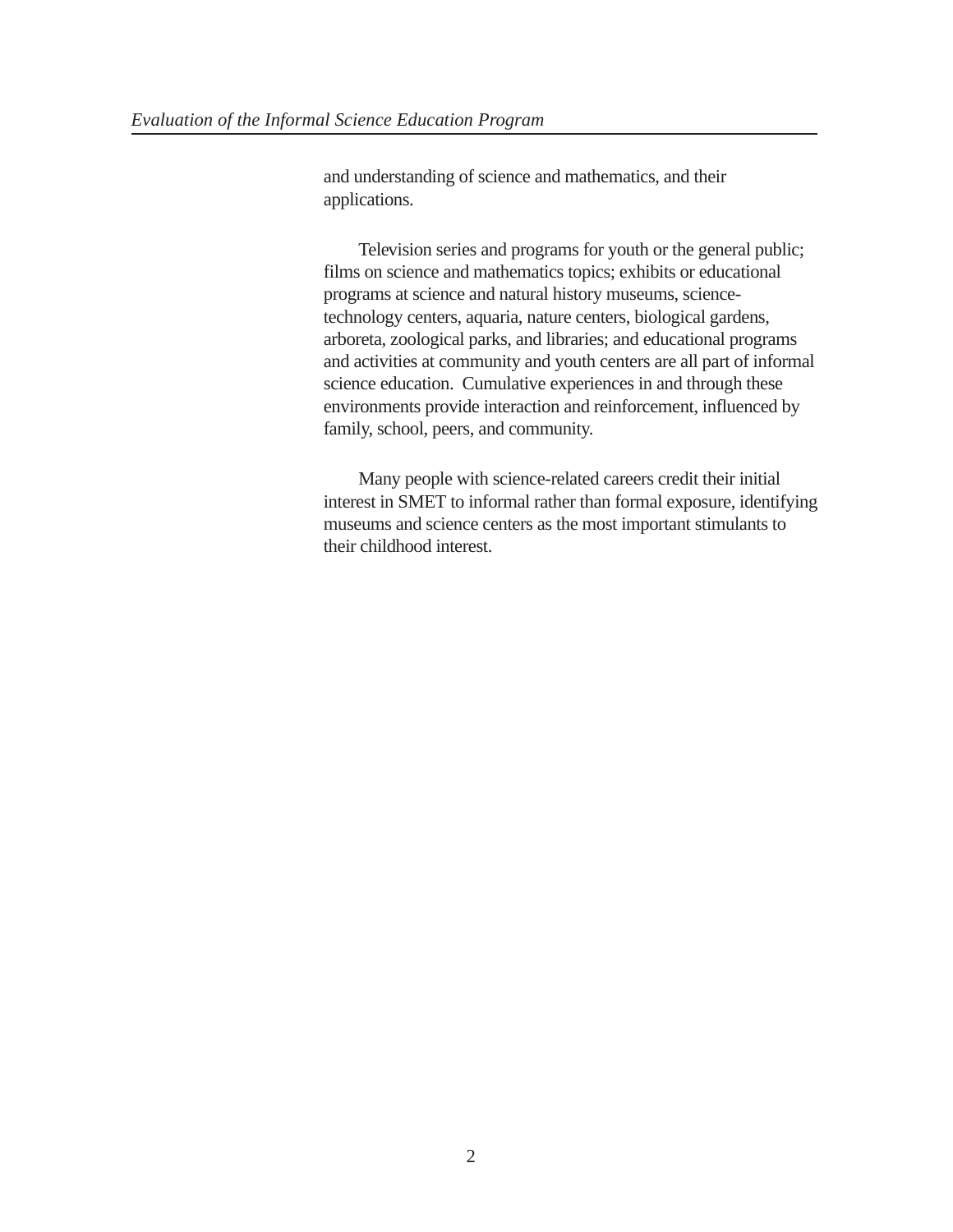NSF's Informal Science Education (ISE) program is one of several programs within its Elementary, Secondary, and Informal Education (ESIE) division that work to provide quality learning opportunities in science, mathematics, engineering, and technology (SMET) education. Other programs include the Teacher Enhancement Program, Instructional Materials Development, Presidential Awards for Excellence in Mathematics and Science Teaching, and Advanced Technological Education. These other programs address the needs of students in pre-K through grade 12, using formal (classroom) education settings to promote quality SMET education. The ISE program is distinctive by fostering collaboration and partnerships among the institutions and organizations previously mentioned that support informal science education, the higher education community, industry, elementary and secondary schools, federal agencies, state and local governments, and other institutions involved in science and engineering. The ISE program develops the capacity and resources to support reform throughout the entire educational system.

All aspects of the ISE program are meant to stimulate and maintain a lifelong interest in math and science. The program strives to:

- Increase the number of youth, particularly the underrepresented (e.g., minorities, girls, the physically disabled) and underserved (e.g., rural communities), who are excited about SMET and who pursue such activities both in and out of school;
- Promote linkages between informal and formal education, resulting in improved and creative SMET education in all learning environments;
- Stimulate parents and other adults to become effective proponents for better quality and more universally available SMET education in both formal and informal settings and to encourage them to support their children's science and mathematics endeavors in the home and elsewhere;

**2. What Is NSF's Role in Furthering Informal Science Education?**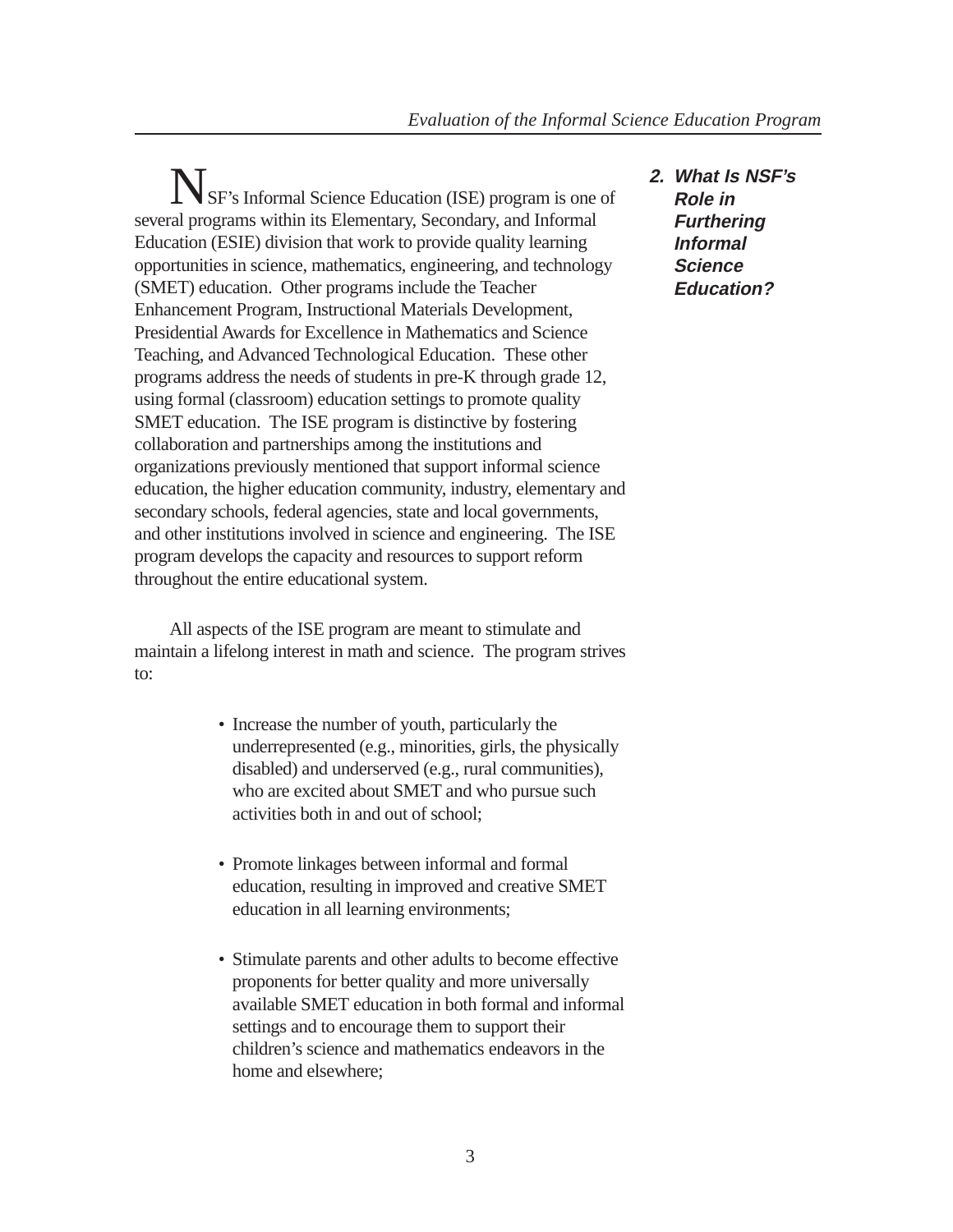- Bring informal science education programs and activities to relatively large areas currently without, or minimally reached by, such opportunities (e.g., rural areas and inner-city environments); and
- Enrich the quality of life by improving the science and technological literacy of children and adults so that they are informed about the implications of SMET in their everyday lives; are motivated to pursue further experiences in these areas; and are aided in making informed, responsible decisions about related policy issues having societal implications.

Related objectives also encourage projects to:

- Apply recent research in SMET education;
- Contribute to strengthening the infrastructure of informal science education through such activities as electronic networking, technical assistance, and professional development;
- Conduct research on the informal education process to determine the effectiveness of innovative techniques for motivating and informing the public about topics in science, mathematics, and technology; and
- Incorporate new material into existing programs so as to increase the science, mathematics, and technology interests and literacy of their audiences.

The ISE program funds activities that align with these goals. One project among many that incorporates myriad elements is the *Magic School Bus*, an innovative educational television series for young children that involves the collaboration of individuals or organizations from more than one area. To broaden its impact beyond television viewers, this project established linkages between the series and museums, youth organizations, the Public Broadcasting System (PBS), and a commercial entity (Scholastic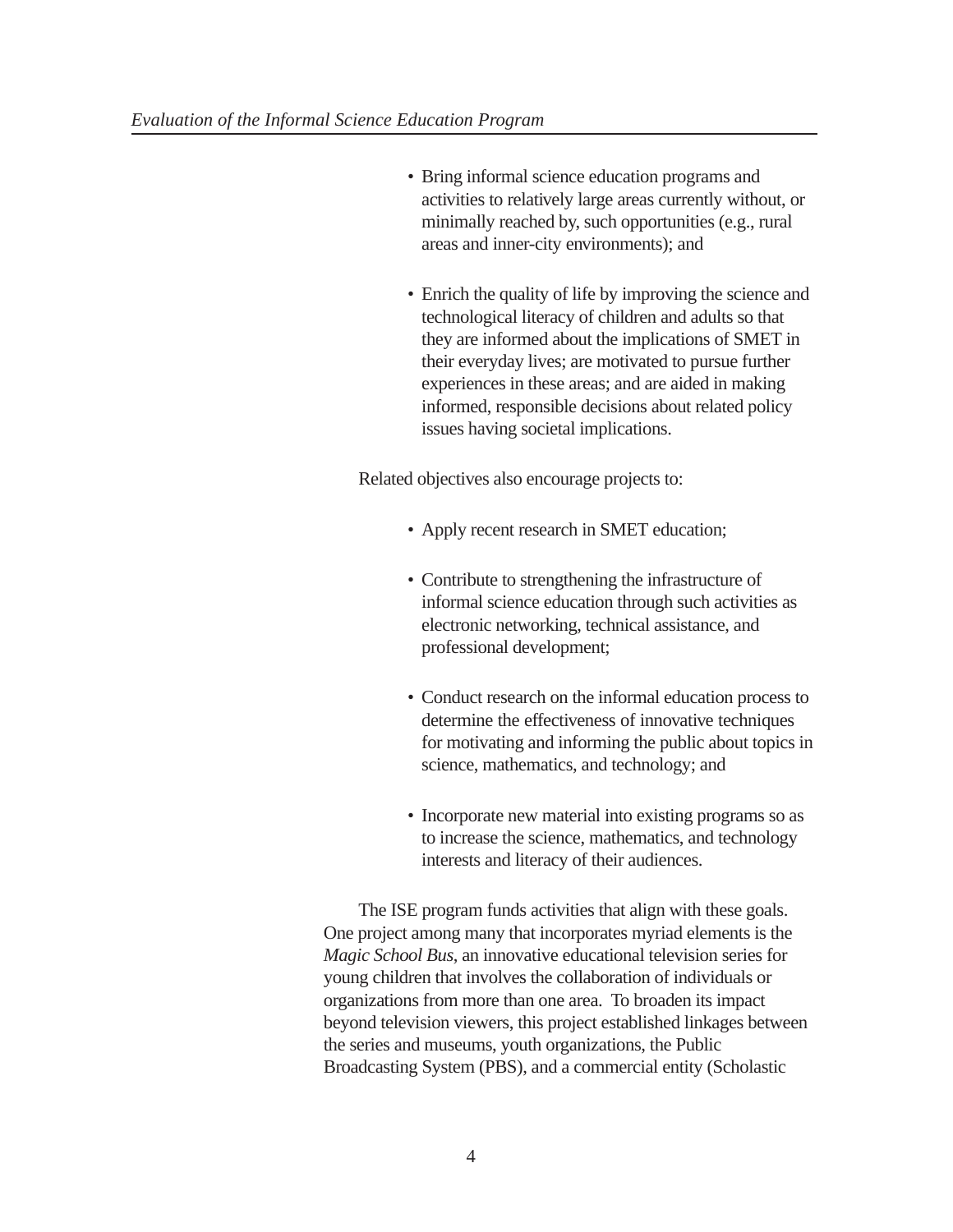Productions). Resulting collaborations have produced teacher and parent guides, traveling exhibits to children's museums and sciencetechnology centers, instructional displays at book fairs, museum activity trunks distributed to more than 100 museums, and youth outreach materials disseminated through national organizations.

Any organization—public or private, profit or nonprofit—may submit proposals to provide informal science education experiences. Projects that explore a variety of new and emerging alternatives for reaching large audiences, as well as for improving traditional methods, are encouraged. Such alternatives include projects that use commercial broadcasting, new strategies for interactive exhibits in museums, popular press aimed at specific audiences, newly developed video and interactive learning media, home-learning resources, and home- or community-based adult education projects.

As shown in Exhibit 1, from fiscal year (FY) 1984 to FY1994, ISE funds went mostly to develop television programs and exhibits, with a slightly higher percentage of funds used to support exhibits. The rest of the funds were awarded for activities such as after-school and community programs, professional and staff development, radio programs, school-linked programs, and films.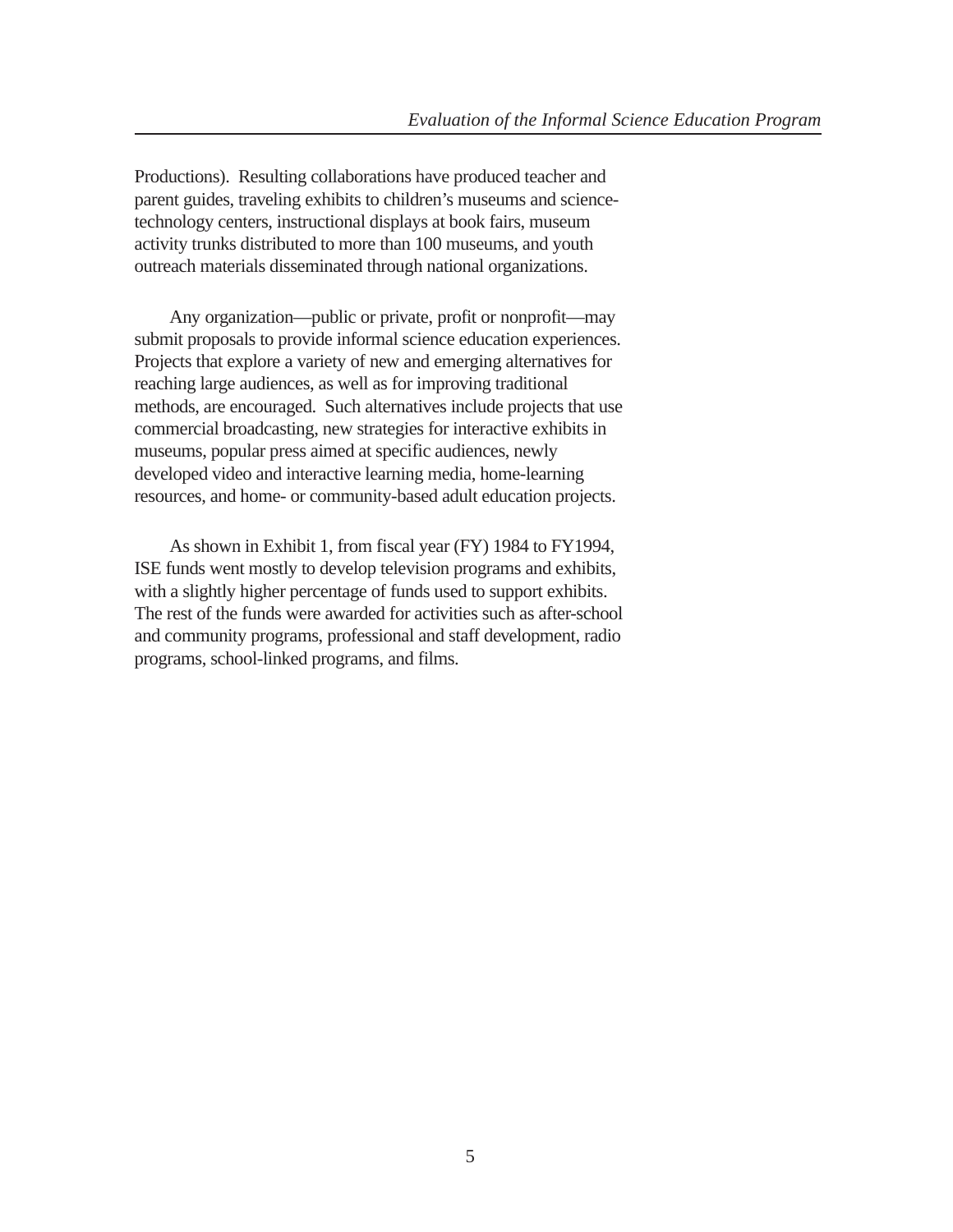#### **Exhibit 1**

# **DISTRIBUTION1 OF ISE FUNDS ACROSS ACTIVITY AREAS, FY1984-FY1994**



1 Percentages may not equal 100 due to rounding.

 2 Other activities include: computer-based activities; conferences/symposia/seminars; interactive multi-media; kits; networks; other lectures; and media pilots.

Source: Database maintained by Dr. Barbara Butler, ISE Program Officer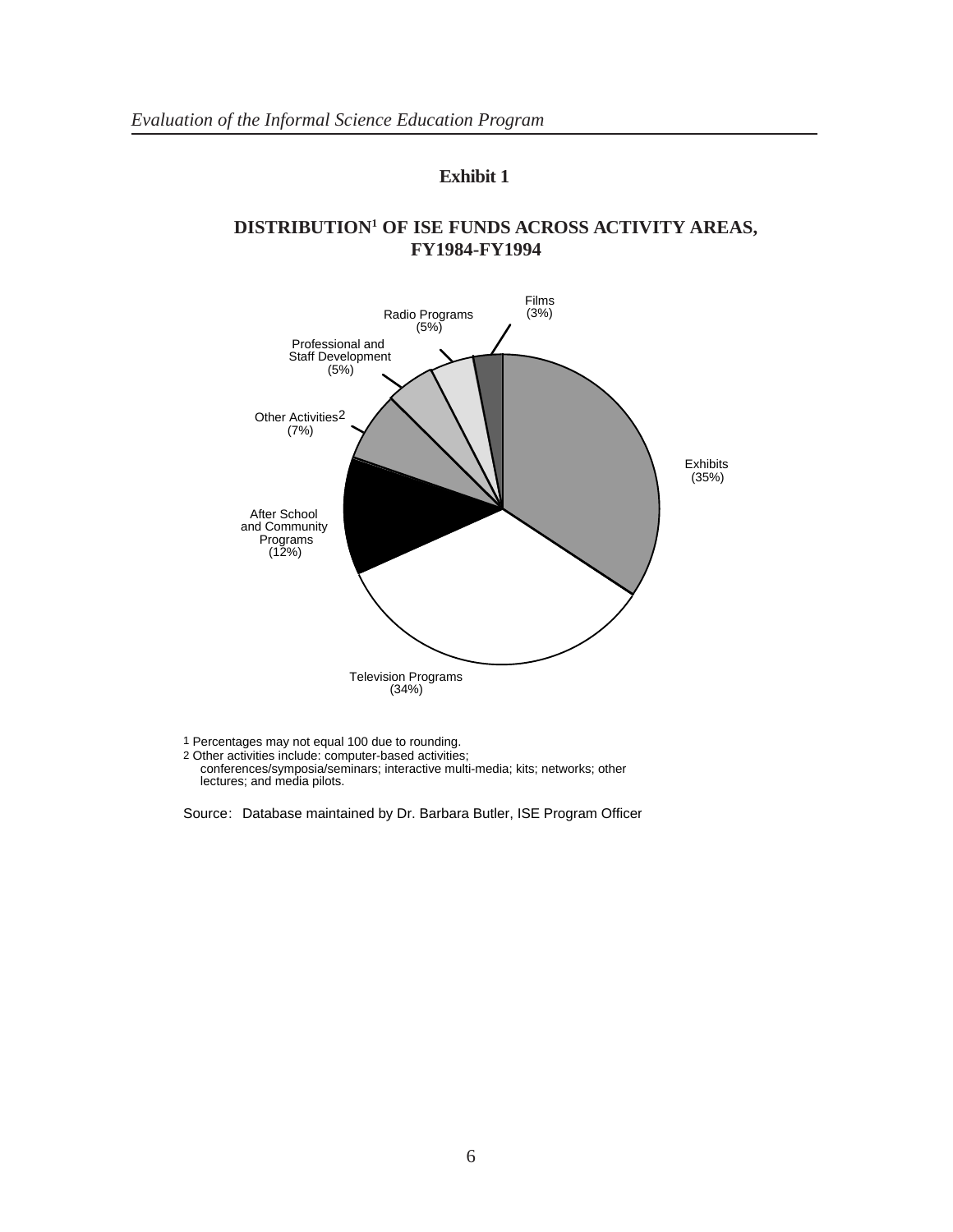This summative evaluation of the ISE program describes the impact of ISE projects funded between FY1984 and FY1994. While "formative" evaluation is designed to improve an activity in the development phase, "summative" evaluation examines the cumulative effects of a program to assess long-term impact. The *User-Friendly Handbook for Project Evaluation: Science, Mathematics, Engineering, and Technology Education* defines summative evaluation as "designed to present conclusions about the merit or worth of an intervention and recommendations about whether it should be retained, altered, or eliminated" (National Science Foundation, 1993, p. 96, NSF #94-183).

The evaluation was designed to examine the impact of the ISE program from 1984 to 1994, with special emphasis on the period between 1990 and 1994. Past NSF-funded studies have focused on evaluating individual *project* goals rather than investigating the longterm impact of the ISE *program*. Furthermore, a review of existing evaluations of informal science education *projects* revealed an absence of data on the evaluation goals most relevant to the ISE *program*. For example, one study has examined the support provided by science-technology centers to schools and teachers (ASTC, 1996). In another study, the ISE program was the subject of a pilot study of short-term assessments that were designed to help NSF deal with difficult assessment questions (Knapp, et al., 1988). And neither NSF-funded nor non-NSF-funded informal science education project evaluations have focused on collaborations with community groups (except *Ghostwriter*, which received an ISE planning grant) or on affecting the informal science education system.

Thus, the design of the present evaluation, conducted by COSMOS Corporation, was based on the presumption that informal science education is not necessarily a set of interventions with shortterm impacts but, rather, a means of influencing the context within which science is learned and experienced over the long term. The longer-term impacts that were the focus of the present evaluation can be derived from the evaluation goals—four ISE program goals (A-D) and two additional goals (E-F)—that were used to assess NSF's entire ISE program.

# **3. What Is the "ISE" Evaluation?**

Experts, knowledge– able about informal science education and the ISE program, provided COSMOS with guidance regarding the design and conduct of the evaluation. The experts were: Christine Dwyer, Senior Vice President, RMC Research Corporation; Dr. Mark Jenness, Co-Director, Science and Math Program Improvement, Western Michigan University; Nancy Kolb, President and Executive Director, Please Touch Museum; and Dr. Kenneth Phillips, Aerospace Curator, California Museum of Science and Industry.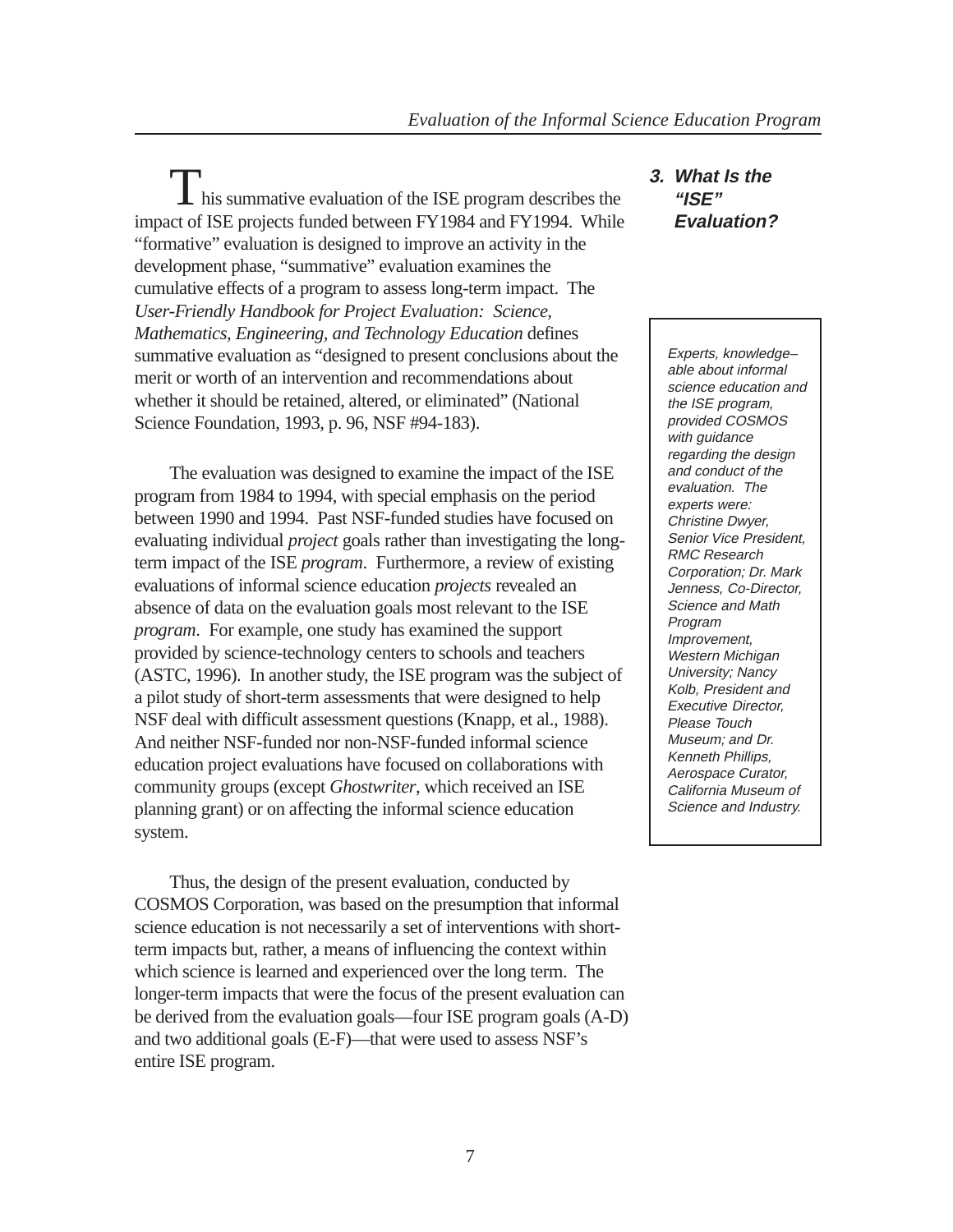These goals are listed in Exhibit 2. The evaluation generated aggregate-based outcomes, using a diverse array of data collection methods—site visits, surveys, and secondary analyses—to provide an integrated and singular evaluation of program impact.

# **Exhibit 2**

# **SIX GOALS THAT GUIDED THE EVALUATION**

Four NSF ISE program goals (A-D) and two additional goals (E-F) guided this evaluation (the two additional goals were identified by NSF as goals to be investigated as part of the evaluation, even though they are not among the program's original goals): A. Increase the number of youth, especially those from underrepresented or underserved groups (e.g., minorities, persons with disabilities, women), who are excited by science, mathematics, and technology, and who pursue such activities both in and out of school. B. Promote linkages between informal and formal science education. C. Stimulate parents and other adults to be informed advocates for better quality and more accessible science, mathematics, and technology education in both formal and informal settings; encourage them to support their children's science and mathematics endeavors in the home and elsewhere. D. Enrich the quality of life by improving the science literacy of children and adults so they are better informed about the implications that science, mathematics, and technology have for their everyday lives, thereby enabling them to further pursue science and mathematics experiences and to make informed, responsible decisions about science policy issues with societal implications. E. Stimulate collaborations that establish linkages among a variety of organizations and individuals in formal and informal education communities. F. Have a broad and long-term impact on the informal science education system.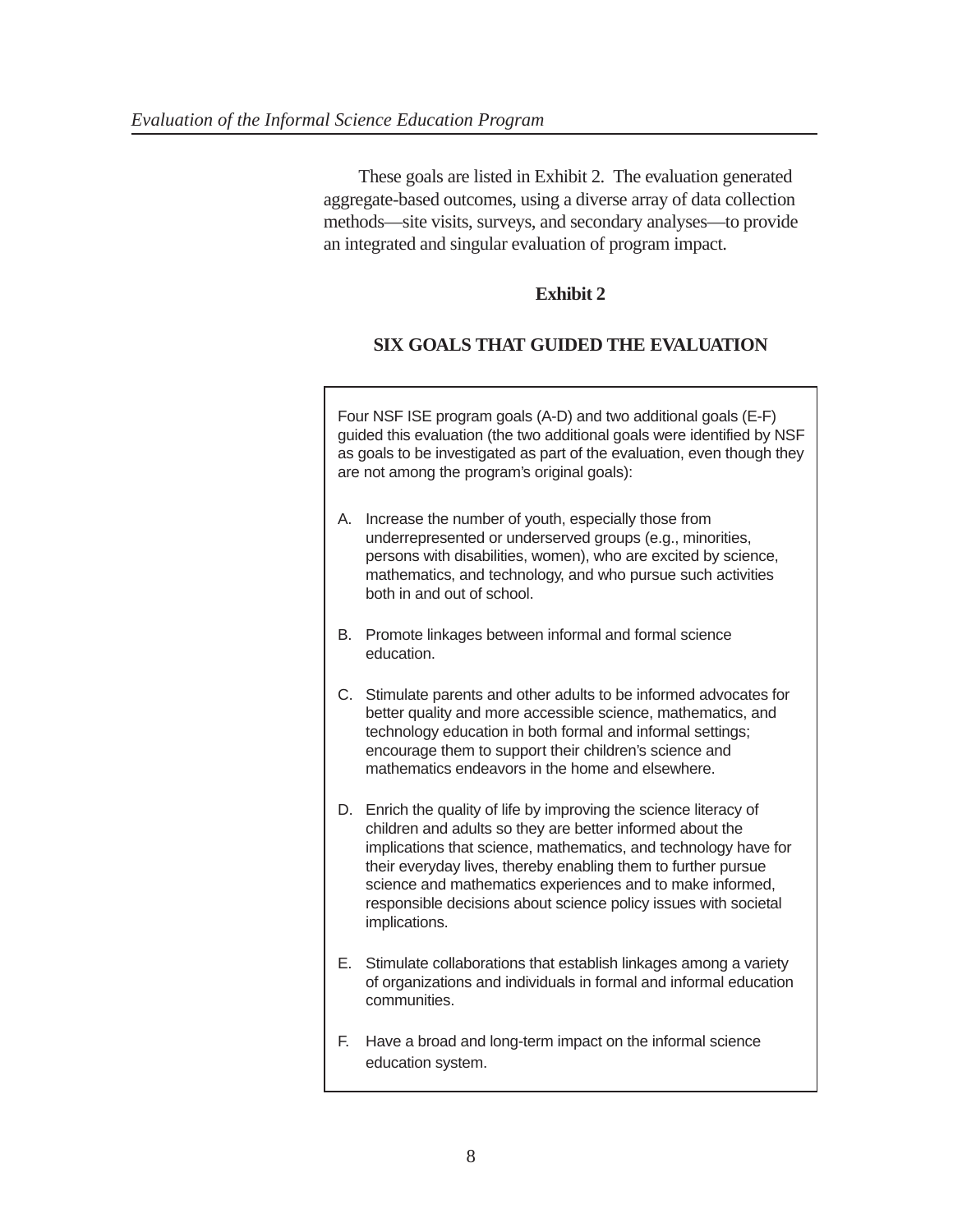The methodology used for the evaluation was designed from a broad perspective of informal science education, since outcomes such as increased scientific literacy cannot be attributed to a single project. Therefore, instead of using the typical linear input-output approach, the study methodology acknowledged that the ISE program is influenced by family, community, and formal education—that is, by the context in which informal science education activities take place.

The evaluation framework in Exhibit 3 incorporated the six evaluation goals (A-F), while respecting the contextual nature of informal science education—considering it in the aggregate and not on a project-by-project basis. The design thereby provides a comparative logic for interpreting and comparing evaluation results—the comparison of ISE program activities and outcomes with those activities not funded by NSF. Similarly, responses by people directly associated with ISE projects were compared

#### **Exhibit 3**

#### **CONTEXTUAL CONDITIONS AND THE EVALUATION GOALS OF THE NSF'S INFORMAL SCIENCE EDUCATION PROGRAM**



- **A = To increase the number of youth, especially those from under-represented or KEY: underserved groups, who are excited by science.**
	- **B = To promote linkages between informal and formal science education.**
	- **C = To stimulate parents and other adults to be informed advocates…; and to encourage them to support their children's science and mathematics endeavors in the home and elsewhere.**
	- **D = To enrich the quality of life by improving the science literacy of children and adults…in their everyday lives….**
	- **E = To stimulate collaborations that establish linkages among a variety of organizations and individuals in formal and informal education communities.**
	- **F = To have a broad and long-term impact on the informal science education system.**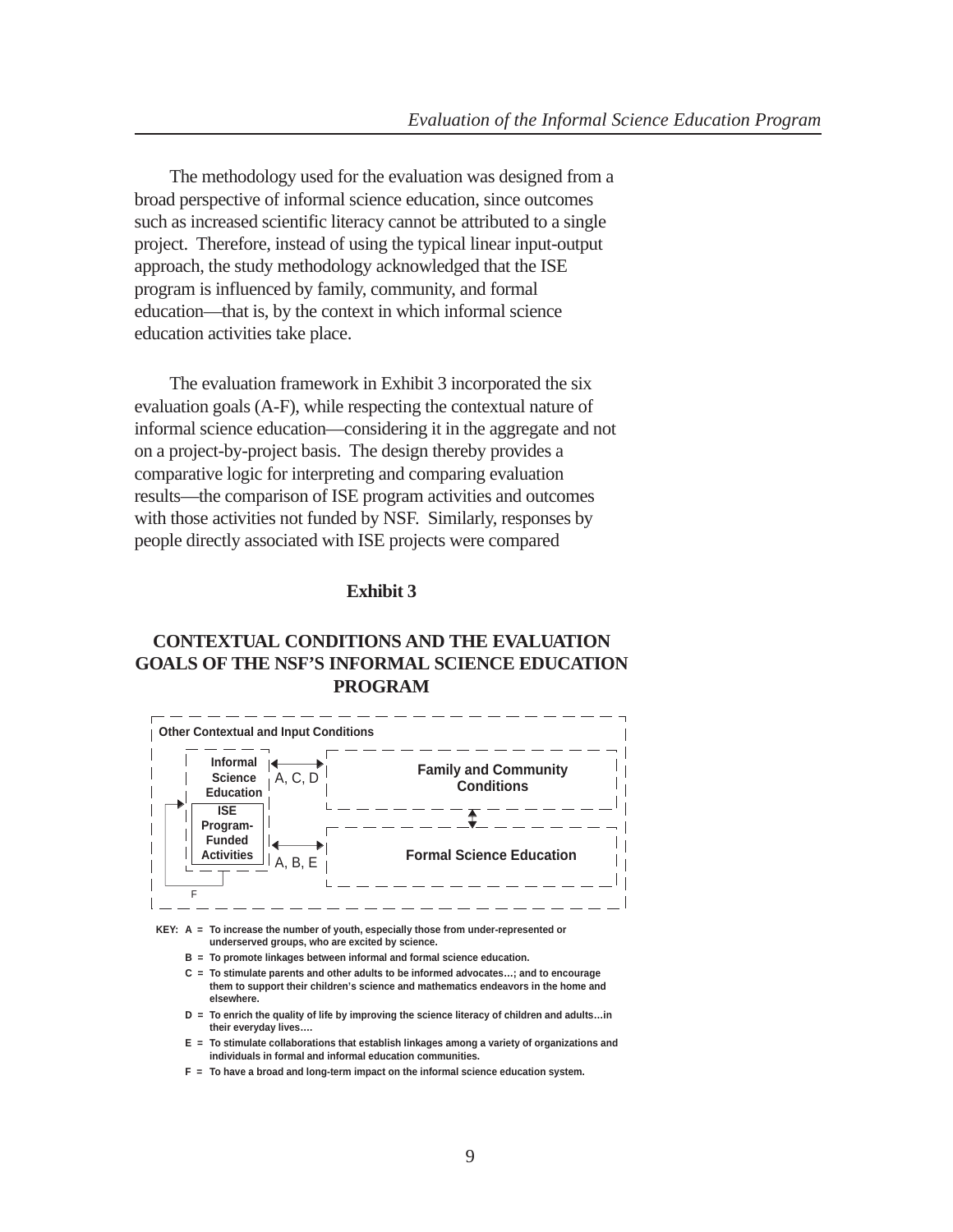with those of people in science careers. The design also considered NSF's cost-sharing requirements and the fact that ISE funding is supplemented by other funds from federal, state, and local agencies, corporations, or foundations.

Because it is difficult to disentangle co-funded activities, informal science education projects and activities not funded by the NSF were studied as a comparison group. Three caveats about the comparison group should be noted. First, the projects in the comparison group have characteristics similar to, but not exactly like, those funded by NSF. Second, the comparison projects could have been influenced by the ISE program guidelines if: 1) the organization had submitted an earlier proposal that was reviewed by the ISE program staff and incorporated the reviewers' comments into a later proposal that may have been funded by a non-NSF entity or even NSF; or 2) the organization may have received a prior ISE grant and used the reviewers' comments to report on the development of a non-NSF project. Third, the project may have received ISE funds after the data collection commenced. Moreover, because of the difficulty in identifying informal science education projects not funded by NSF, the final selection was reviewed with the ISE program staff and advisors.

To the extent possible, parallel data were collected from both ISE projects and non-NSF informal science education projects. Data were collected from the following sources:

ISE program activities:

- Archival data from the ISE program files;
- Surveys from 210 (out of 277) funded project directors during the years 1984-1994;
- Surveys from 64 (out of 179) funded organizational directors;
- Site visits to 15 institutions representing 52 of 347 funded awards (many institutions received multiple awards); and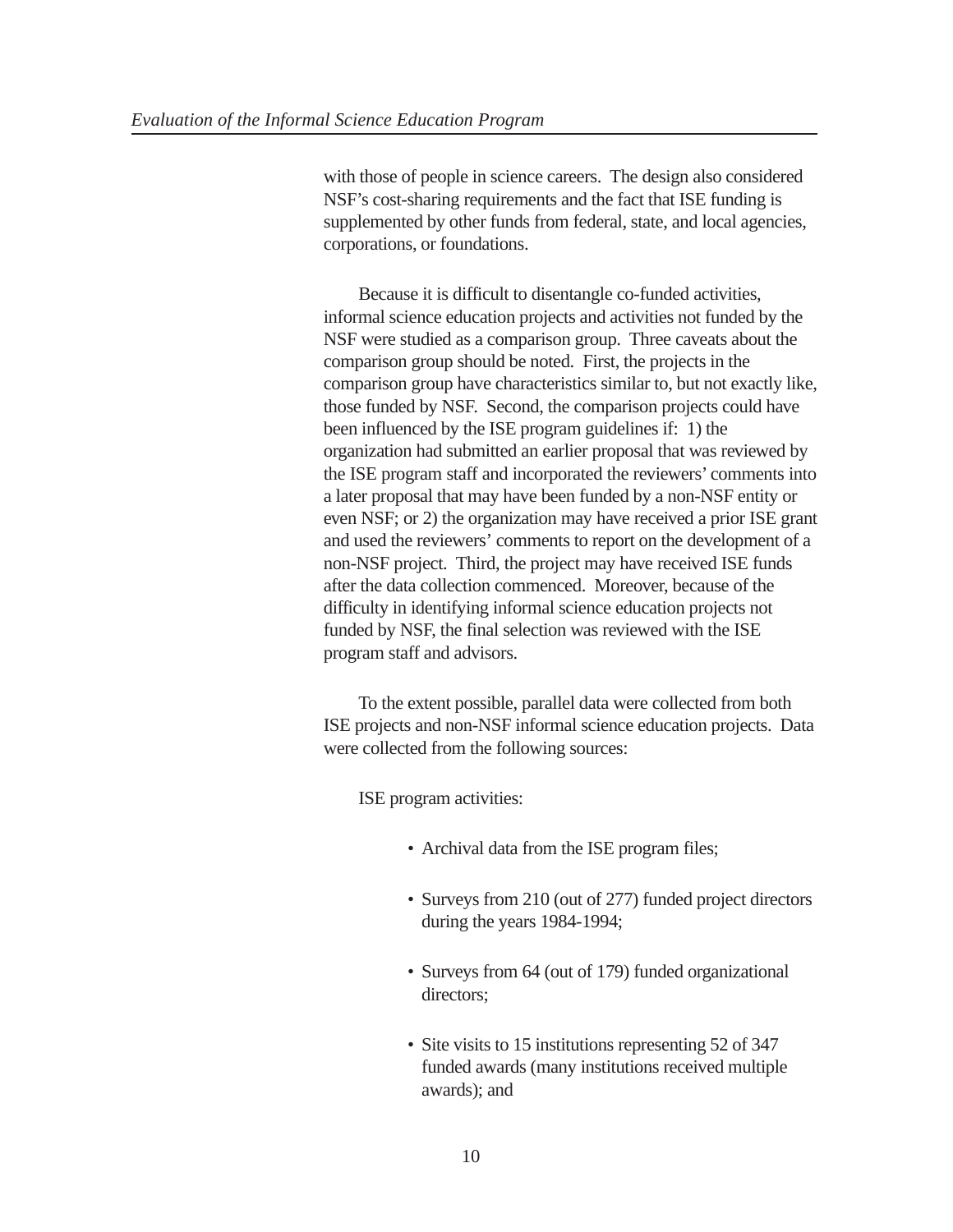• Focus groups at 22 institutions, covering participants in informal science activities.

Non-NSF-funded sources:

- Surveys of random samples of 262 members from the American Association for the Advancement of Science (AAAS) membership list and the National Science Teachers Association (NSTA) database; the responses were pooled and are reported as those belonging to "individuals with science-related careers";
- Site visits to six institutions representing non-NSF ISEfunded projects; and
- Focus groups from six institutions, covering participants in informal science activities.

Funded projects were sorted into four project types: media, science centers and museums, professional development, and community based.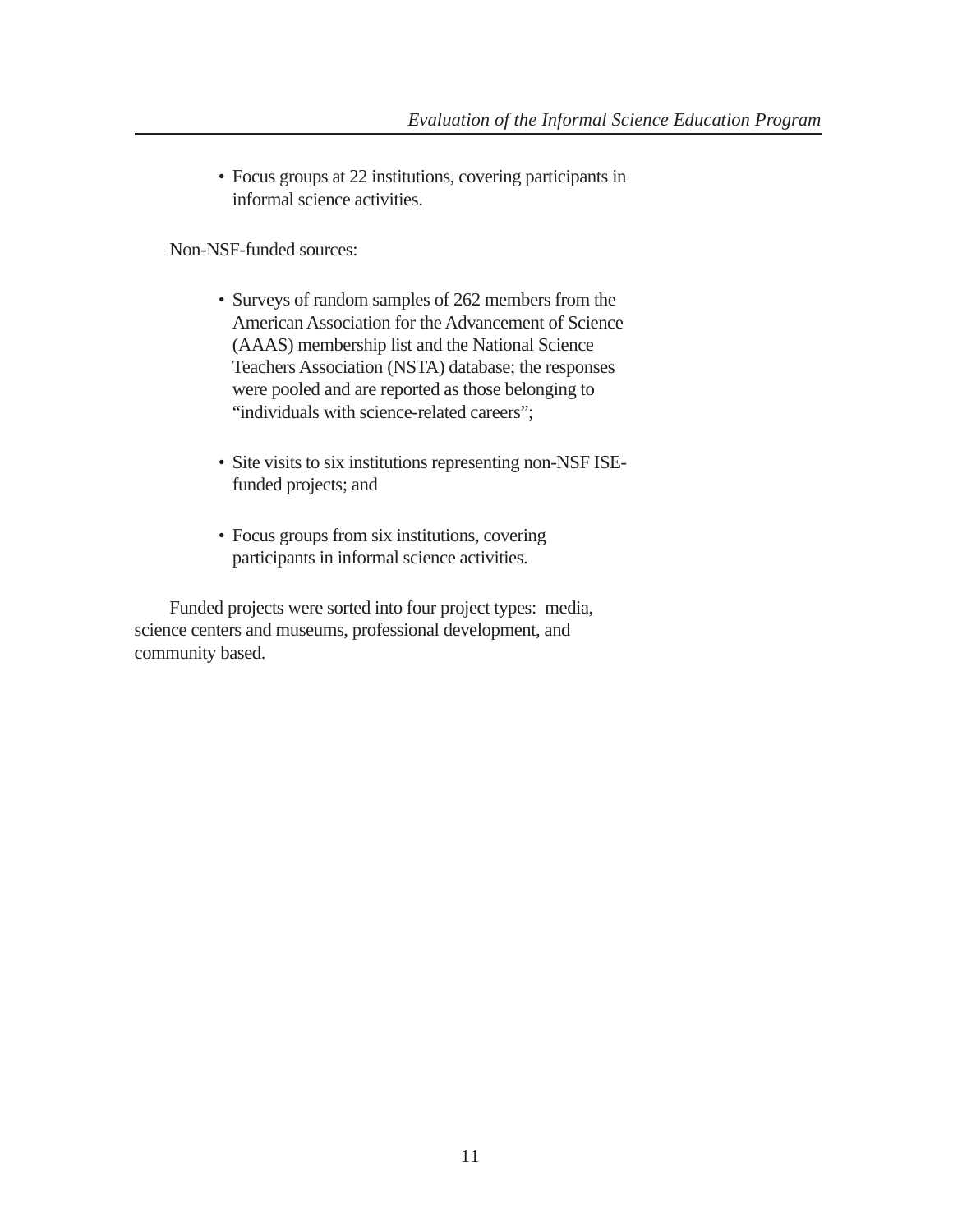*Evaluation of the Informal Science Education Program*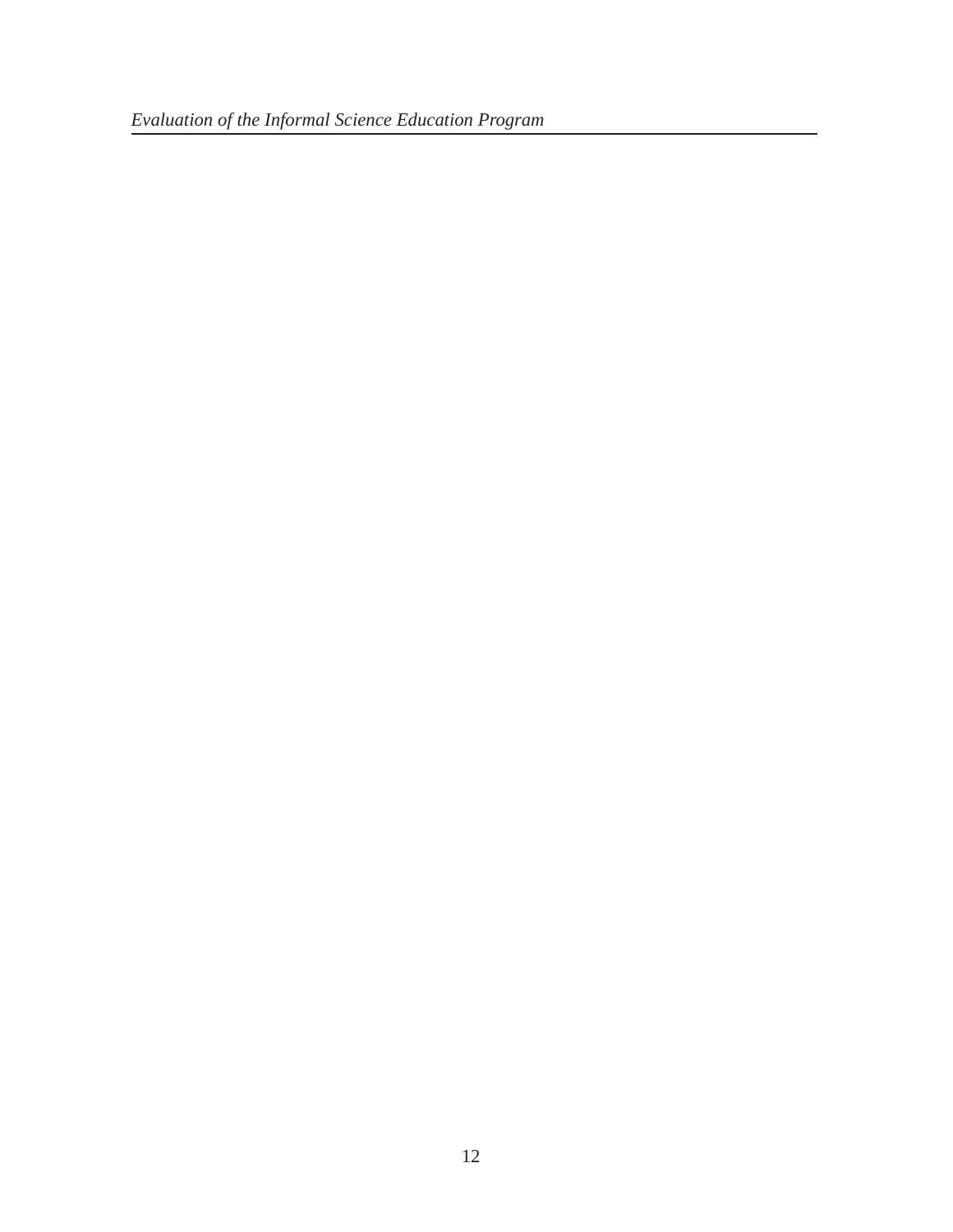$\prod_{S \to \infty}$  program funding decisions are guided by the four program goals identified earlier. As seen in Exhibit 4, funding has increased steadily over the program's history, with two major increases totaling \$18.5 million occurring between FY1990 and FY1993.

**4. What Is the NSF's Investment in the ISE Program?**

#### **Exhibit 4**



**NSF'S INFORMAL SCIENCE EDUCATION FUNDING, FY1984-FY1994**

Source: Budget Division and Informal Science Education Program, NSF

Exhibit 5 depicts the percentages of ISE funds that were awarded to a diverse group of organizations and institutions.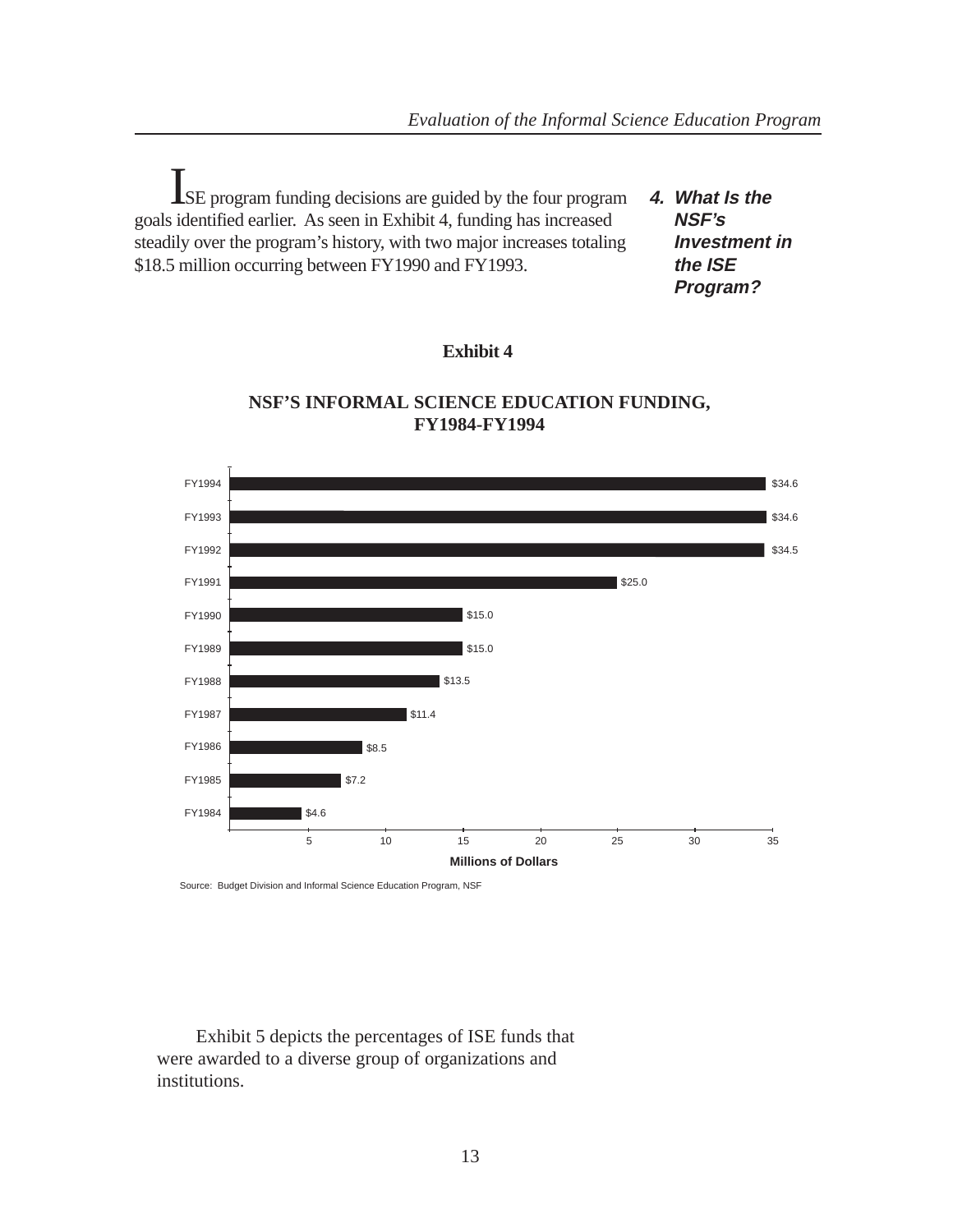#### **Exhibit 5**

#### **DISTRIBUTION1 OF ISE FUNDS ACROSS INSTITUTION TYPE, FY1984-FY1994**



agencies; nature centers; planetariums; precollege schools; and unaffiliated independent consultants.



Children's Television Workshop (CTW), producer of several children's science series, has received \$31,506,743 in ISE funds since 1984, more than any other recipient. Exhibit 6 depicts additional recipients that share the largest portion of ISE support. Of the "top 25" institutions listed in Exhibit 6, 36 percent fall into the media category, like CTW, while 40 percent are museums and science and technology centers.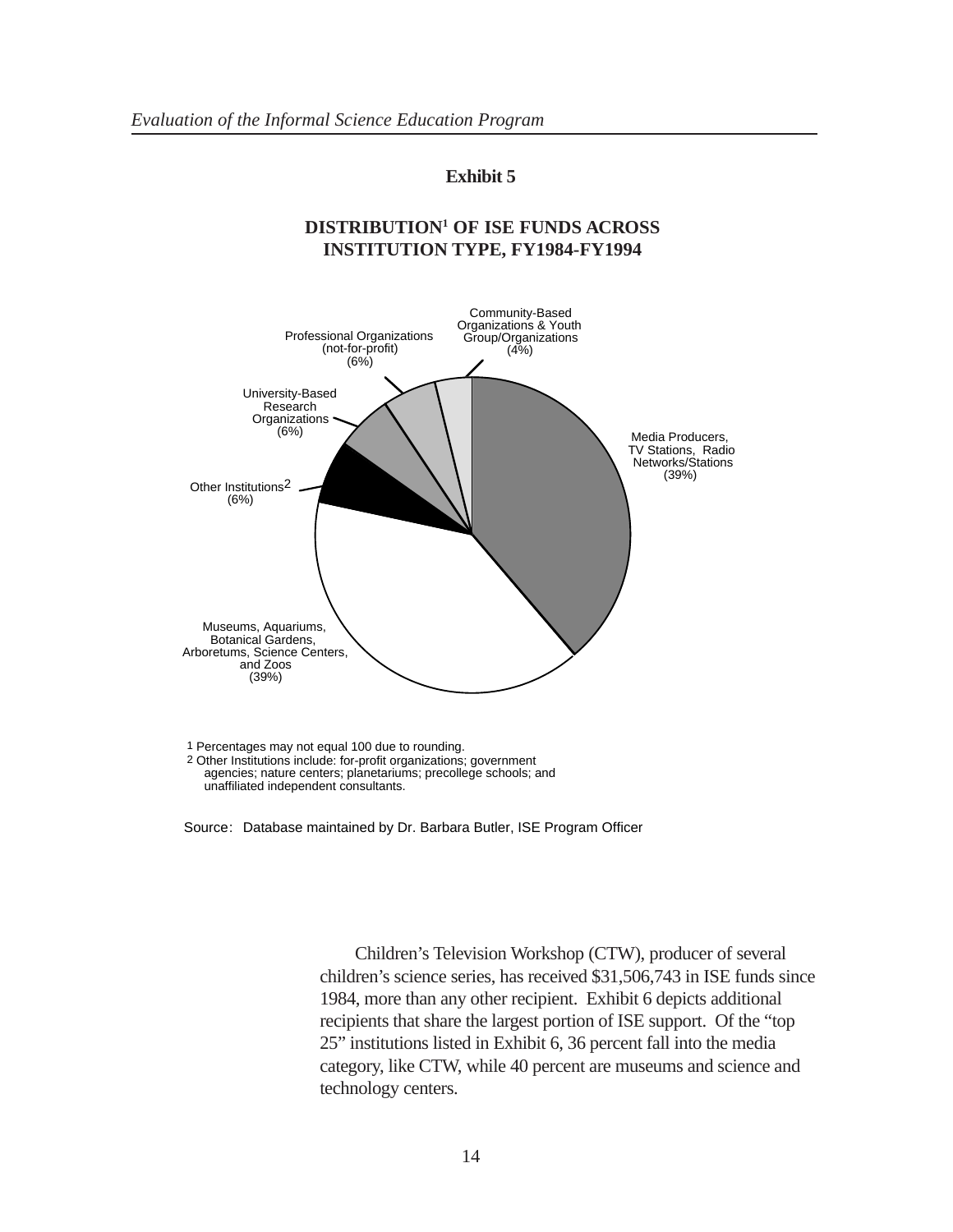#### **Exhibit 6**

# **TWENTY-FIVE INSTITUTIONS RECEIVING THE GREATEST AMOUNT OF SUPPORT FROM NSF'S INFORMAL SCIENCE EDUCATION PROGRAM, FY1984-FY1994**

| <b>Institution</b>                                                     | \$ Amount<br>of Support | <b>Number of</b><br><b>Awards</b> |
|------------------------------------------------------------------------|-------------------------|-----------------------------------|
| Children's Television Workshop (New York City)                         | 31,504,743              | 9                                 |
| Exploratorium (San Francisco)                                          | 6,896,034               | 11                                |
| Franklin Institute (Philadelphia)                                      | 4,992,302               | 11                                |
| National Public Radio (Washington, D.C.)                               | 4,679,663               | $\overline{4}$                    |
| Scholastic Productions (New York City)                                 | 4,660,647               | 1                                 |
| Field Museum of Natural History (Chicago)                              | 4,405,938               | 4                                 |
| New York Hall of Science (Corona, New York)                            | 4,121,628               | 8                                 |
| Museum of Science (Boston)                                             | 3,886,634               | 8                                 |
| WGBH (Boston)                                                          | 3,767,035               | 13                                |
| Oregon Museum of Science and Industry (Portland)                       | 3,430,481               | 4                                 |
| Museum of Science and Industry (Chicago)                               | 3,429,628               | 3                                 |
| <b>QED Communications (Pittsburgh)</b>                                 | 3,266,044               | 5                                 |
| Science Museum of Minnesota (St. Paul)                                 | 3,061,183               | 5                                 |
| <b>KCTS Associates (Seattle)</b>                                       | 2,977,824               | 3                                 |
| Pacific Science Center (Seattle)                                       | 2,665,545               | 3                                 |
| Nebraskans for Public TV (Lincoln)                                     | 2,653,000               | 4                                 |
| American Association for the Advancement of Science (Washington, D.C.) | 2,542,541               | 5                                 |
| Cornell University (Ithaca, New York)                                  | 2,499,017               | 5                                 |
| Association of Science and Technology Centers (Washington, D.C.)       | 2,477,382               | 11                                |
| Girls, Inc. (New York City)                                            | 2,399,081               | 3                                 |
| Prism Productions (Acampo, California)                                 | 2,289,267               | 2                                 |
| <b>WNET</b> (New York City)                                            | 2,167,536               | 4                                 |
| Children's Museum (Boston)                                             | 2,167,536               | 5                                 |
| Center of Science & Industry (Columbus, Ohio)                          | 1,875,938               | 3                                 |
| Science Museum of Charlotte (Charlotte, North Carolina)                | 1,846,756               | 3                                 |

Source: NSF ISE Database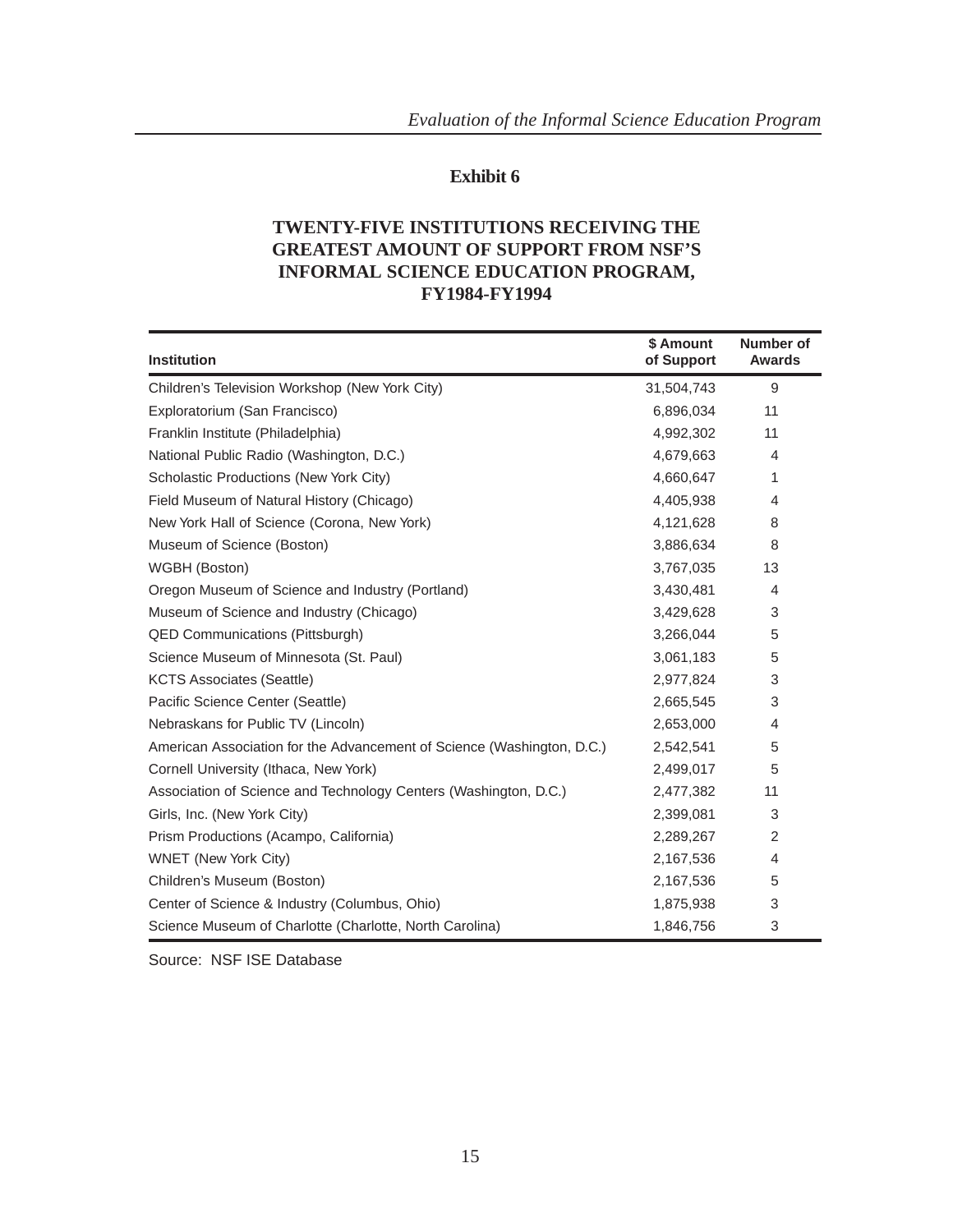*Evaluation of the Informal Science Education Program*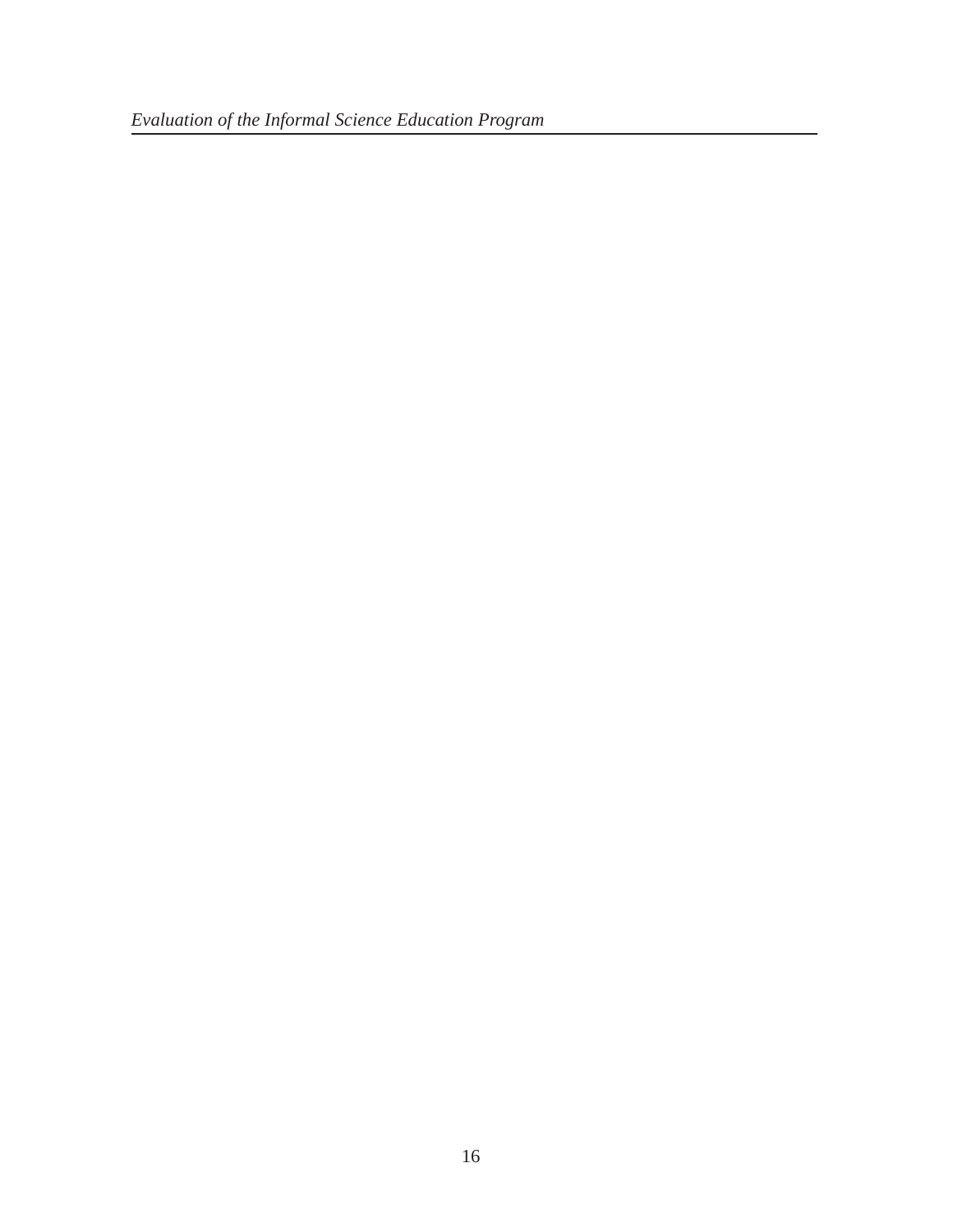$\mathbf{l}_t$  is important to note that in all the projects evaluated, ISE funding awards represented only a fraction of a project's overall cost—a condition that speaks to NSF's cost-sharing, or *leveraging*, requirements. In fact, NSF views itself as a "catalyst" to project development. Its investment role is designed to strengthen and promote the nation's capabilities in SMET areas by providing the tools, the programs, and the funding to help others pursue the frontiers of science education and learning.

NSF's performance goals recognize the importance of collaboration among business, industry, researchers, schools, and informal science institutions to achieve excellence in SMET. An emphasis on collaboration is seen in the number of museums and science centers that are either project venues or collaborators. Effective partnerships bring together the best minds in this society and also provide fiscal, human, and in-kind resources.

The NSF-funded institutions evaluated used initial ISE funds to leverage additional resources from state and local governments, foundations, local businesses and industries, and other federal agencies. Often, leveraged funds were used to develop additional educational materials or to extend outreach activities to a broadbased audience. In addition, the planning phases of most projects involved obtaining other funds needed to finance project components not funded by the ISE program. Some sites reported that after obtaining ISE funding, other funders cut short their own review processes, relying instead on NSF's peer review process—a sign of the confidence that private funders have in the NSF management model.

Directors of the ISE projects state that despite the difficulty experienced in obtaining additional support, few leveraging or costsharing activities would occur without the catalyst of partial funding from the ISE program.

For the 10-year period studied, data show that leveraging resulted in national recognition and additional funds. For instance, the Africa Exhibit in Chicago raised 73 percent of the total project costs from the Rockefeller Foundation, the Field Museum (Chicago),

#### **5. How Is the ISE Investment Leveraged?**

Public demand for programs at the Lowell Observatory increased beyond the institution's capabilities. With ISE funding, the observatory expanded public programs for children and families and leveraged additional monies for a visitor center.

—Site visit report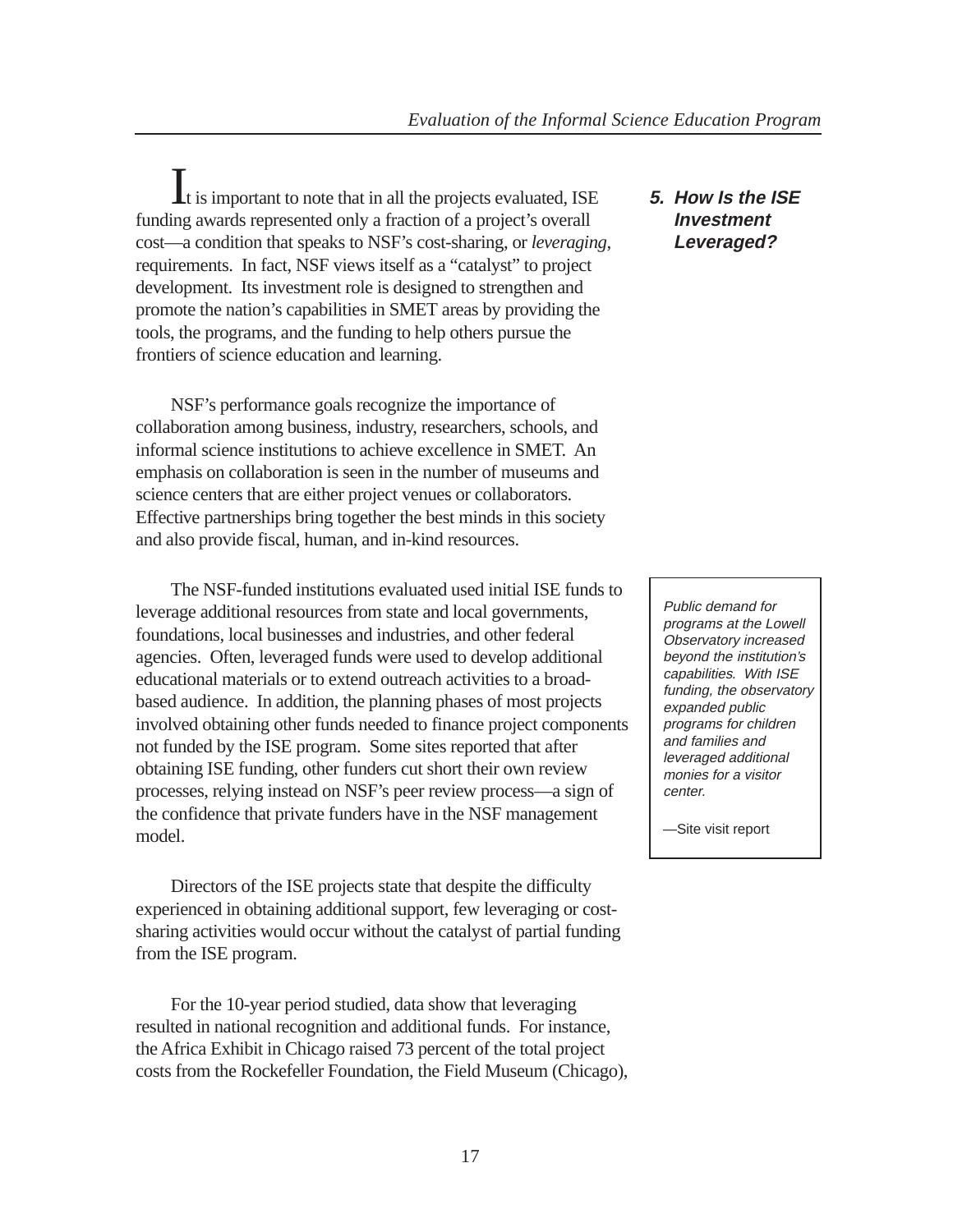the National Endowment for Humanities, and the Joyce Foundation (Chicago). Similarly, Scienceminders, a community-based project, received 63 percent of its project budget from a private investor. Further, leveraging provided additional resources and in-kind support to extend scientific learning through outreach and dissemination activities—such as distributing teacher and parent guides, or forming associations with technology-related venues.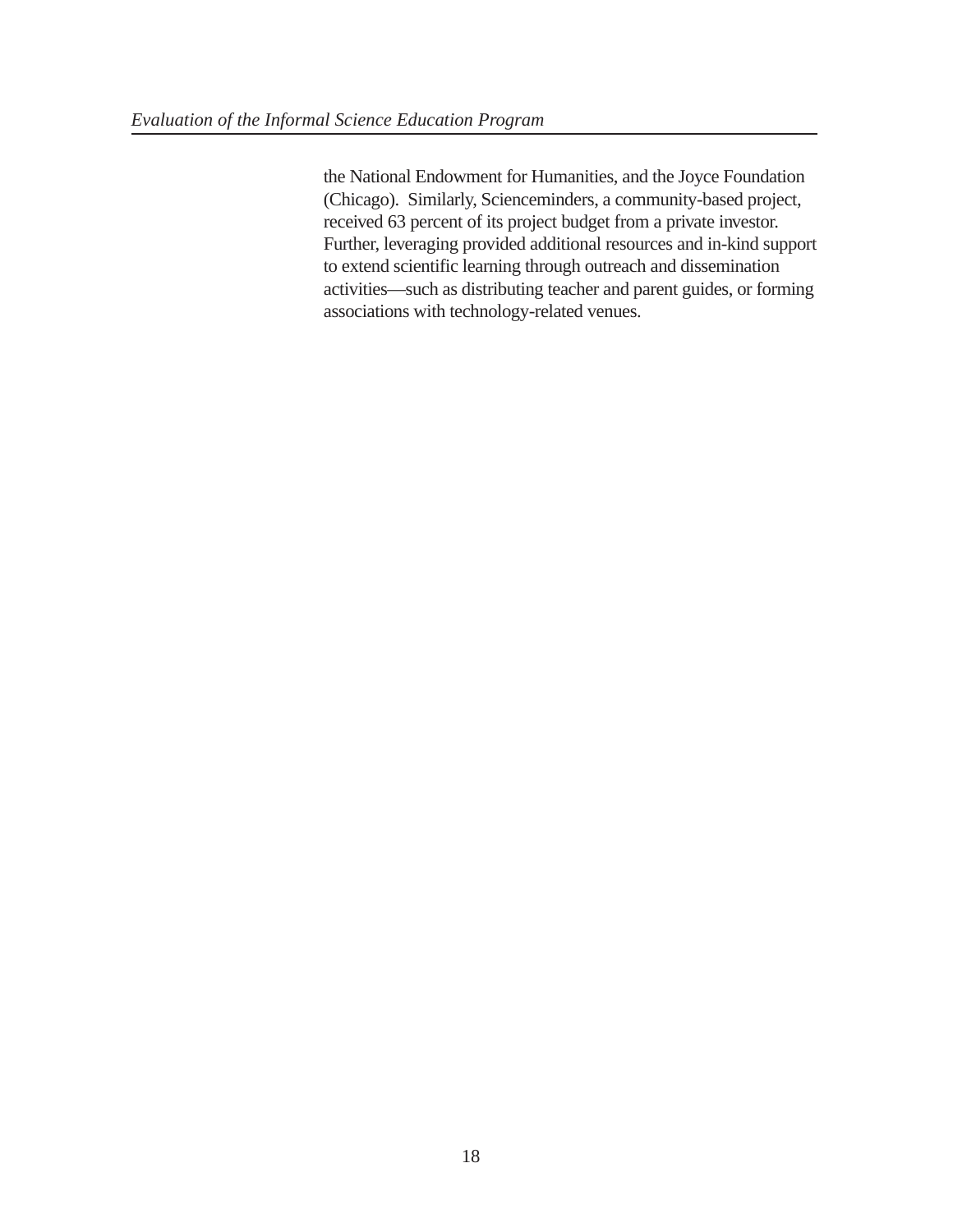$\blacksquare$  he evaluation revealed that, to varying degrees, the ISE program is meeting all of its expressed goals. These achievements, stated as bulleted headings at the end of this section, are followed by supporting evidence obtained from site visits, focus groups, existing evaluations, and surveys.

**Goal A: Increase the number of youth, especially those from underrepresented or underserved groups (e.g., minorities, persons with disabilities, women), who are excited by science, mathematics, and technology, and who pursue such activities both in and out of school.**

Many ISE projects become popular with the public. Available attendance records and viewer ratings indicate that large numbers of young people are attracted to these exhibits and public television programs. For instance, *What Makes Music?*, a traveling exhibit for children and adults about the physics of sound and music, attracted an estimated 2.2 million people to the 18 museums that showed it from 1988 to 1995. The exhibit, which attracted over 160,000 visitors during a 78-day run at The Franklin Institute Science Museum in Philadelphia, was especially popular with school groups. The *Tools of the Astronomer* exhibit at the Lowell Observatory in Flagstaff, Arizona, is having a similar effect. The exhibit draws nearly 80,000 visitors yearly, compared to the 6,000 visitors that came prior to its opening. Lowell Observatory is a fully operational, private planetary research organization. *Tools of the Astronomer* is a set of interactive exhibits designed and constructed by Lowell astronomers and program staff to teach both the history and modern concepts of astronomical research in an informal science education setting.

ISE media projects include some of the most popular children's series on public television. For instance, the *Magic School Bus*—an animated television series created by Scholastic Productions and featuring a female teacher-heroine who involves her class in handson science adventures—is carried by over 300 PBS stations providing coverage to 96 percent of total U.S. households at least once a week. Nielsen ratings in 1995 showed the program to be top

**6. Is the ISE Program Accomplishing Its Goals?**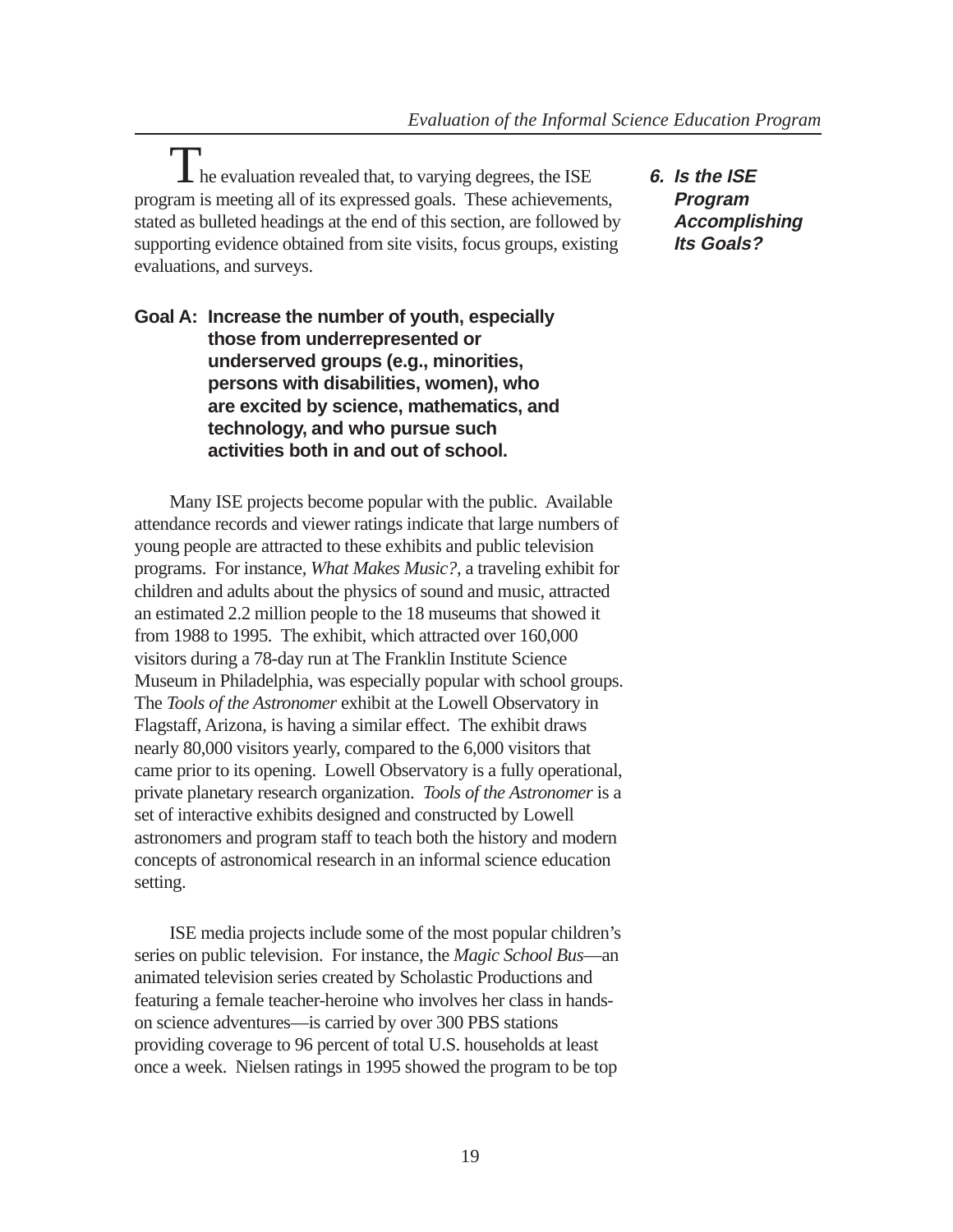ranked among two- to five-year-olds. *Reading Rainbow*, a series for five- to eight-year-olds that centers each episode on a theme from a featured book, routinely claims similarly large audiences because of its daily distribution.

But even with these impressive numbers, it was still difficult to assess youth *excitement* about science—other than inferring it from sheer audience/attendance data. Therefore, most of the data and corresponding conclusions about youth excitement were a result of interviews, observations, document reviews, and focus groups conducted as part of the evaluation team's site visits. For example, young people who participated in the prototype of *Testing the Theory* at Boston's Museum of Science—where visitors form hypotheses, perform experiments, collect data, and test their own theories of scientific processes at various workstations—were still asking questions about their experiences two months later as part of a focus group. When asked if they like school science, they responded with an emphatic "No." When asked what they had done at the exhibit, they immediately answered, "We explored." These young people considered the exhibit to be "fun science" and different from classroom science. Further, participants could all recall the different experiments they had done two months earlier.

Formal evaluation results reviewed during a site visit to the Children's Television Workshop (CTW) demonstrated some gain in excitement by viewers of *3-2-1 Contact*, a science and technology series produced by CTW for 8- to 12-year-olds. This excitement was seen through such effects as increases in science interest from pre- to post-testing, a general shift away from the perception of science as boring, improved knowledge of the factual information presented by the program, and interest in pursuing follow-up activities.

As far as reaching more youth in minority groups, females, and persons with disabilities, the most direct evidence comes from those ISE activities designed specifically for that purpose. These activities put more effort into showing how they were trying to reach their targeted audiences. For instance, *Explora!*, an emerging science center in Albuquerque, New Mexico, had over 70,000 visitors in 1994 (up from 22,000 during the 6 months prior), 47 percent of whom were Hispanic, compared to 35 percent in the local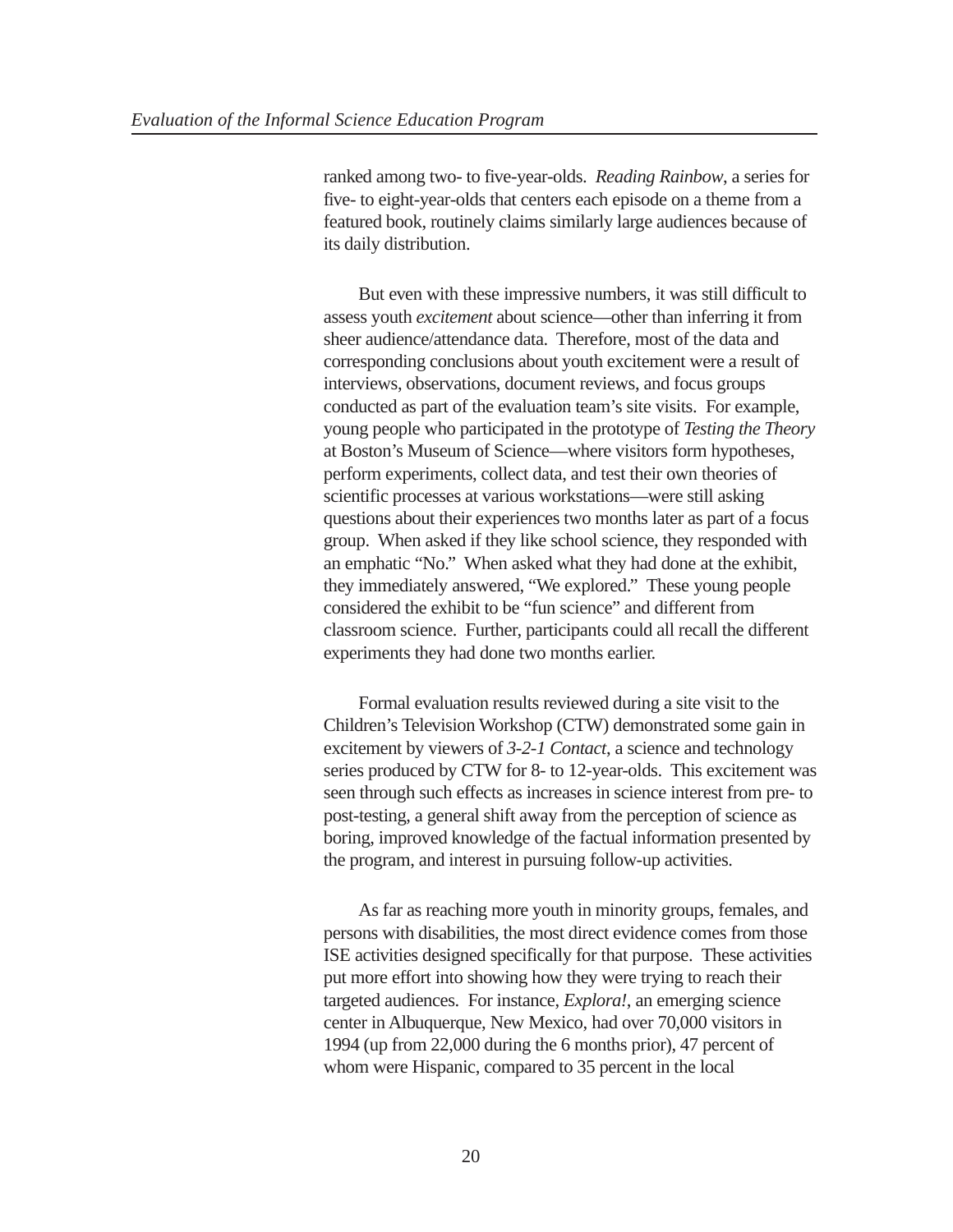population. Native Americans made up 14 percent of the visitors, compared to 11 percent of the local population, and African Americans comprised 3 percent, compared to 1 percent of the greater Albuquerque population. School visitors to the *Tools of the Astronomer* exhibit in Flagstaff, Arizona were demographically profiled as 50 percent Native American, 20 percent Hispanic, 20 percent Caucasian, and 10 percent African American. Similarly, staff involved in SERIES—hands-on curricula for use in schools or community settings—reported that of 200 participating youth at one site, 50 percent were Hispanic, 30 percent Caucasian, and 20 percent African American.

# **Goal B: Promote linkages between formal and informal science education.**

# **Goal E: Stimulate collaborations that establish linkages among a variety of organizations and individuals in formal and informal education communities.**

The diversity and array of linkages and their effect on exciting youth and helping adults and families become better informed are impressive. These linkages include collaborations involving media, university, educational, professional, and community organizations. Linkages add a multidisciplinary aspect to projects and provide them with resources that are often too costly to purchase otherwise.

Notable, too, are the collaborations with formal education established by ISE projects. Outreach materials and activities developed by the projects have helped to integrate informal science education into the formal science curriculum. Teachers were able to draw on these materials and activities as a creative resource, which they developed and accessed through their participation with ISE projects such as: serving on advisory panels, participating in development and evaluation teams, and writing curricula or outreach materials. Teachers also used materials developed through museumsponsored workshops to extend concepts learned on field trips. From one year to the next, they also use taped episodes of *Magic School Bus* and *Reading Rainbow,* along with accompanying outreach materials, in the classroom.

Scienceminders, a YWCA project, encourages teenage girls' involvement in science. YWCAsponsored baby-sitting classes include training on how to use informal science activities with young children.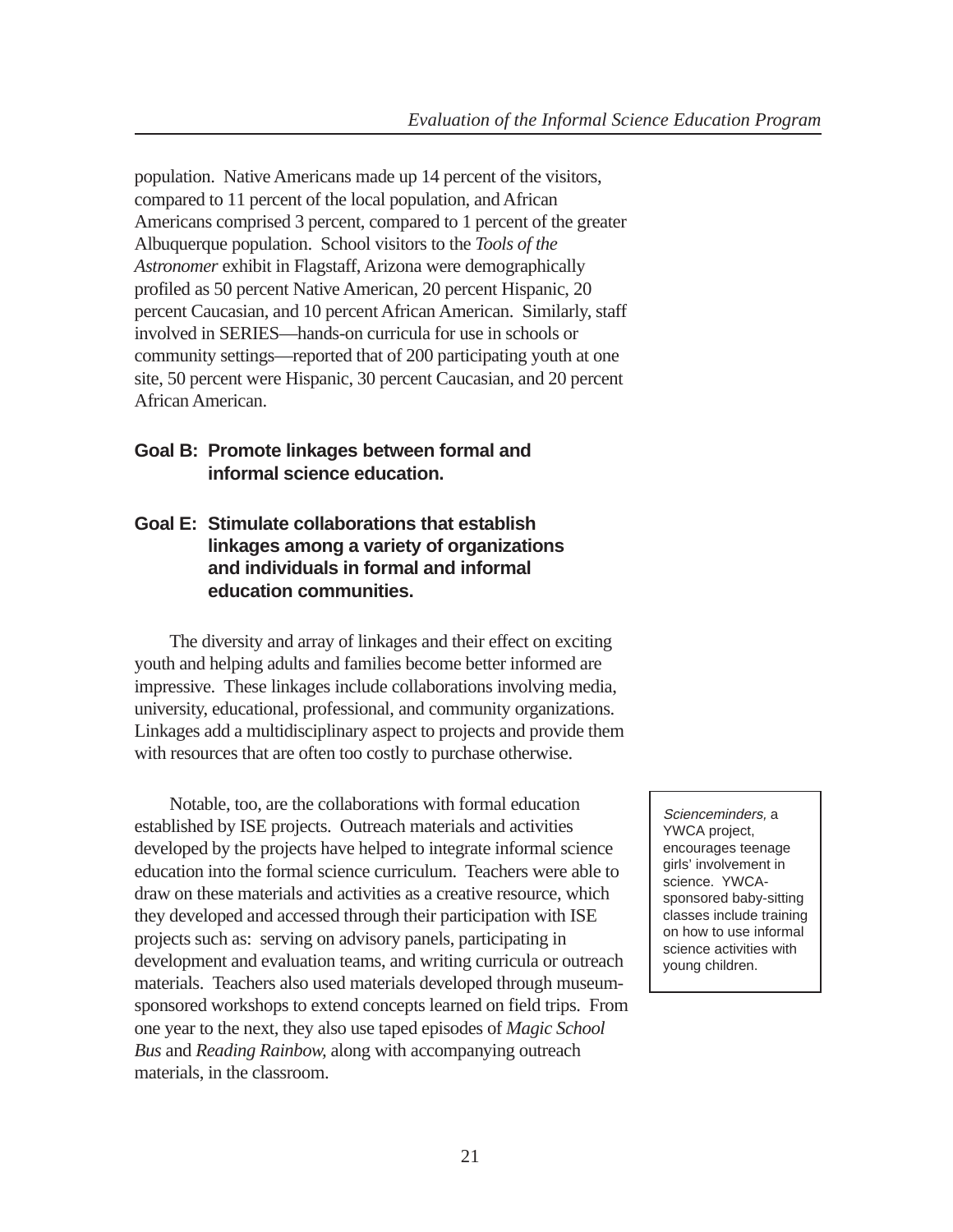Products and materials produced by ISE projects, especially hands-on activities, also provide linkages to professional development activities. Examples include *SERIES*, which provided curriculum training for use by the Salvation Army, Public Housing Authority, Boy Scouts, Campfire Girls, Fish and Game Commission, and the National Association of Environmental Education; *Magic School Bus* and *Reading Rainbow*, whose materials were used in the National Teacher Training Institute; and the *Science Carnival Consortium*, which provided emerging science centers with exhibits and demonstrations.

- **Goal C: Stimulate parents and other adults to be informed advocates for better quality and more accessible science, mathematics, and technology education in both formal and informal settings; encourage them to support their children's science and mathematics endeavors in the home and elsewhere.**
- **Goal D: Enrich the quality of life by improving the science literacy of children and adults so they are better informed about the implications that science, mathematics, and technology have for their everyday lives, thereby enabling them to further pursue science and mathematics experiences and to make informed, responsible decisions about science policy issues with societal implications.**

The evaluation found that many of the ISE activities were designed to encourage adult participation and family involvement. In *Tools of the Astronomer*, workshops were set up specifically for family activities, helping to increase the number of Friends of Lowell Observatory from 200 to more than 1,000 during a five-year period, as well as increase contributions to the observatory's discretionary budget by about \$100,000. The adoption of the *SERIES* curriculum by local civic organizations such as 4-H groups has helped reverse the negative attitudes of migrant farm workers toward their children's participation in such groups, as the parents now understand the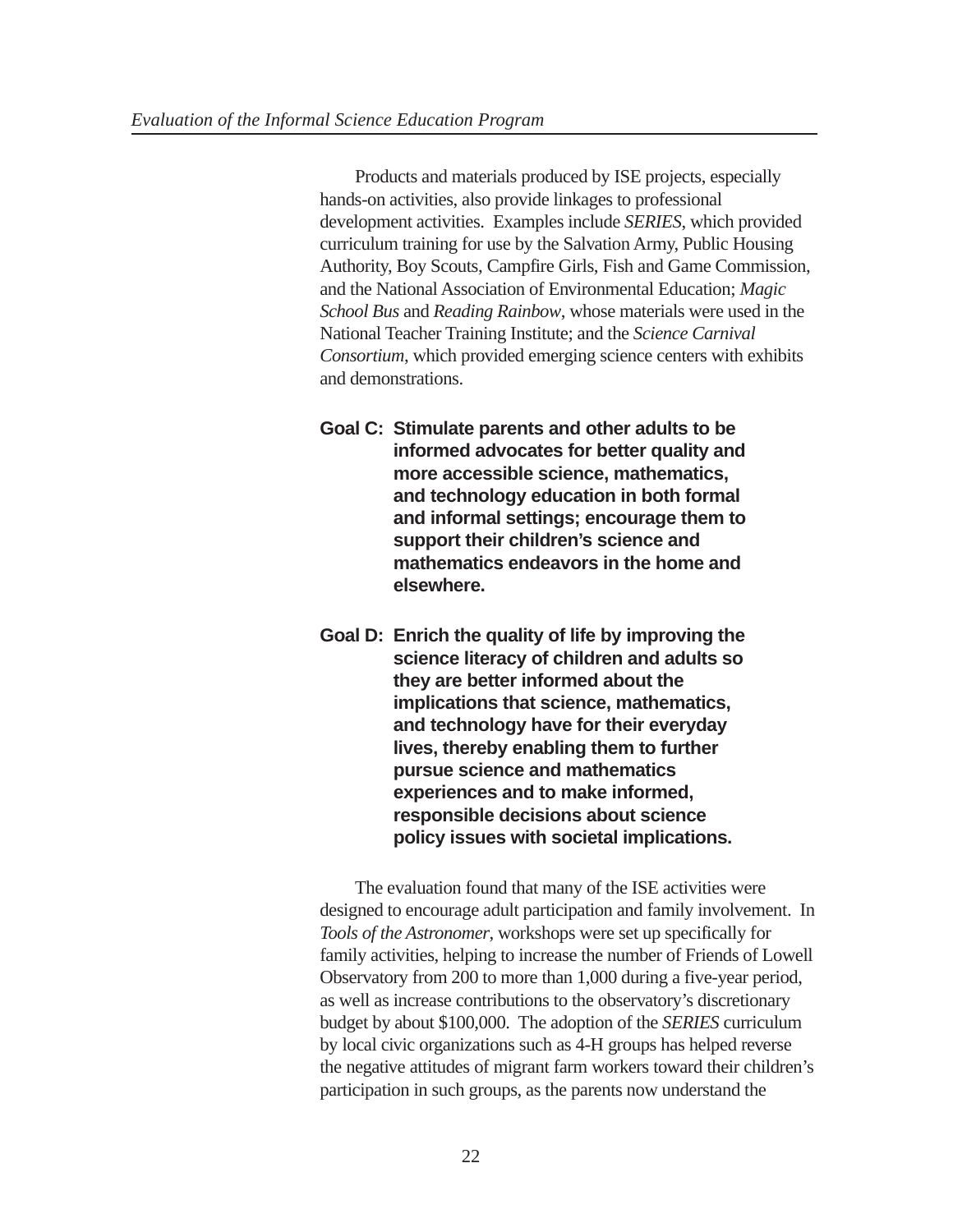importance of science to their children's education and future. The *SERIES* program has also had success in "turning around" troubled children. In one case reported by the series project director, the school attendance and behavior of four urban youth improved after they were selected to work with fourth graders.

*Testing the Theory* deliberately tries to spark parent-and-child interaction. The exhibit's staff have overheard excited discussions between parents and children prompted by the questions posted in the exhibit. Similarly, parents participating in focus groups reported that after watching *Reading Rainbow*, they were not intimidated by science or by helping their children with school science projects. One young participant commented that the program ties science to real lives and everyday things. Five other children at another focus group concurred with that opinion.

#### **Goal F: Have a broad and long-term impact on the informal science education system.**

Evidence for meeting the sixth goal is found in the collective achievement of the other five goals. Such an inference, though, must be qualified by noting that a comparison with non-NSF-funded sources through site visits and existing evaluations did not reveal strong differences in the quality and type of activities, objectives, and outcomes.

Instead, the most notable differences between NSF-funded and non-NSF-funded activities had to do with overall project planning and strategy. Unlike the non-NSF-funded projects, the ISE program provided a more comprehensive and structured process for its projects. Processes recommended by NSF—review and revision of proposals, use of advisory panels, formative evaluation, summative evaluation, and dissemination—were not all found in any of the six non-NSF-funded sites that were visited. Dissemination was largely limited to advertising through fliers or existing information sources. Further, non-NSF-funded projects lacked two key ingredients of NSF projects—leveraging and interdisciplinary topics. Only one project, *YouthALIVE!*, which serves as the umbrella for all youth programming in a Florida museum, had both of these characteristics. It also was the only project visited that maintained a direct focus on

Both adults and children tested hypotheses through exhibits in "Testing the Theory" Observations of visitors in an area dubbed the "Test Tube" revealed that each exhibit appealed to multiple ages. In some cases, the adults led the youth, while in others, the process was reversed. These interactions, unaided by museum staff, involved hypotheses named by both young people and adults, and included the collecting and recording of data.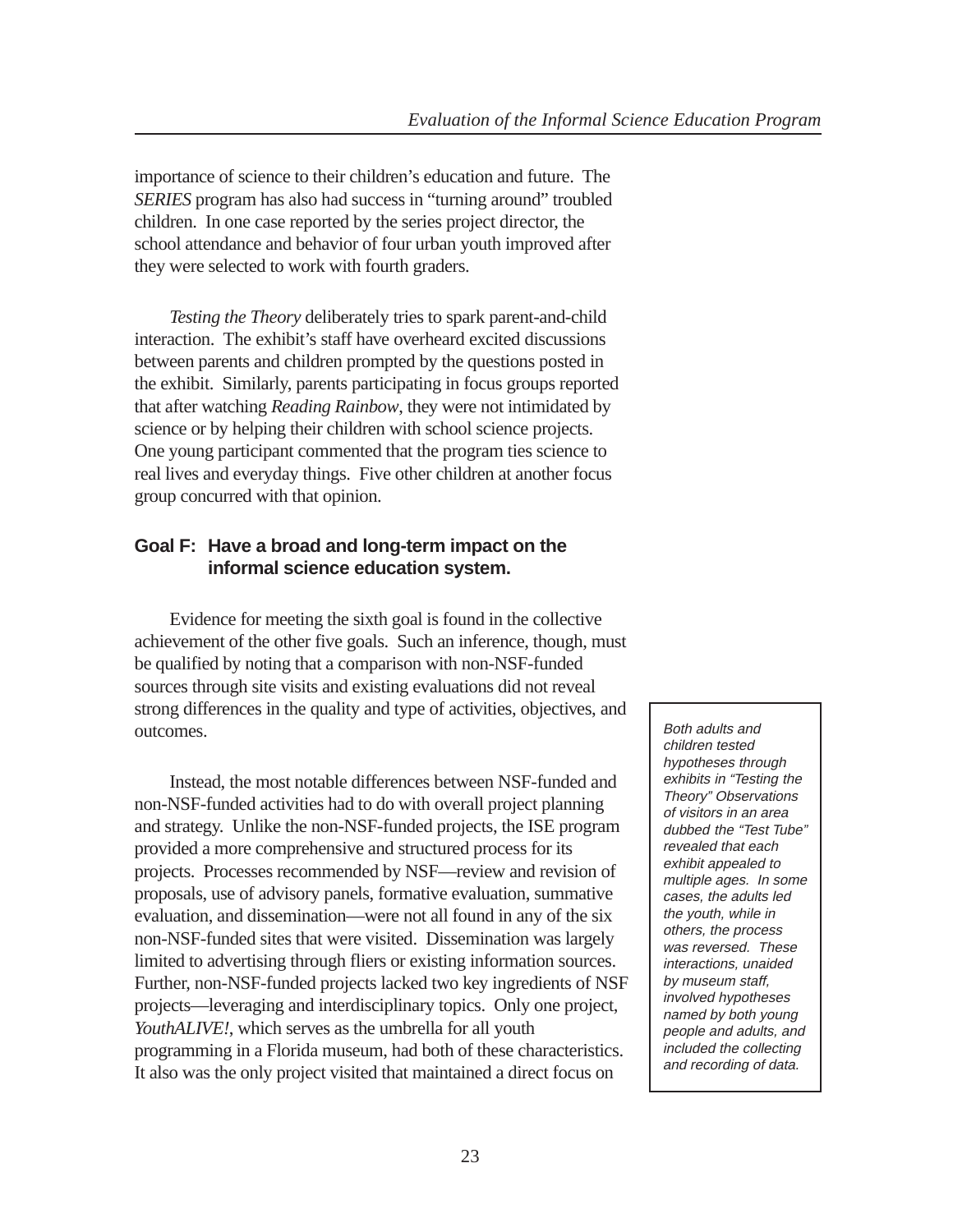reaching previously underserved populations in museums across the country.

In addition, a smaller variety of activities was included within each project than was found in NSF-funded projects—the project investments appeared to be more limited. A significant number of non-NSF-funded projects, however, did include collaborations with other institutions, possibly prompted by resource limitations.

ISE funds seem to be targeting project activities in the right direction—that is, toward achieving the six ISE program goals. In emphasizing the roles of museums and science centers as project venues or collaborators, NSF has recognized the importance of these institutions in stimulating children's interest in science. The comments of those in science-related careers attest to this positive influence.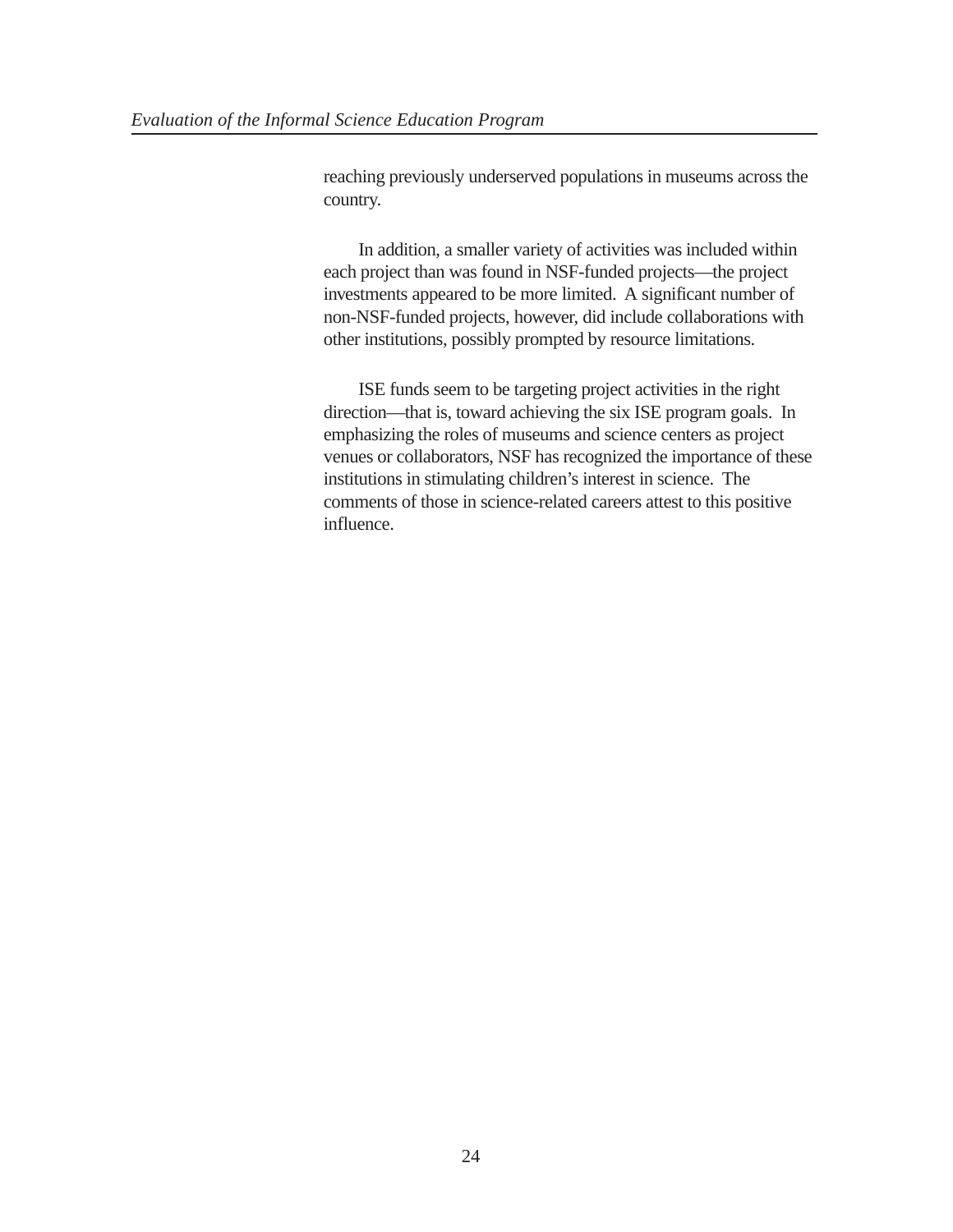**L** o find out how various aspects of the ISE program were viewed by people with careers in science, ISE grantee organizations, and project directors of ISE projects and activities, questions were posed in three different surveys targeting each group. The surveys provided data on how the ISE program has influenced the personal and professional science experiences and involvement of these three groups.

ISE project directors were asked questions to ascertain the degree to which their projects involved youth and adults in informal science education and otherwise met program goals. Teachers, scientists, engineers, chemists, and researchers reported on their current activities, as well as on experience from their own youth (e.g., the memorable events and experiences that sparked their interest in science and mathematics). By comparing their responses with ISE project strategies—many designed to similarly stimulate young audiences—the evaluation found that the ISE program is headed in the right direction. Questions to organization directors solicited the institutional perspective to determine the influence and impact of ISE funding compared to influences from other funding sources.

Collectively, these responses presented a positive picture of program strategies in promoting linkages with formal science education, involving youth and adults in informal science activities, emphasizing project evaluation, and increasing collaboration among institutions. Therefore, according to the "experts," the ISE program is achieving its goals. The following summarizes their responses to each of these goal areas.

#### • **More linkages with formal science education**

Asked to compare NSF's influence with that of other funding sources, organization directors said NSF programs, compared to non-NSF-funded programs, netted more public participation, evaluation, and linkages with other organizations—strongly suggesting the influence of the ISE program on the informal science education system (see Exhibit 7).

**7. What Do People Say About ISE-Funded Activities?**

> On average, 73 percent of surveyed organization directors strongly felt that ISE funds had furthered various aspects of informal science education; whereas only 43 percent said this was true of non-NSF funds.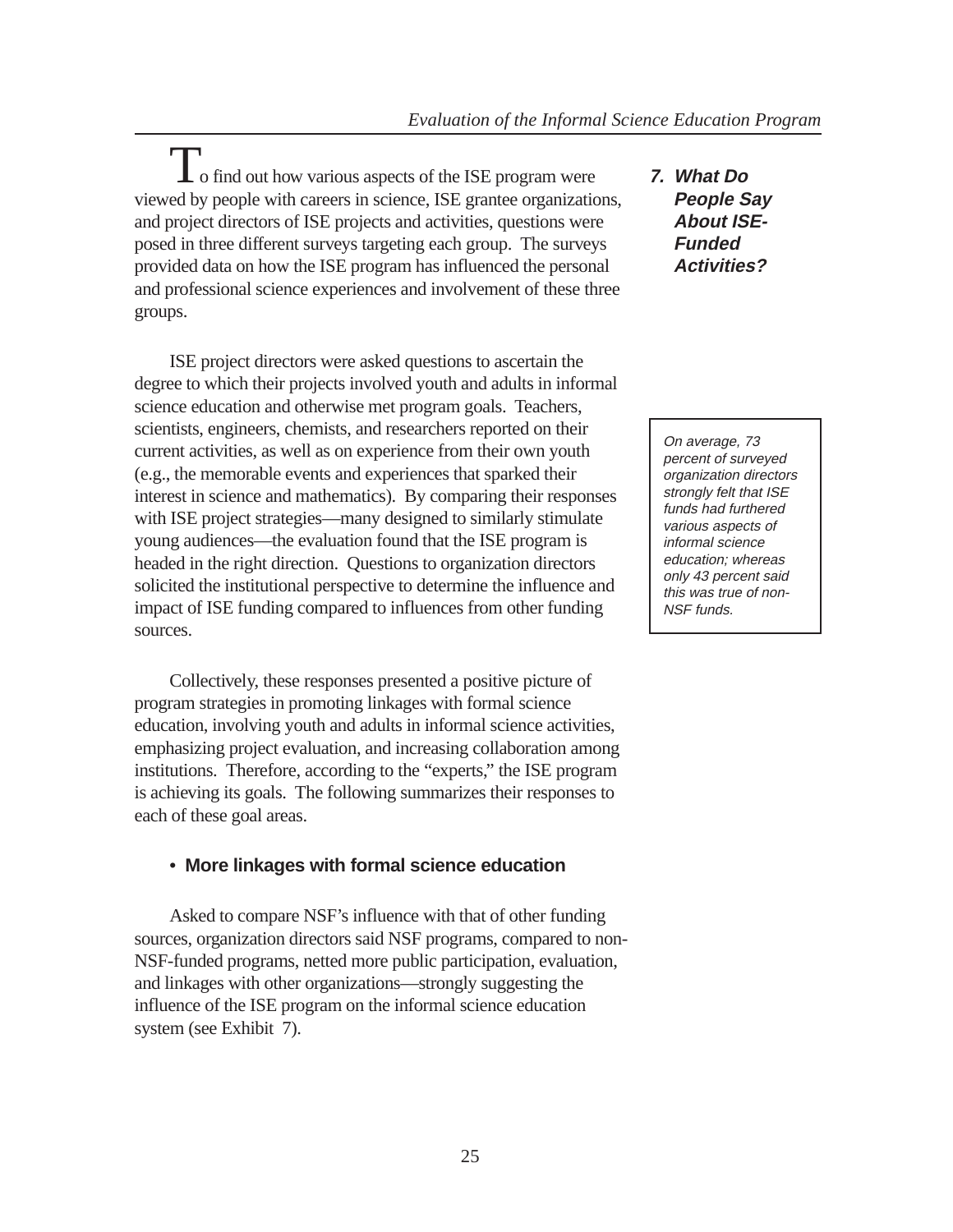#### **Exhibit 7**

# **INFLUENCE OF ISE FUNDS ON THE INFORMAL SCIENCE EDUCATION SYSTEM COMPARED TO NON-NSF FUNDS, AS REPORTED BY ORGANIZATION DIRECTORS**

|                                                                           |                  |                      | <b>Directors Indicating "Strongly Agree"</b> |                          |  |
|---------------------------------------------------------------------------|------------------|----------------------|----------------------------------------------|--------------------------|--|
| <b>Aspect of Informal</b>                                                 |                  | <b>ISE Influence</b> |                                              | <b>Non-NSF Influence</b> |  |
| <b>Science Education</b>                                                  | No. <sup>1</sup> | ℅                    | No. <sup>1</sup>                             | %                        |  |
| Increased public participation                                            | 50               | 83                   | 22                                           | 56                       |  |
| Used evaluation for program or project<br>improvement                     | 47               | 83                   | 16                                           | 40                       |  |
| Collaborated or linked with other<br>organizations                        | 47               | 78                   | 19                                           | 48                       |  |
| Reached previously underserved<br>population                              | 45               | 76                   | 21                                           | 51                       |  |
| Included new fields of science in public<br>awareness                     | 42               | 73                   | 15                                           | 38                       |  |
| Utilized new technologies                                                 | 42               | 72                   | 17                                           | 43                       |  |
| Collaborated or linked with informal science<br>education                 | 41               | 70                   | 17                                           | 41                       |  |
| Collaborated or linked with formal education                              | 37               | 66                   | 16                                           | 37                       |  |
| Increased public support                                                  | 37               | 63                   | 13                                           | 33                       |  |
| Used technical advisors for planning the<br>product, exhibit, or activity | 36               | 63                   | 15                                           | 38                       |  |

1 Multiple responses permissible.

Source: Survey of Directors of Organizations Receiving ISE Funds, COSMOS Corporation (1996).

#### • **Greater youth and adult involvement**

Both ISE project directors and individuals with science-related careers rated the same two activities as most successful in involving youth and adults in informal science: school visits or outreach programs and program coordination with organizations (e.g., Girl Scouts). Individuals in science-related careers found presentations at summer camps—not an NSF ISE activity—to be successful, even though science camps were infrequently used to involve youth and adults.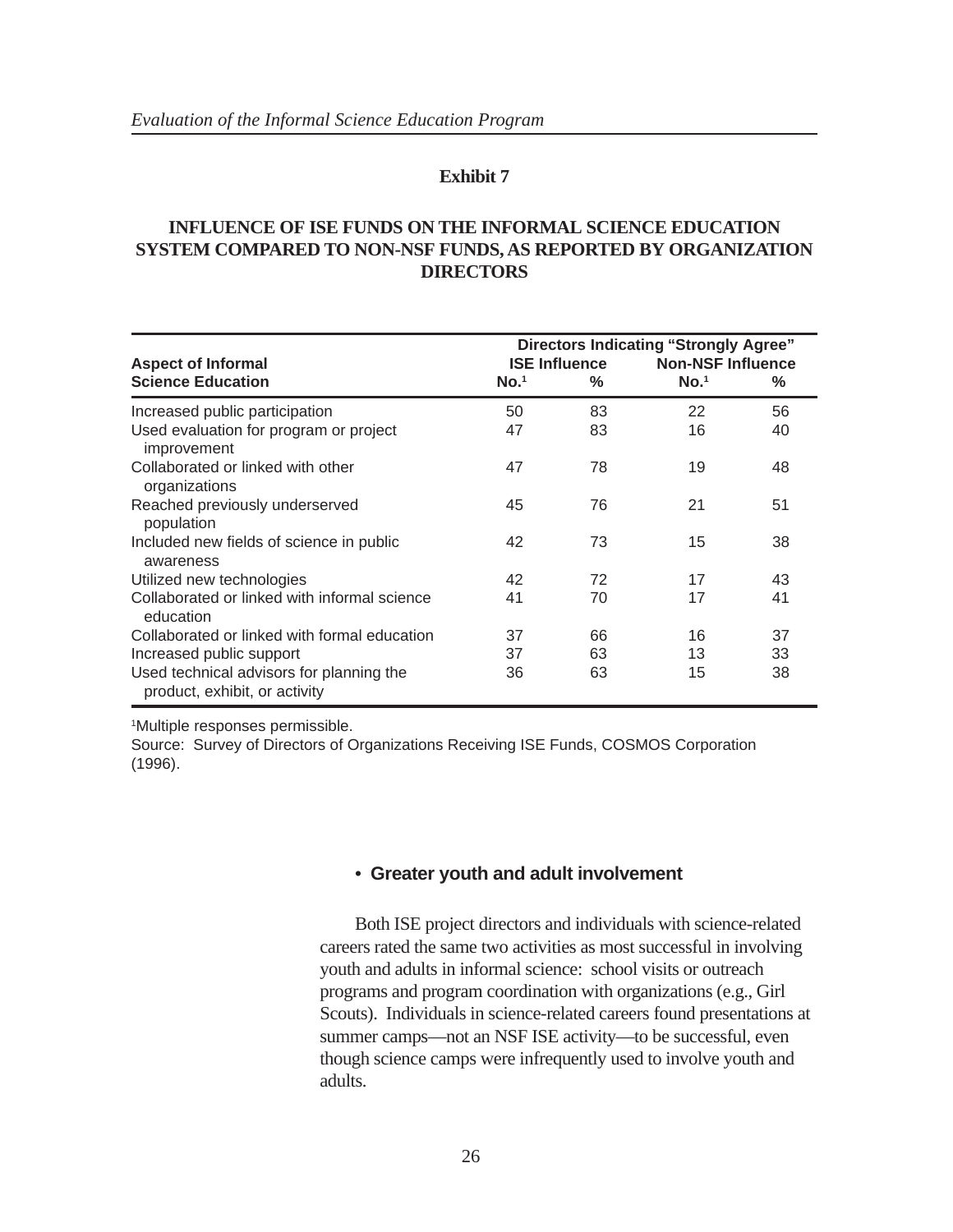Exhibit 8 shows that people with science-related careers reported visits to museums as their most memorable informal science experiences as children. These experiences stimulated their early interest in science, reinforced connections with their formal science classes in school, and implanted science ideas that they still use today (see Exhibits 9 and 10).

#### **Exhibit 8**

#### **MOST MEMORABLE INFORMAL EDUCATION ACTIVITIES FROM THEIR CHILDHOOD, AS REPORTED BY PEOPLE WITH SCIENCE CAREERS**

| <b>Type of Informal Science Education Activity</b>                         | <b>People with</b><br>Science-related<br><b>Careers</b><br>$(n = 254)$<br>℅ |
|----------------------------------------------------------------------------|-----------------------------------------------------------------------------|
| Visiting a planetarium, aquarium, or zoo                                   | 92.9                                                                        |
| Visiting a science or natural history museum                               | 85                                                                          |
| Having a science-related hobby or science toys                             | 74                                                                          |
| Reading science books or magazines for fun                                 | 72.8                                                                        |
| Watching science shows on TV or listening to science programs on the radio | 65                                                                          |
| Visiting a botanical garden                                                | 58.3                                                                        |
| Participating in science fairs                                             | 41.7                                                                        |
| Participating in a community-sponsored youth program involving science     | 21.3                                                                        |

Source: Survey of People With Science Careers, COSMOS Corporation (1996).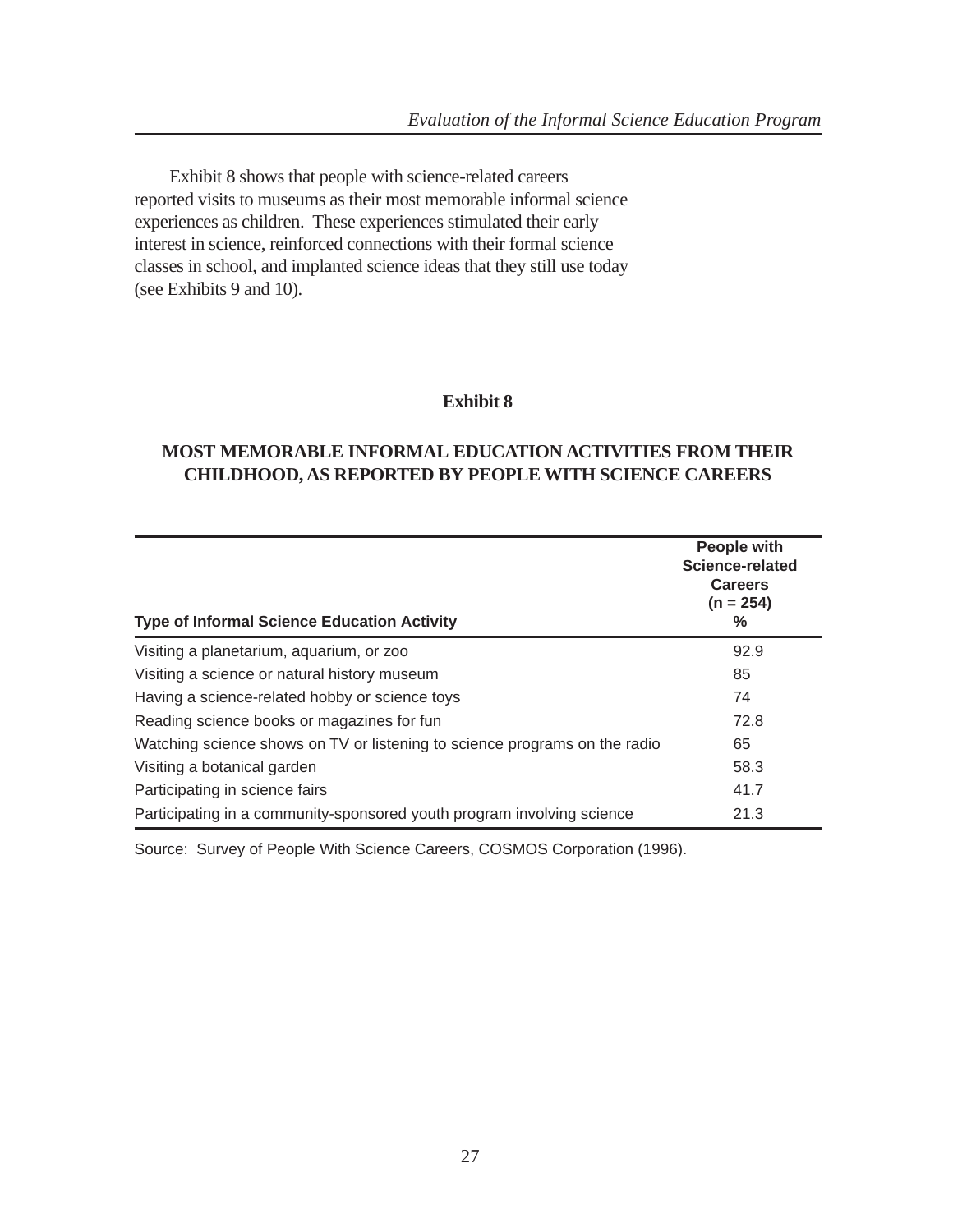# **Exhibit 9**

# **SOURCES OF IDEAS LEARNED IN YOUTH THAT ARE STILL USED, AS REPORTED BY PEOPLE WITH SCIENCE CAREERS**

| <b>Type of Informal Science Education Activity</b>                          | People with<br>Science-related<br><b>Careers</b><br>$(n = 244)$<br>$\%$ |
|-----------------------------------------------------------------------------|-------------------------------------------------------------------------|
| Visiting science centers, museums, or exhibits                              | 51.6                                                                    |
| Watching or listening to media programs about science (on TV, films, radio) | 44.7                                                                    |
| Participating in community youth programs about science                     | 11.5                                                                    |

Source: Survey of People With Science Careers, COSMOS Corporation (1996).

# **Exhibit 10**

# **EARLY INFORMAL SCIENCE EDUCATION ACTIVITIES THAT INITIATED CONNECTIONS WITH SCHOOLS, AS REPORTED BY PEOPLE WITH SCIENCE CAREERS**

| <b>Type of Informal Science Activity</b>                                       | People with<br>Science-related<br><b>Careers</b><br>$(n = 250)$<br>$\%$ |
|--------------------------------------------------------------------------------|-------------------------------------------------------------------------|
| Things I saw at science centers, museums, or exhibits                          | 50.0                                                                    |
| Science programs I watched on TV or listened to on the radio                   | 44.8                                                                    |
| Activities I did while participating in community youth programs about science | 13.6                                                                    |

Source: Survey of People With Science Careers, COSMOS Corporation (1996).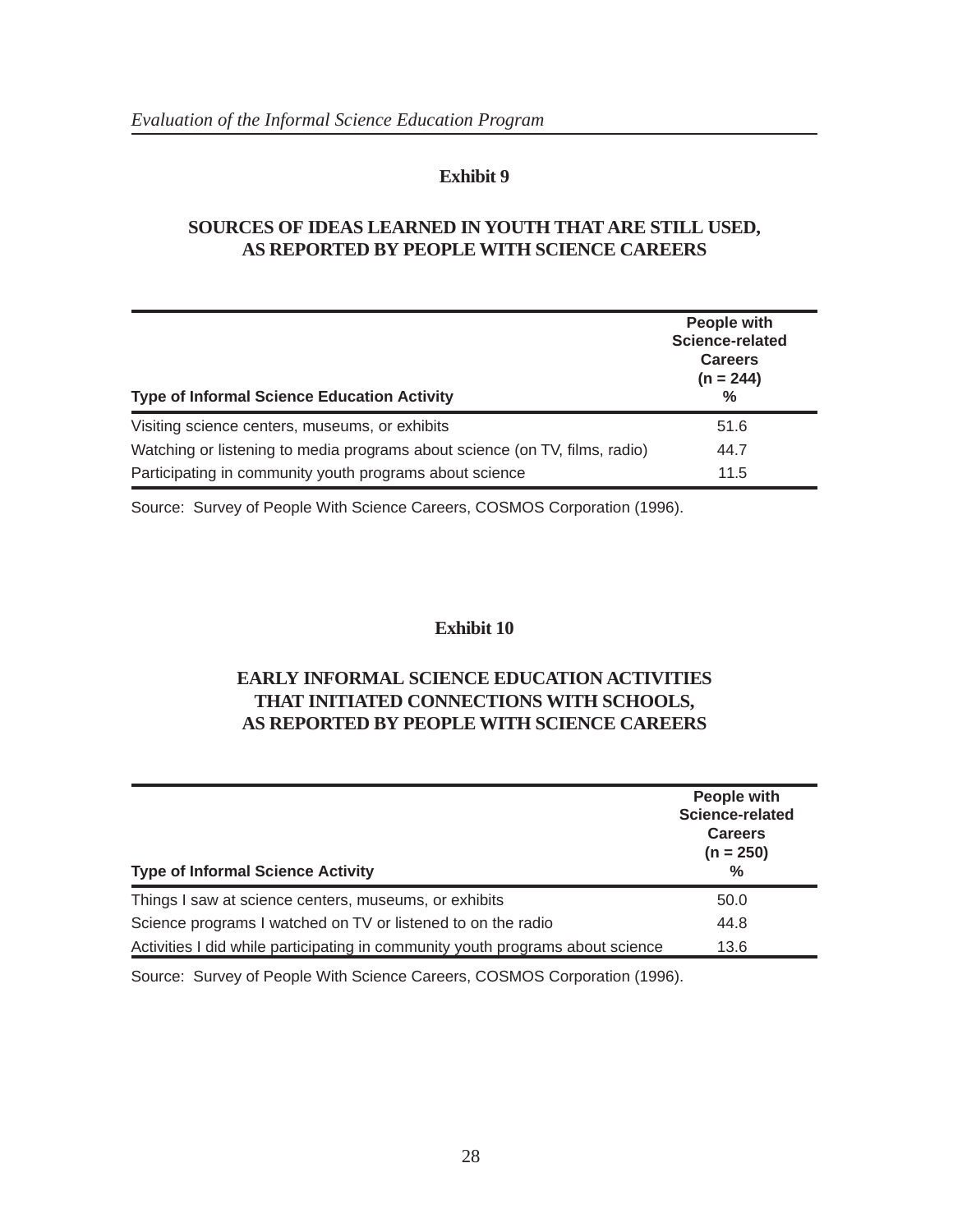Therefore, the program's targeting of science centers and museums—a distinguishing feature—focuses on the institutional arena that those in science careers say most stimulated their excitement for the sciences. In their own words, they state:

*"After visiting a museum in California, I became very interested in sharks, dinosaurs, and minerals. I went to the library after visiting the museum to learn more."*

*"Direct observation at nature centers led to [my] first feeling of intense interest and curiosity; I developed a need and an interest in 'knowing' and 'exploring' for answers."*

*"Visiting museums, zoos, planetaria, and aquaria made me realize how everything is interconnected."*

Even though these individuals credited museums and science centers with stimulating their early interest in science, they ranked visits to such venues as only their third most frequent activity during the past six months. This divergence actually lends more credibility to their recollections of childhood experiences as representing real memories and not just contemporary voicing of support for museums.

The NSF influence appears to be significant. For example, people with science-related careers reported a correlation between their current informal science education activities and those prompted by NSF. The activities identified for each category fell in about the same sequential order. Topping both lists was "encouraging friends to attend science-related programs."

#### • **More emphasis on evaluation**

As shown in Exhibit 7, NSF-funded organization directors noted the emphasis on evaluation that came with NSF funds, compared to non-NSF funds. The following is representative of how a number of respondents described this emphasis:

"Greater emphasis on the evaluation process has led to the training of staff to fill the role of evaluators and has improved the quality of our exhibits. . . The exacting nature of the NSF ISE proposal process has resulted in a more disciplined approach to project development and grant writing. NSF ISE enabled us to create a high-quality, awardwinning traveling exhibit that brings national attention to this institution and an excellent permanent gallery that attracts the general public."

—Organization director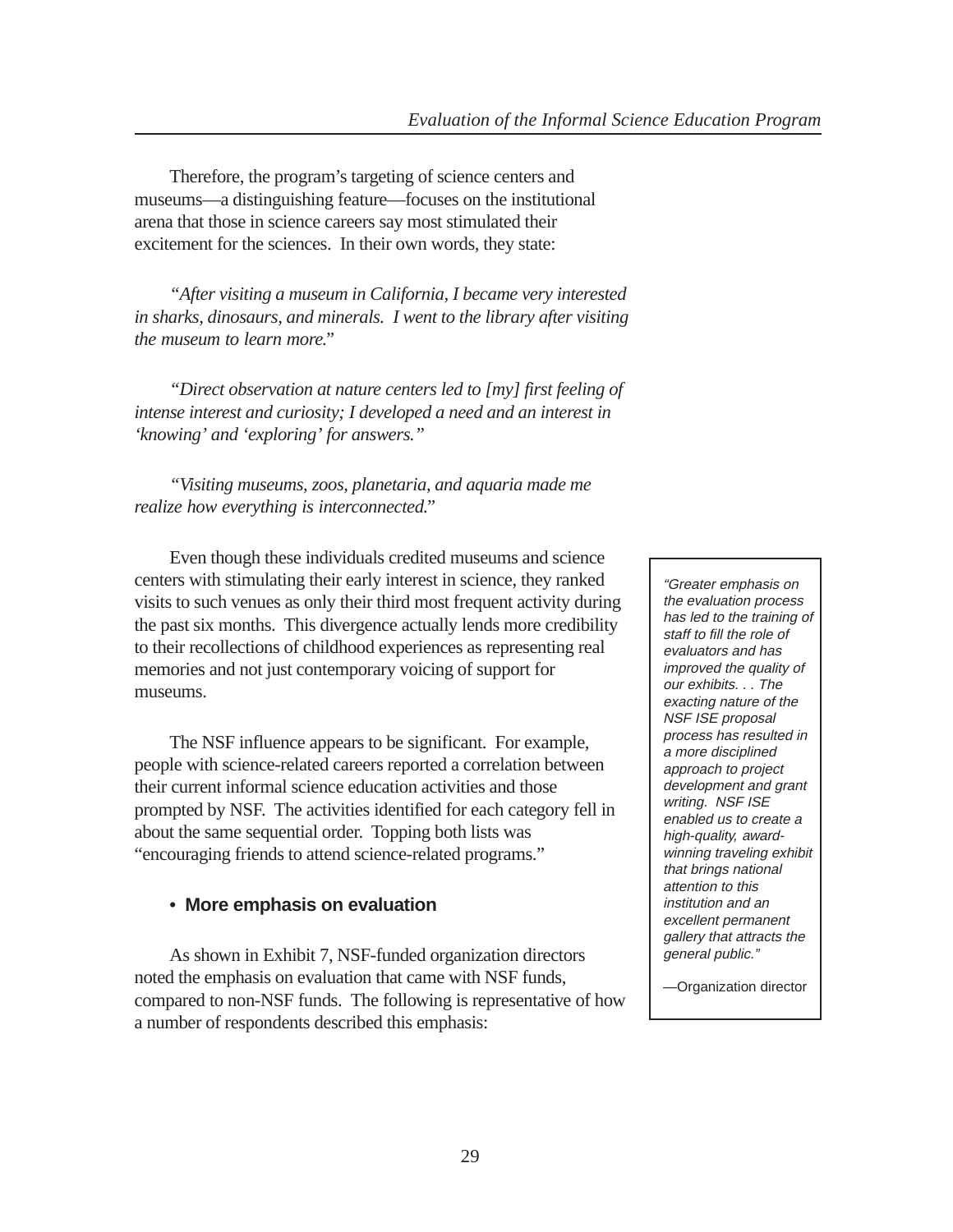"The Chicago museums, especially the Museum of Science and Industry, kept alive an interest in science that was never nurtured in elementary, secondary, or higher education. Science in school was a chore. Science in museums was discovery and delight. It still is."

—Individual with a science-related career

*"Staff have adopted an evaluation system literally for every existing and new program activity, label, publication, exhibit, etc. [NSF funds] have expanded virtually every area of education and communication and forced/directed us to complete other critical plans, e.g., signage master plan, etc. Other sources have expanded our educational opportunities offered, but not nearly to the 'depth or width' or extent of the NSF project."*

Organization directors also claimed that NSF influence—in contrast to other funding sources—enhanced efforts to publish and disseminate evaluation results from their projects.

#### • **More collaboration**

Directors from diverse types of organizations receiving ISE support claimed that ISE funds promoted collaborations with museums or science centers, previously noted as having been most important in stimulating early interest in science. In contrast, museums were only the fourth category of collaborations influenced by non-NSF funding (see Exhibit 11).

ISE projects' greater collaboration with museums fits well with the program goals of reaching large and diversified audiences, linking informal and formal science education, and stimulating youth excitement. Open-ended responses to survey questions reflected this trend among ISE projects:

*"The ISE program has enhanced our involvement with other museums in a way that would probably not have otherwise happened."*

*"In the museum world, zoos and aquariums are often considered step-children—not really museums! Or for that matter not really science education venues. NSF funds have allowed us to prove this opinion wrong."*

*"We now have a very close relationship with the science centers in the state, which has led to other projects."*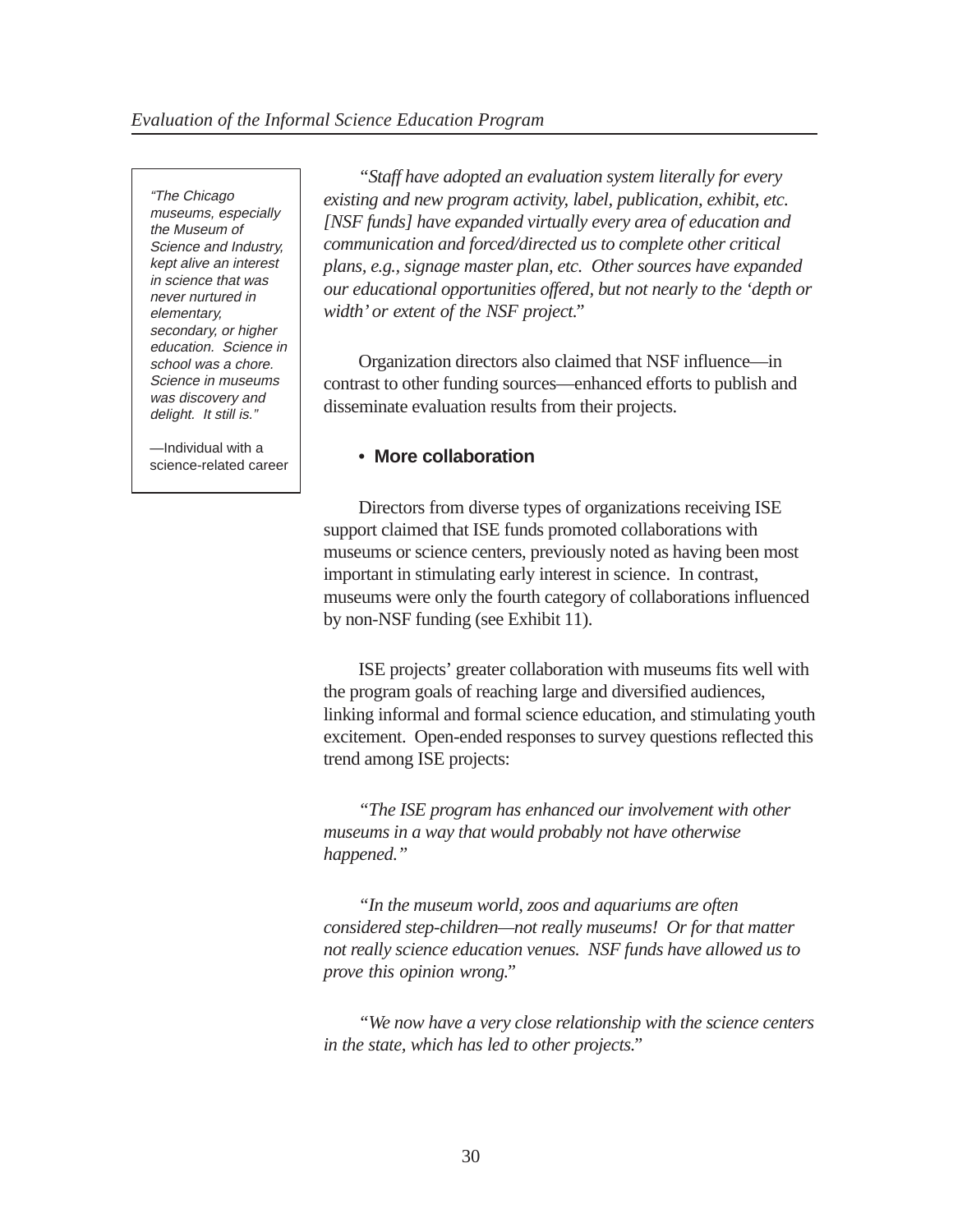#### **Exhibit 11**

# **INFLUENCE OF ISE FUNDS AS COMPARED TO NON-NSF FUNDS ON INCREASING COLLABORATION, AS REPORTED BY ORGANIZATIONAL DIRECTORS**

**(n=179)**

|                                                   | <b>Respondents Indicating Increased</b><br><b>Collaborations</b> |                           |                                              |      |
|---------------------------------------------------|------------------------------------------------------------------|---------------------------|----------------------------------------------|------|
| <b>Collaborator Type</b>                          | No. <sup>1</sup>                                                 | <b>NSF Influence</b><br>℅ | <b>Non-NSF Influence</b><br>No. <sup>1</sup> | $\%$ |
| Museum                                            | 40                                                               | 69                        | 28                                           | 58   |
| Elementary school                                 | 35                                                               | 64                        | 33                                           | 71   |
| Community-based science or math education program | 35                                                               | 63                        | 22                                           | 51   |
| Individual researcher                             | 35                                                               | 63                        | 16                                           | 35   |
| Private business or industry                      | 33                                                               | 59                        | 30                                           | 66   |
| College or university                             | 29                                                               | 54                        | 22                                           | 49   |
| Youth organization                                | 29                                                               | 50                        | 30                                           | 62   |
| Secondary school                                  | 25                                                               | 46                        | 26                                           | 57   |
| Social service organization                       | 22                                                               | 39                        | 19                                           | 41   |
| TV or radio station                               | 21                                                               | 38                        | 17                                           | 38   |
| Day care center                                   | 8                                                                | 14                        | 12                                           | 25   |
| <b>Faith institution</b>                          | 7                                                                | 12                        | 6                                            | 13   |

1 Multiple responses permissible.

Source: Survey of Directors of Organizations Receiving ISE Funds, COSMOS Corporation (1996).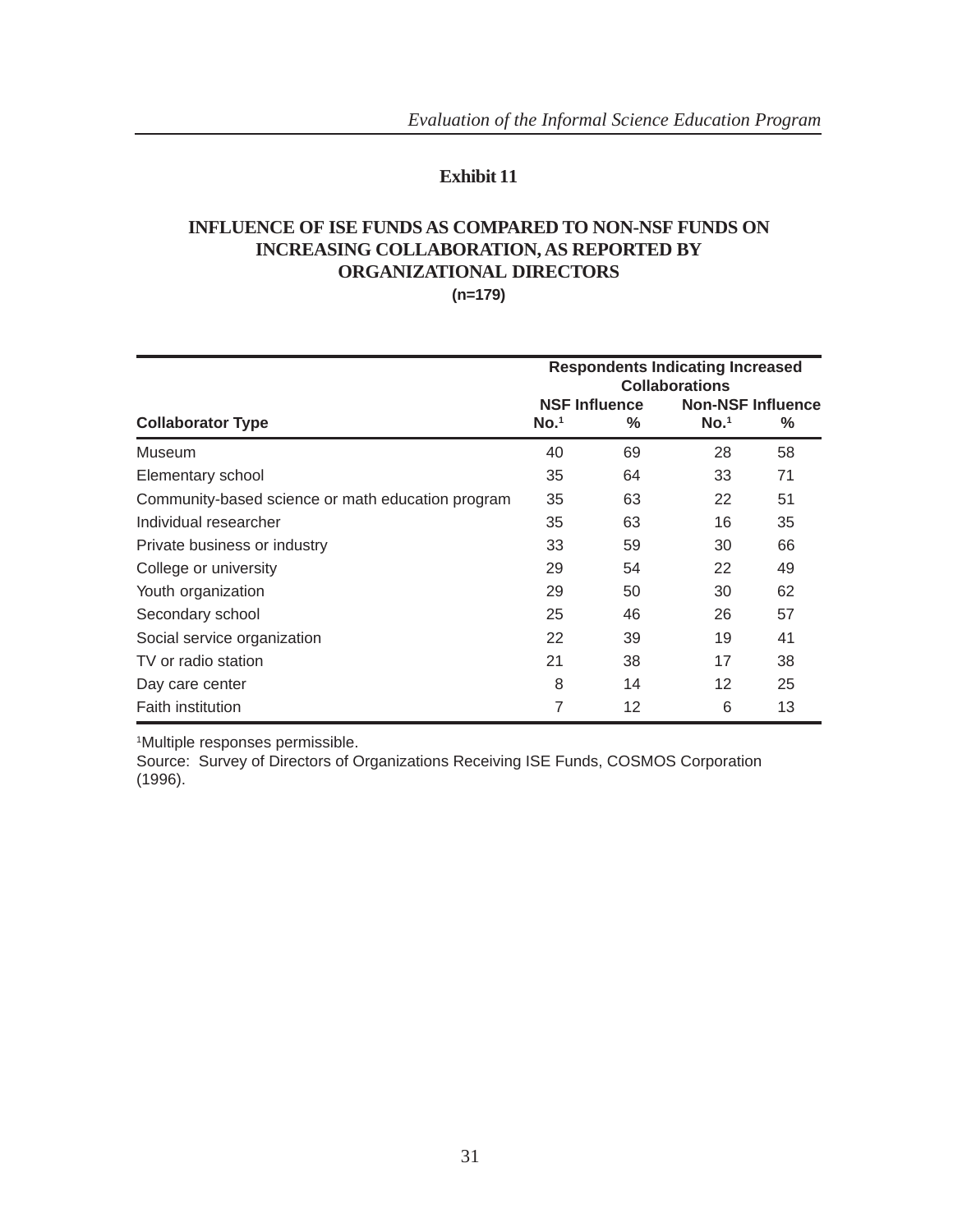*Evaluation of the Informal Science Education Program*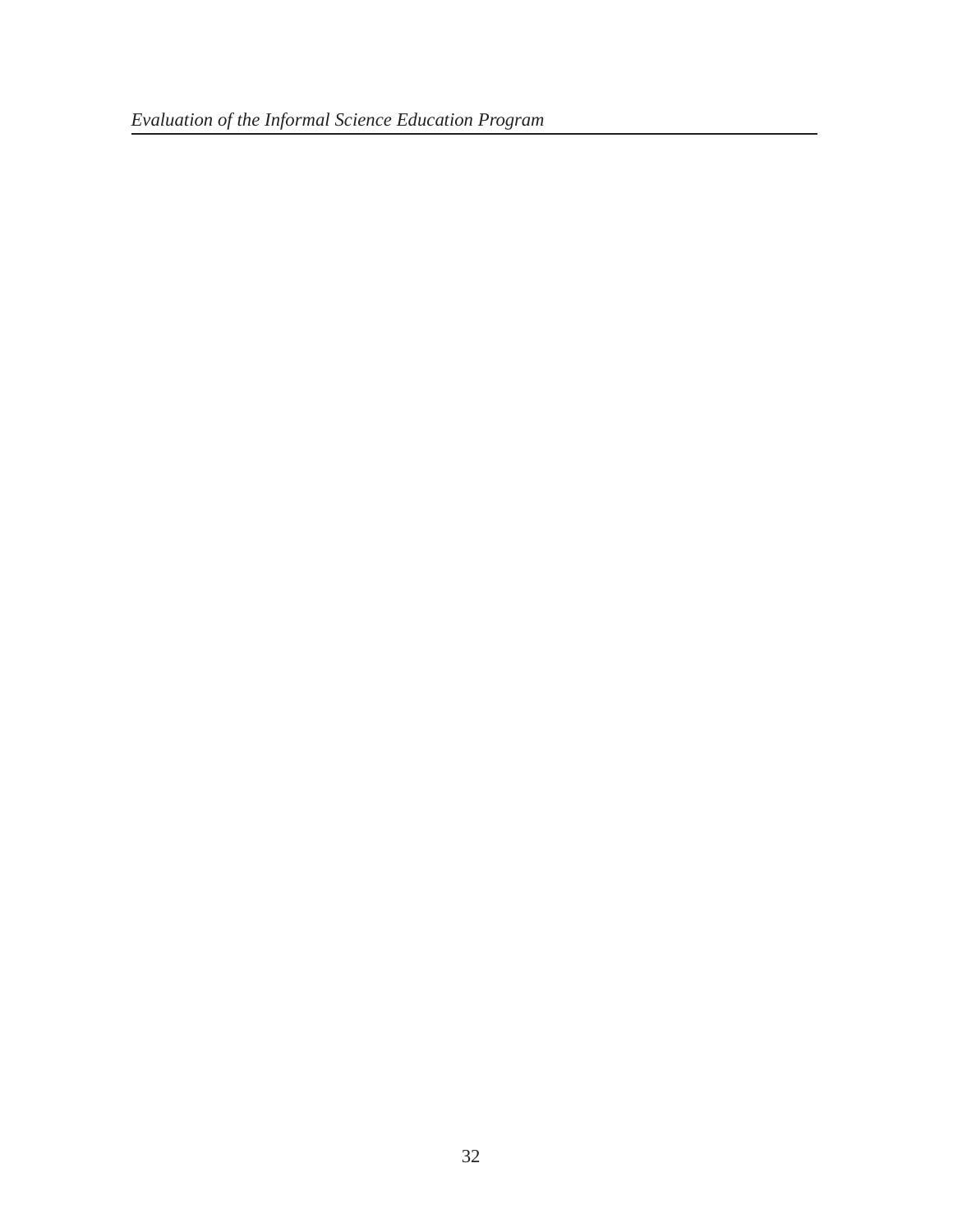$B<sub>ased</sub>$  on the evidence presented in this report, the major conclusion from this summative evaluation is that the ISE program is meeting the intended goals and is having an impact on its target population. The ISE program can make even greater contributions by reassessing and possibly modifying the goals. To organize the results, the findings and recommendations were grouped into three main areas: policy impact, informal science education practices, and ISE program administration.

#### **Policy Impact**

While the evaluation found the ISE program to be meeting its goals, an important discovery was made in the data collection and assessment process:

> The ISE program is meeting its goals, but the content emphasis in the ISE portfolio is widely scattered and not reflective of broader NSF priorities in science, mathematics, engineering, and technology (SMET) education.

As shown in Exhibit 12, an analysis of ISE projects funded from FY1990 to FY1996 reveals few projects focusing on: 1) mathematics—only 5.4 percent of the total—need to be given more prominence because of mathematics' critical role for all of science; and 2) computer sciences, engineering, and technology together only 5.1 percent of the total—again, are not reflective of the attention devoted to these areas nationally in science, *mathematics, engineering,* and *technology* education. Moreover, in today's society both mathematics and computer science serve as gateways to all other sciences and disciplines.

Interestingly, the shortfall here is not a failure of the program to achieve its goals, but rather a fundamental problem with the goals themselves. The existing ISE program goals—four of the six evaluation goals—do not directly address the curriculum content of supported projects. Because the program goals are *process* goals, they cannot assure that ISE projects will align with any desired NSF content priorities.

**8. What Are the Policy, Practice, and Program Implications?**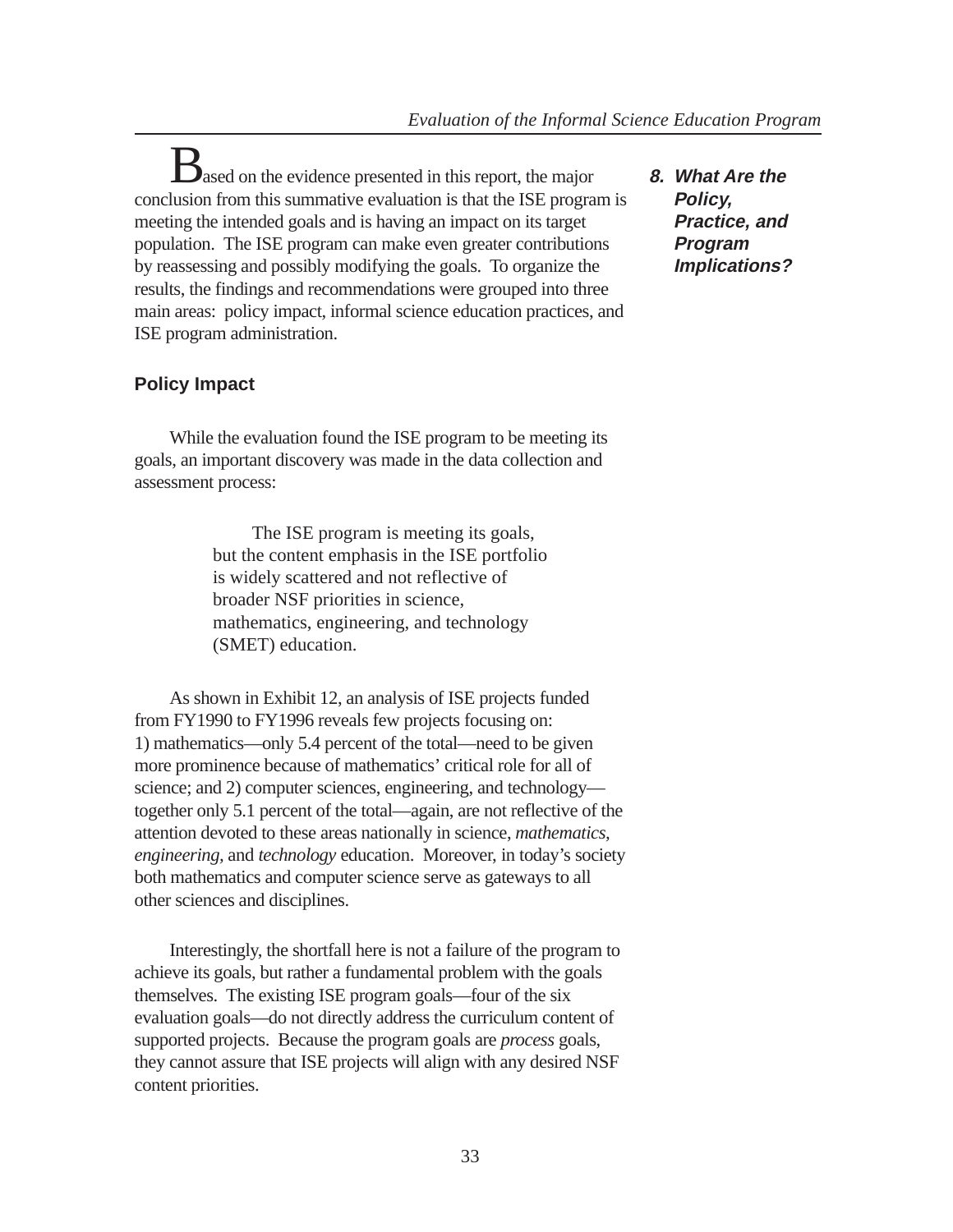#### **Exhibit 12**

#### **TOPICAL DISTRIBUTION OF ISE PROJECTS1 FY1990-FY1996 (n=310)**

| <b>General Topic</b>                                       | <b>Number</b> |
|------------------------------------------------------------|---------------|
| Science                                                    | 277           |
| <b>Mathematics</b>                                         | 17            |
| Computer Science, Engineering, and Technology <sup>2</sup> | 16            |

 $1$ The topical fields were generated by the EHR Database. To verify the topical classifications, all project abstracts were read and classifications were changed if necessary. After all classifications were verified, the ISE project officers reviewed the classifications for accuracy.

<sup>2</sup>The EHR database does not separate these three fields.

The Science Carnival Consortium developed exhibits, demonstrations, and manuals for science museums opening in areas with no viable access to an informal science institution. Resources were used to stimulate and encourage teachers and youth from schools and community groups to visit the museum.

Not surprisingly, for the period under evaluation, the ISE program announcement and formal guidelines did not explicitly signal the desired content priorities for proposed projects. To close the resulting gap in the future, NSF should specify the desired project direction and content in its communication to applicants. NSF would thereby foster applications and awards that better and more surely complement its broader goals in improving SMET education. The NSF program should also emphasize more traditional fields (such as mathematics or computer science), as well as newer fields (such as materials science). Such enhancement would give the program the potential to play an even more effective role in the future.

#### **Informal Science Education Practices**

The ISE program should revisit the established process and content goals to make them correspond more directly with NSF's current content emphasis in SMET education. It appears the ISE program has successfully reinforced several informal education practices that deserve continued attention and emphasis. Many innovative ISE projects offered activities that expanded or provided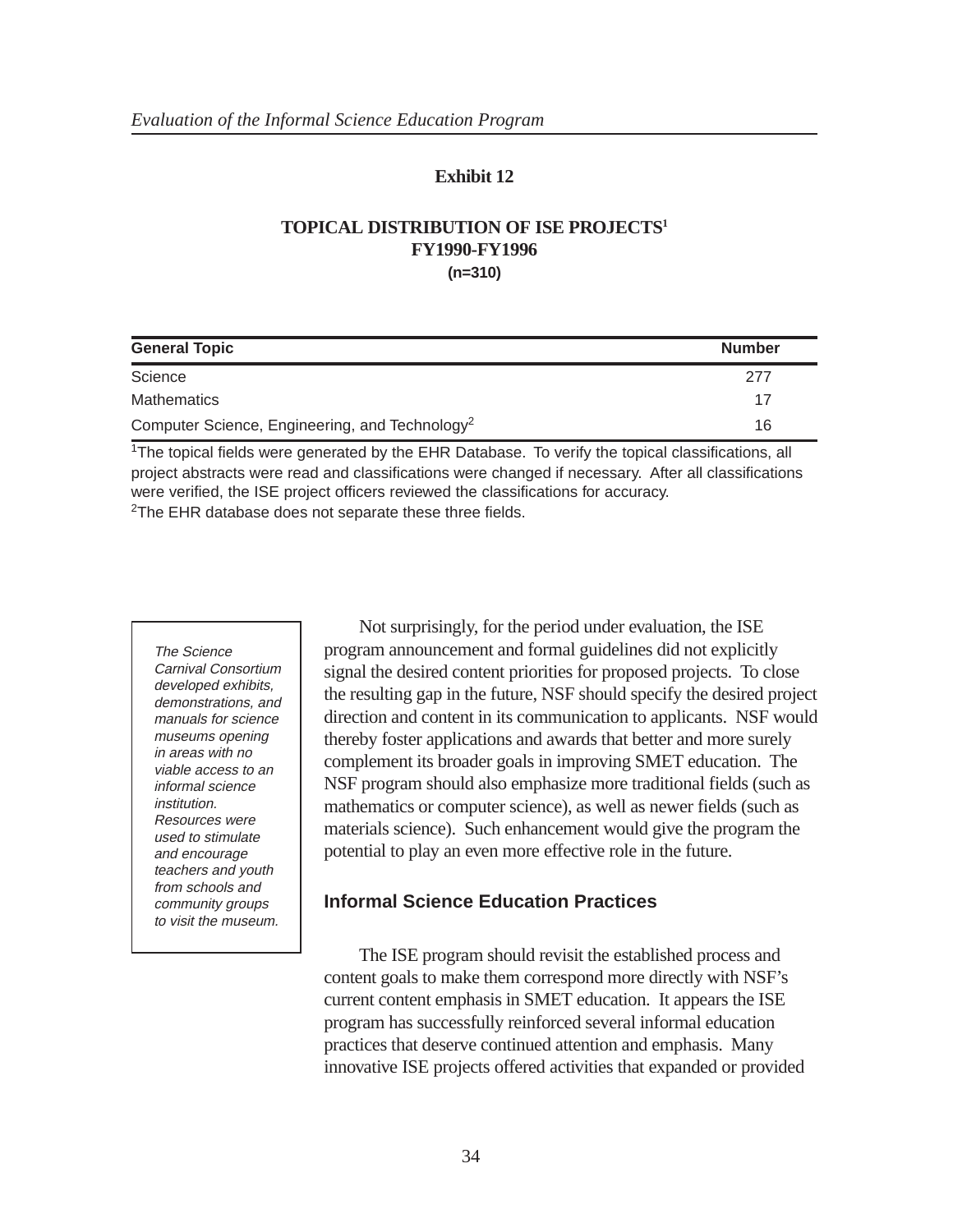new perspectives in science and related fields. Participants were able to carry out scientific procedures or to "experience" science in a hands-on manner, as well as to appreciate the implications of science and mathematics in everyday life. Observed ISE practices also produced high-quality outreach materials and activities that helped to transfer knowledge and awareness of experienced phenomena to the home, community, or school. Many ISE projects produced teacher guides, involved teachers as advisors, and generated materials for classroom use, including books, tapes, videos, software, posters, and teaching kits. Such outreach strategies encourage further pursuit of particular topics, stimulate participation in related activities, and encourage families to reinforce and extend the concepts they learned as participants in an informal science education activity.

Outreach strategies and activities also were used to encourage involvement of underrepresented populations. The success of this endeavor is unknown, however, as few formal data exist to support it. Projects not specifically dedicated to encouraging involvement of underrepresented populations—while they may have served large numbers of youth and adults—did not appear to serve distinctively high proportions of minorities or underserved people.

The program should emphasize specific practices which will help to ensure that future projects embody those practices that NSF views as most relevant and integral to science, mathematics, engineering, and technological priorities.

It was easier to assess the projects' informal science education practices in terms of reaching across generations, which they did well, upholding the ISE program's concept of science for everyone of all ages. Many projects, especially those carried out at science centers, used intergenerational activities. If youth were the main target audience, activities were also developed to encourage adult participation. In developing activities that simultaneously engaged all ages, ISE projects stimulated greater family participation and public interest in informal science education venues and, in doing so, strengthened the capacity of the entire ISE program.

Along with project-specific strategies, the current ISE program management strategies also help strengthen the entire program. For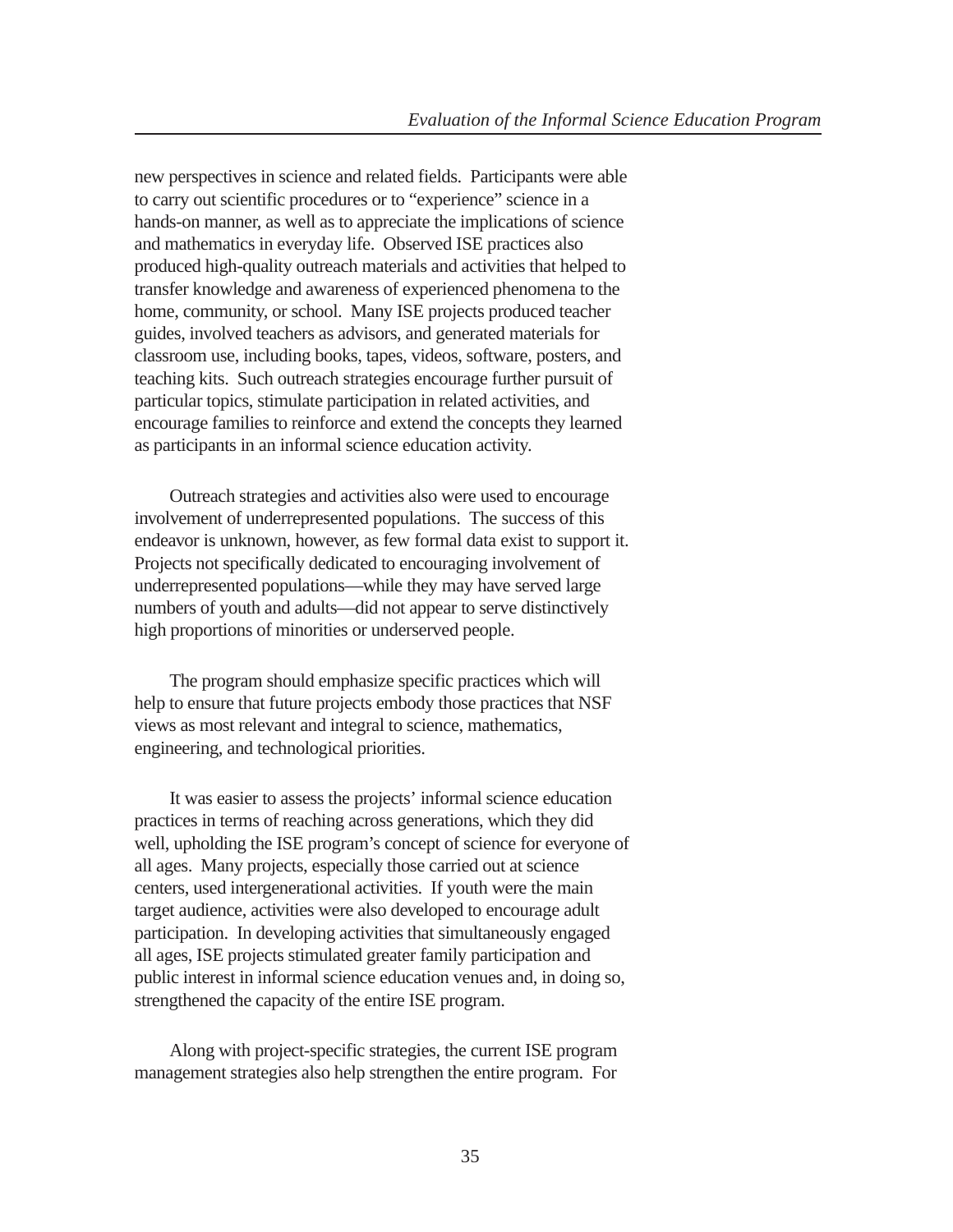example, NSF program officers review preliminary ISE proposals prior to submission. They employ stringent proposal review criteria and look for the inclusion of material such as formative evaluations, advisory committees, and collaborations. Such factors, in turn, increase resources, provide a multidisciplinary focus, and target and increase access for underrepresented groups, and are determinants in deciding awards. Projects passing NSF's "strict scrutiny" may have a higher likelihood of success because they are carefully designed, thoroughly researched, and judged to be high quality. Another capacity-building feature of the program is the support it provides to institutions through initial stages of development, encouraging formative evaluation as part of that process.

#### **ISE Program Administration**

The ISE program should more explicitly define for future applicants the informal science practices that it considers essential or high priority. NSF could even provide examples or suggestions of practices best suited for accomplishing each of the program's individual goals instead of focusing on the goals as a whole. NSF also may wish to identify practices for reaching underrepresented populations and identify strategies for better determining their effectiveness. Quality control of projects—achieved through extensive use of advisory and other technical review committees was another element strongly encouraged by the program. At almost every project visited, expert advisory committees were used in a number of ways. Often, several advisory groups—both internal and external—were formed. In many cases, separate groups dealt with various project components, such as educational materials. Other advisory committee activities produced collaborations that shaped the project's implementation. Sometimes, the advisory function was to help increase access for underserved populations through devices such as "equity teams."

Another important finding relative to ISE program administration concerns evaluation. While formative evaluations are part of nearly every project—and might not have been conducted without NSF's encouragement—summative evaluations are only now being designed and implemented. These evaluations should obtain strong support in the future. Specifically, evaluations need to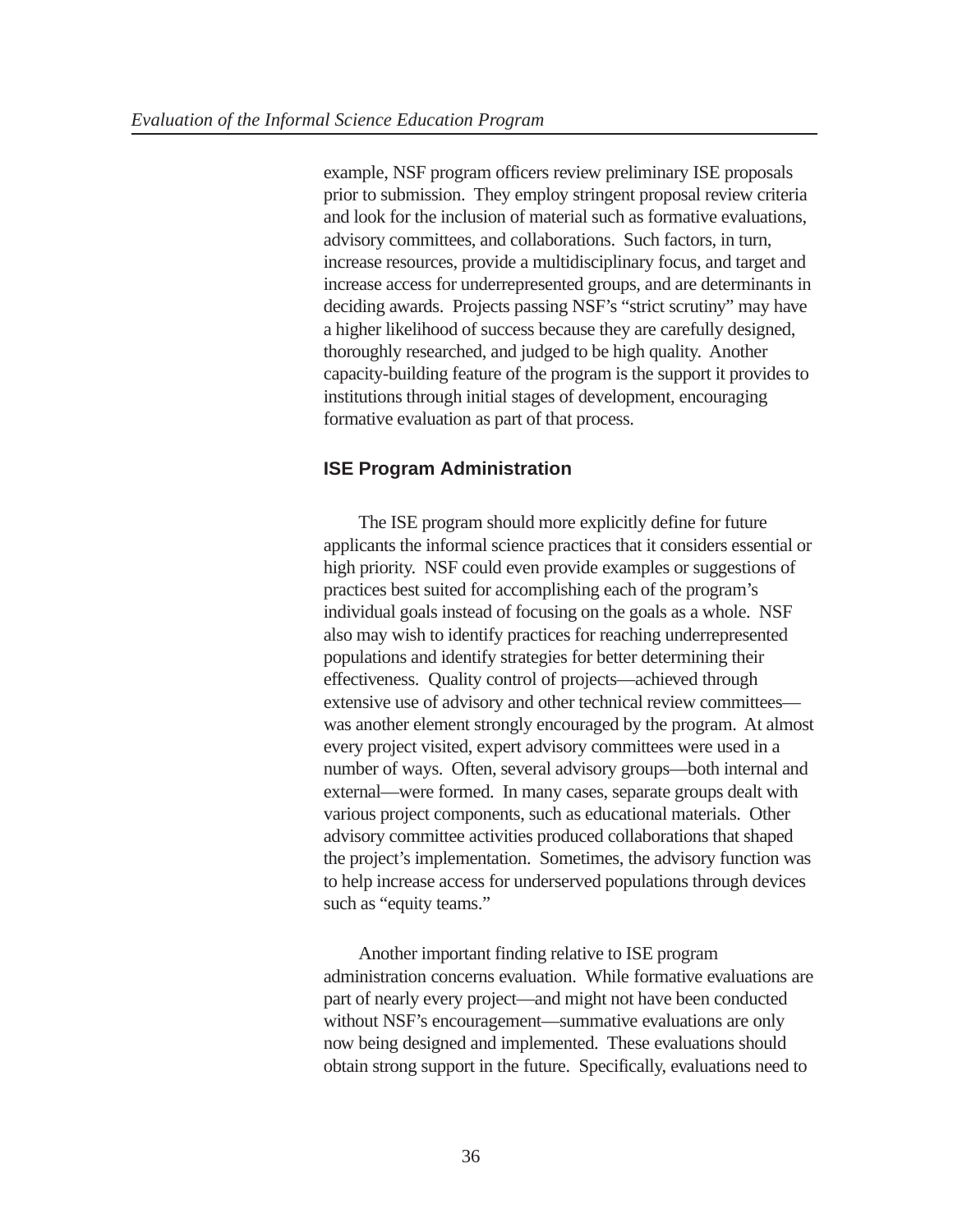increase information on the number of adults and children participating in or observing an activity, and on the short- and longterm outcomes of that participation. Again, data on minorities and other underrepresented populations need to be more explicit so as to better assess project impacts in this area.

Also found wanting was the final report information submitted by ISE projects, which tended to cover only administrative or other project processes—but not SMET education issues and outcomes. Missing were data on participants, lessons learned from formative evaluation, consequent improvements in the quality of an activity or product, and strategies needed to ensure continuance beyond the funding period. Final report guidelines should emphasize the inclusion of outcome, not process data.

In summary, the ISE program should continue requiring many of the good things it requires now: using advisory and technical committees for quality control, encouraging the use of evaluation especially summative evaluation—and focusing on the role of minorities and other underserved populations. The ISE program also should explore ways of making follow-up inquiries to determine later outcomes when funding only the development or production phase of a larger effort. Finally, NSF should better define final report requirements for its ISE program and require data that show whether the project attained its goals. Program staff also should develop a process for maintaining final reports in their files and for using report data in defining future competitions and in responding to policy inquiries.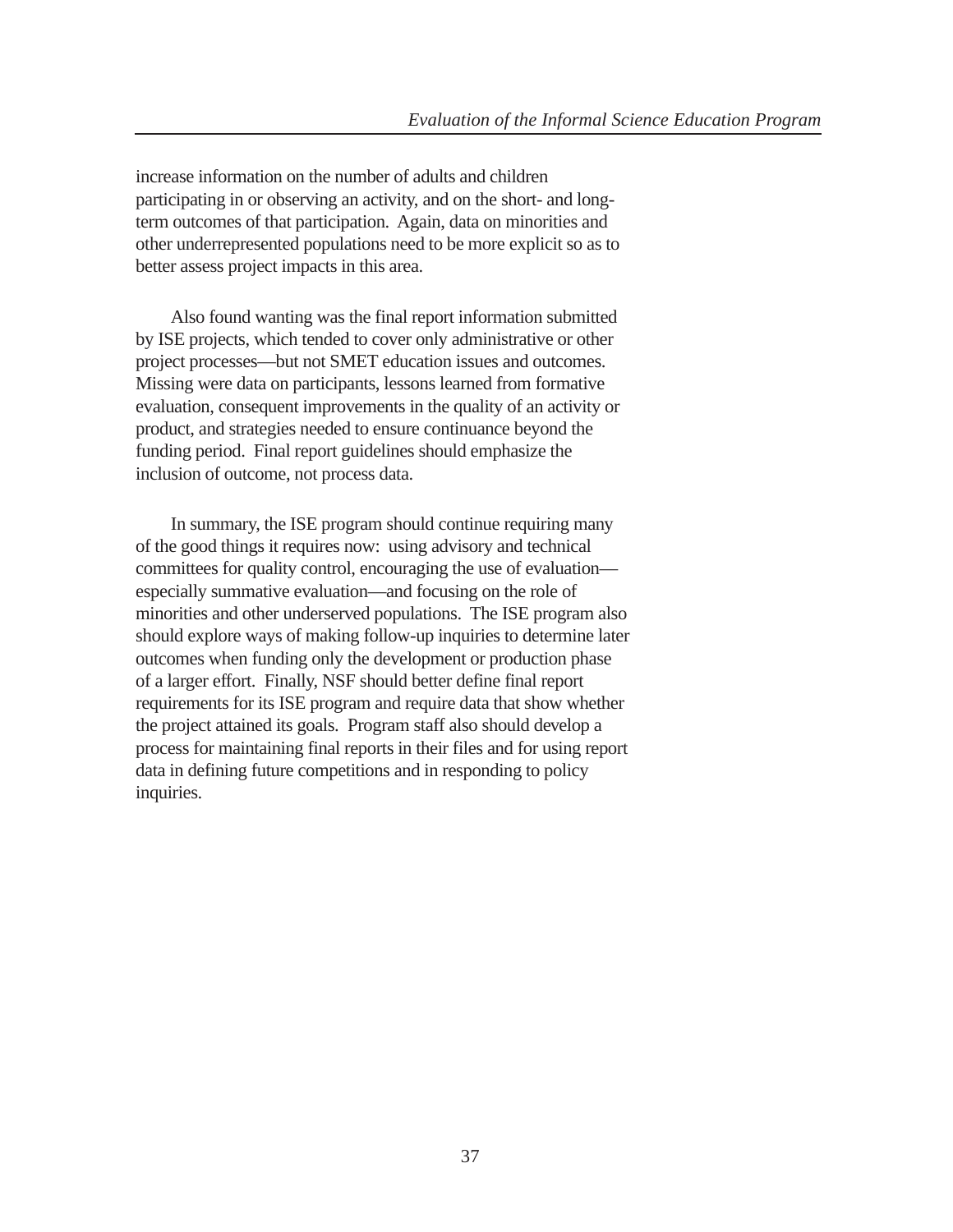*Evaluation of the Informal Science Education Program*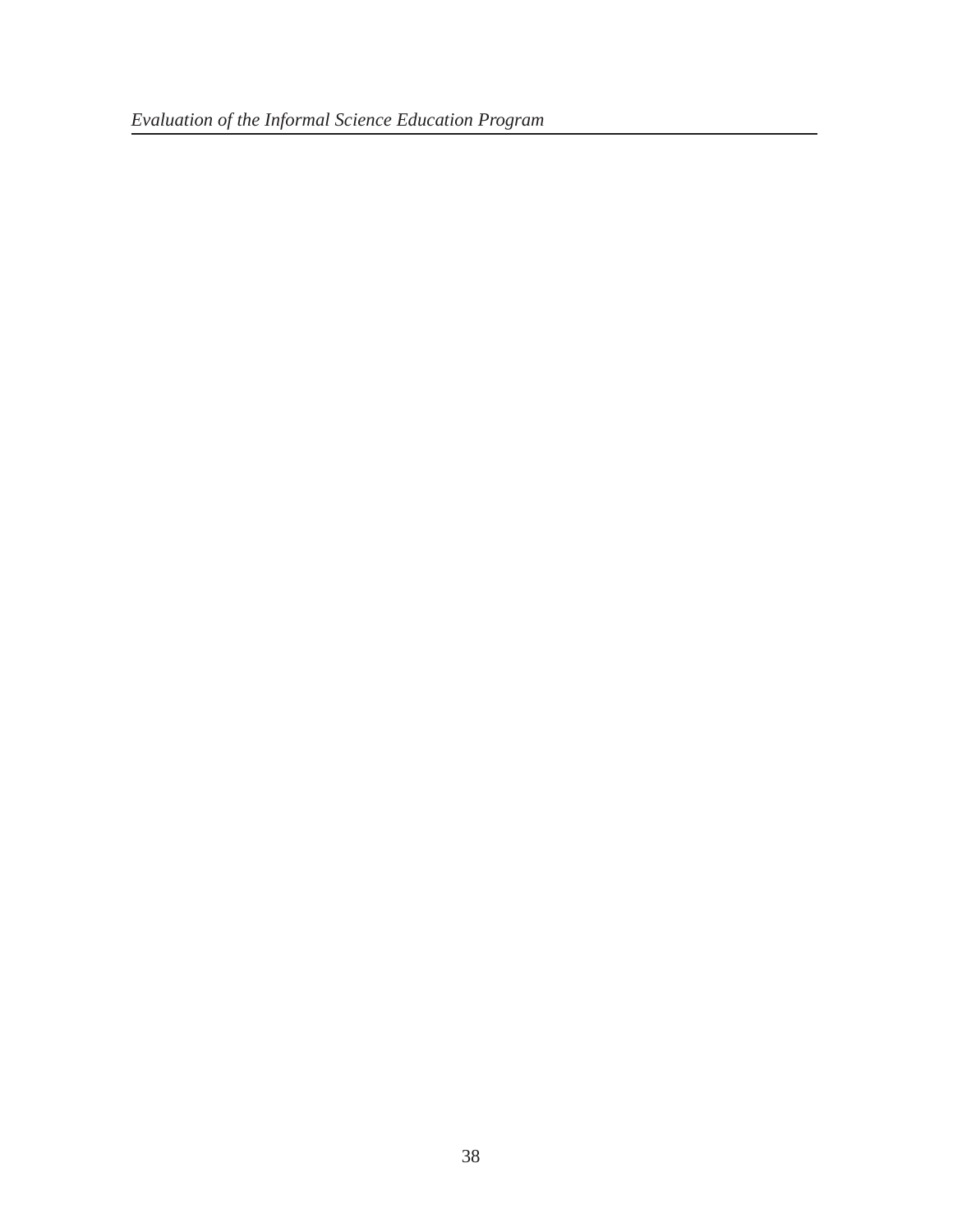**P**erhaps the best indicator of whether NSF's investment in its ISE program has paid off is the apparent effect of greater exposure to informal science education opportunities—that is, more people are becoming more "comfortable" with science. By offering varied activities across multiple disciplines, reaching diverse populations, and effecting advantageous collaborations with other organizations, ISE projects have been able to produce a positive change in people's attitudes toward science and related topics.

ISE funds have been well used in directing projects' attention toward greater collaboration with a diverse set of institutions and toward more formal use of evaluation to provide formative and summative feedback. In all these aspects—the role of museums and science centers, the importance of collaboration, and the importance of evaluation—NSF-funded ISE activities stand apart from those not funded by NSF.

Site visits to NSF-funded ISE projects revealed that most used resources to diversify topics or activities, stretching the NSF investment and audience reach even further. Exhibit projects incorporated teacher kits, take-home materials, or film elements; while radio, television, and film media projects also included books, Internet components, CD-ROMs, and training materials and guidebooks. This variety of activities has two main effects: activities cross the borders of different institutions such as home, school, and informal science settings; and different learning types and different ages are accommodated, i.e., "there's something for everyone."

A number of projects were interdisciplinary as well, an approach that strengthened young peoples' understanding of the relevance of the sciences in our daily lives—as when one child remarked after viewing an episode of *Life by the Numbers*, "Math is important, it's everywhere." It also helps participants view other disciplines as both relevant to science and as opportunities to become engaged in hands-on learning. This approach is complementary to the system reform efforts undertaken in other NSF-EHR programs, as well as Goals 2000, which speaks to integrated learning across traditional disciplines, such as mathematics, science, history, and English.

#### **9. Has the Investment Been Worthwhile?**

"America's future demands investment in our people, institutions, and ideas. Science is an essential part of this investment, an endless and sustainable resource with extraordinary dividends."

—President Clinton and Vice President Gore, Science in the National Interest.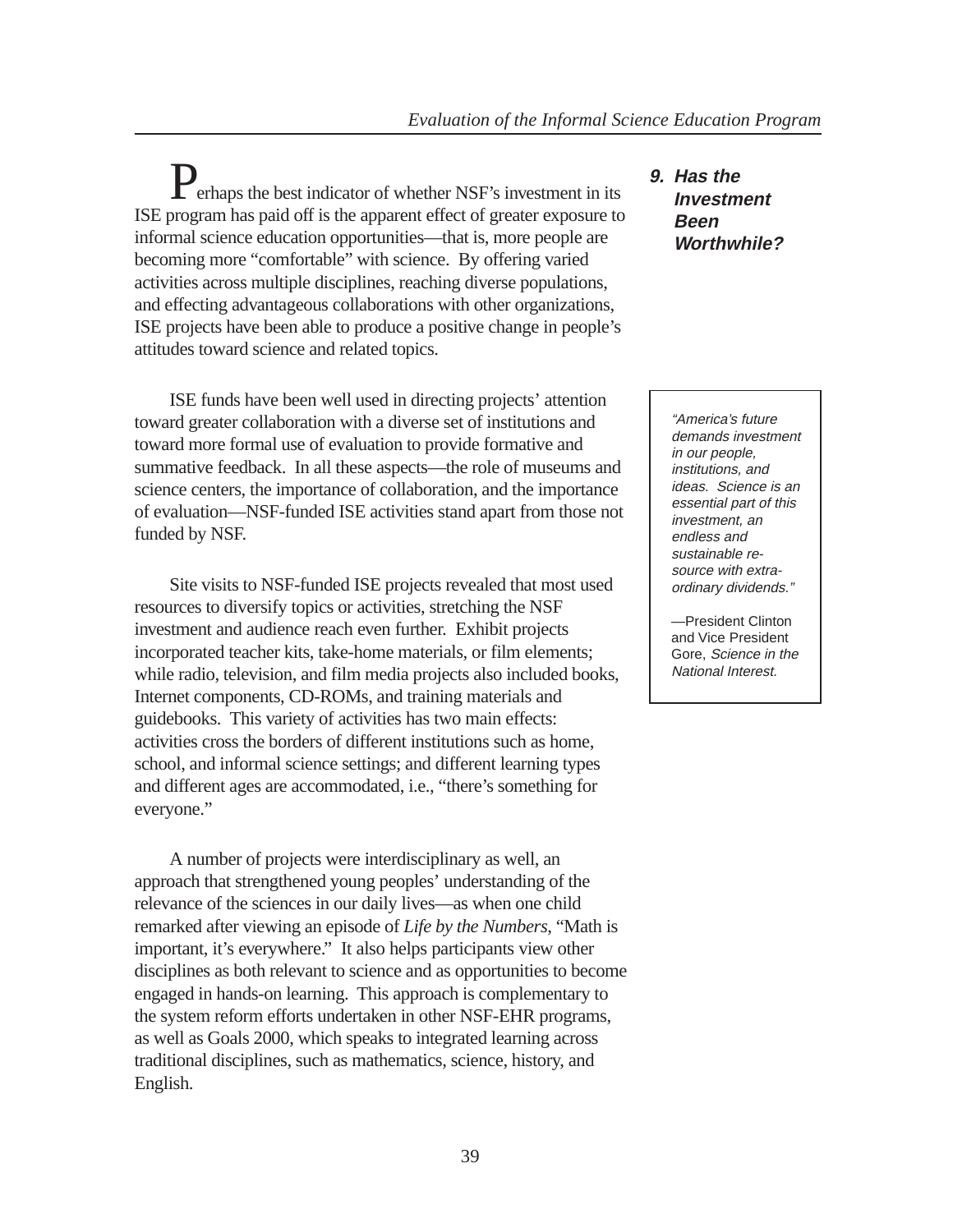Another theme driving ISE program success and found throughout the projects was a concern for the inclusion of diverse groups in as many ways as possible—as focus group participants, movie and television characters, subjects of exhibit pictures, and project participants. For example, *Reading Rainbow* uses an African American male, and *Magic School Bus* uses a creative female teacher and multi-ethnic youth to break down the stereotypical images of who is interested in science and to demonstrate that science pervades our daily lives. By diversifying the idea of who scientists are and involving students in interactive and self-directed exploration, these projects allow youth and adults to picture themselves doing science. The *SERIES* project specifically noted this outcome: youth in focus groups reported that their younger female students, when asked to draw a scientist after participating in *SERIES*, drew themselves.

In promoting collaborations, ISE projects extended resources and incorporated a variety of other materials and perspectives that brought science across more borders and to more audiences. The NSF portfolio includes many exhibit consortia which, by their very nature, promote collaboration and continue the themes of expansion and diversity reflected in varied project activities and disciplines.

Finally, NSF strategies have paid off by ensuring that, through summative evaluation and dissemination activities, project materials and lessons live on to guide the community and future projects. For example, NSF-sponsored consortia disseminated books of "lessons learned" to orient new organizations to developing and maintaining science centers. New or recently completed projects have planned for or used summative evaluations. In many ISE projects, however, these evaluations were incomplete or were afforded varying levels of importance. This program area may therefore require more oversight and development. Doing so will ensure that summative evaluations are completed and that results are complete and more useful to the ISE program.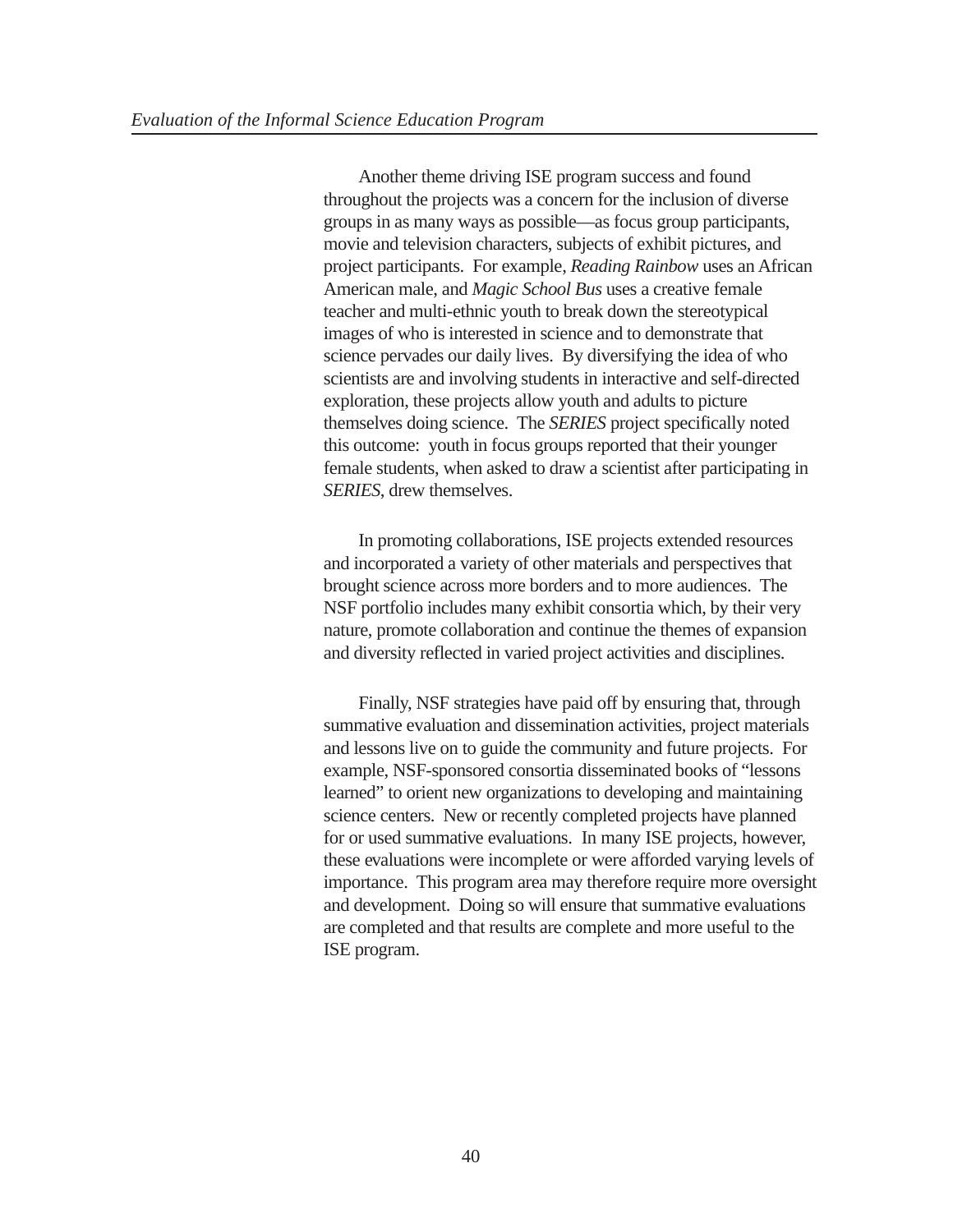#### **References**

- Knapp, Michael S., M. St. John, A. Zucker, P.M. Shields, M. Stearns, T. Middleton, and D.M. Shaver, *An Approach to Assessing Initiatives in Science Education*, SRI International, Menlo Park, California, 1988.
- National Science Foundation, *User Friendly Handbook for Project Evaluation: Science, Mathematics, Engineering and Technology Education*, Arlington, Virginia, National Science Foundation, 1993, NSF #94-183.
- National Science Foundation, *National Science Foundation In A Changing World: The National Science Foundation Strategic Plan*, Arlington, Virginia, National Science Foundation, 1995, NSF #95-24.
- National Science Foundation, *Elementary, Secondary, and Informal Education: Program Announcement and Guidelines*, Arlington, Virginia, National Science Foundation, 1997, NSF #97-20.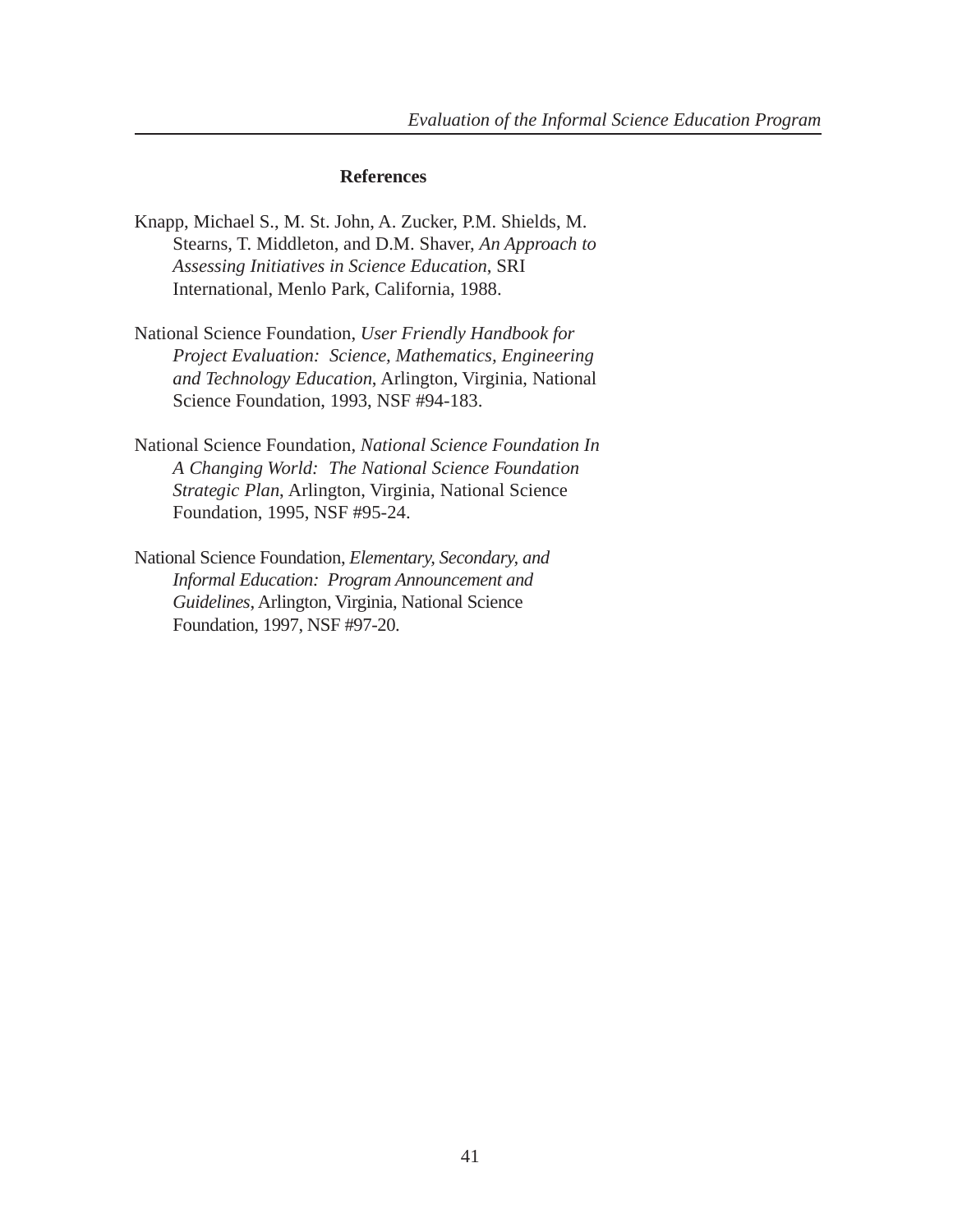The Foundation provides awards for research and education in the sciences and engineering. The awardee is wholly responsible for the conduct of such research and preparation of the results for publication. The Foundation, therefore, does not assume responsibility for the research findings or their interpretation.

The Foundation welcomes proposals from all qualified scientists and engineers and strongly encourages women, minorities, and persons with disabilities to compete fully in any of the researchand education-related programs described here. In accordance with federal statutes, regulations, and NSF policies, no person on grounds of race, color, age, sex, national origin, or disability shall be excluded from participation in, be denied the benefits of, or be subject to discrimination under any program or activity receiving financial assistance from the National Science Foundation.

Facilitation Awards for Scientists and Engineers with Disabilities (FASED) provide funding for special assistance or equipment to enable persons with disabilities (investigators and other staff, including student research assistants) to work on NSF projects. See the program announcement or contact the program coordinator at (703) 306-1636.

The National Science Foundation has TDD (Telephonic Device for the Deaf) capability, which enables individuals with hearing impairment to communicate with the Foundation about NSF programs, employment, or general information. To access NSF TDD, dial (703) 306-0090; for FIRS, 1-800-877-8339.